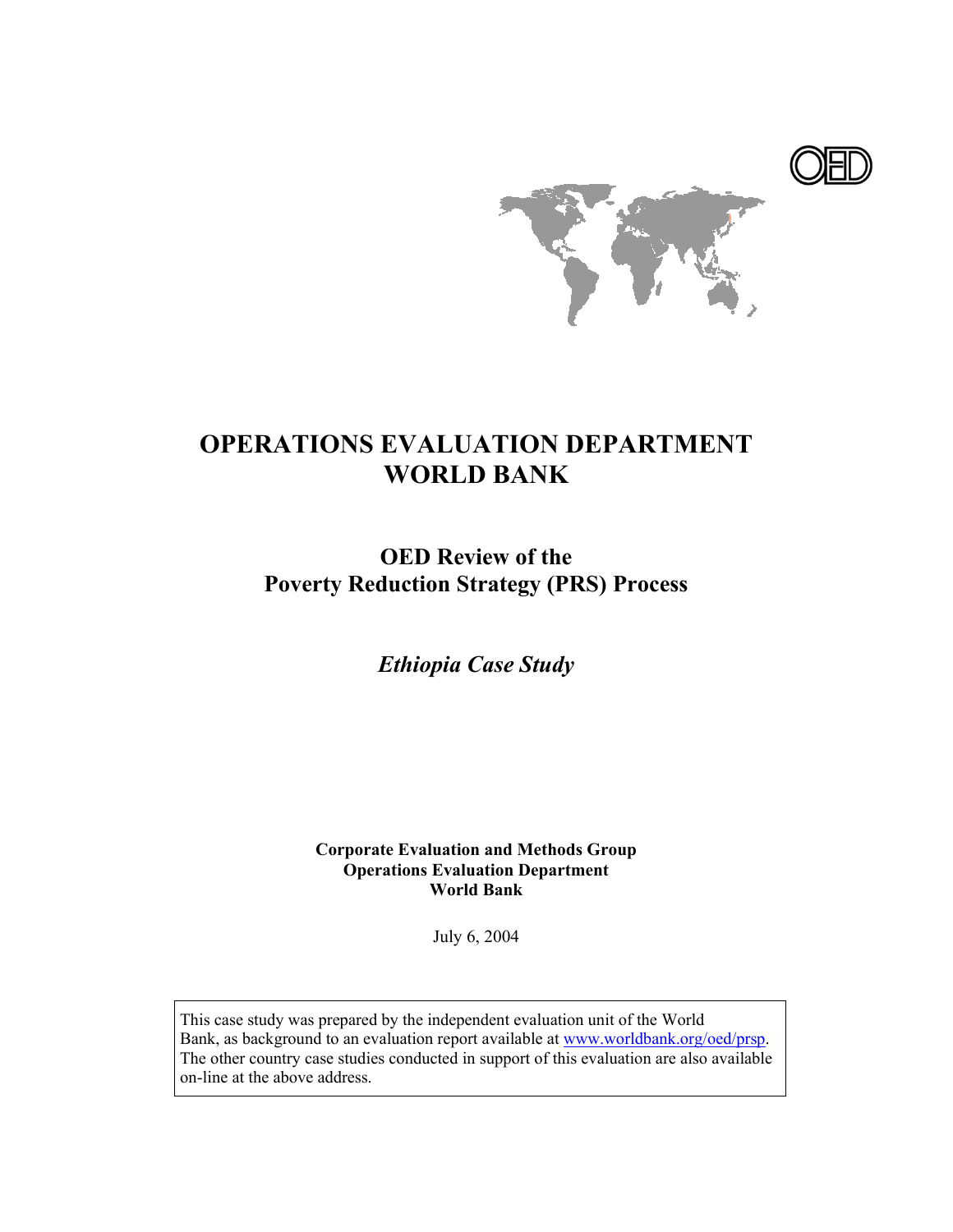|                                                                         | Page |
|-------------------------------------------------------------------------|------|
|                                                                         |      |
|                                                                         |      |
|                                                                         |      |
| L.                                                                      |      |
| II. –                                                                   |      |
| $\mathsf{A}$                                                            |      |
|                                                                         |      |
|                                                                         |      |
|                                                                         |      |
|                                                                         |      |
|                                                                         |      |
|                                                                         |      |
|                                                                         |      |
|                                                                         |      |
|                                                                         |      |
|                                                                         |      |
|                                                                         |      |
| B. Bank Support and Alignment during PRSP Implementation33              |      |
|                                                                         |      |
|                                                                         |      |
|                                                                         |      |
|                                                                         |      |
|                                                                         |      |
|                                                                         |      |
|                                                                         |      |
| Annex 2: Evolution of the World Bank's Program in Ethiopia 1990-2003 45 |      |
|                                                                         |      |
|                                                                         |      |
|                                                                         |      |

# **Contents**

### **Boxes**

|                                                                      | .26 |
|----------------------------------------------------------------------|-----|
|                                                                      | 27  |
| Box 12: PRSP-Related WBI Activities Targeted to Ethiopia (2001-2003) | -29 |
|                                                                      | .31 |
|                                                                      | .33 |
|                                                                      |     |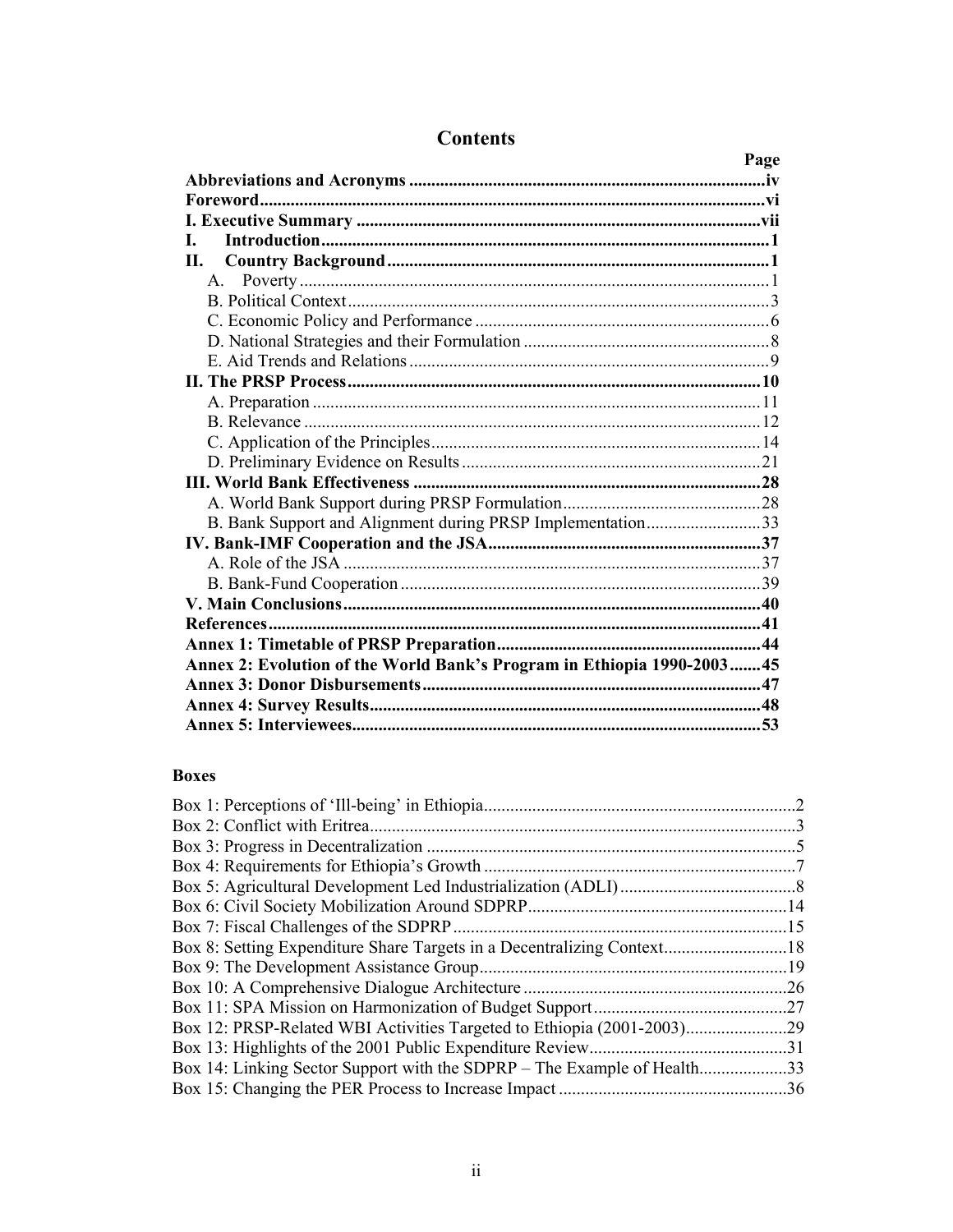# **Figures:**

# **Tables**

| Table 1: Expenditure Forecast and Budget for Poverty Oriented Sectors (2002/3)24 |  |
|----------------------------------------------------------------------------------|--|
|                                                                                  |  |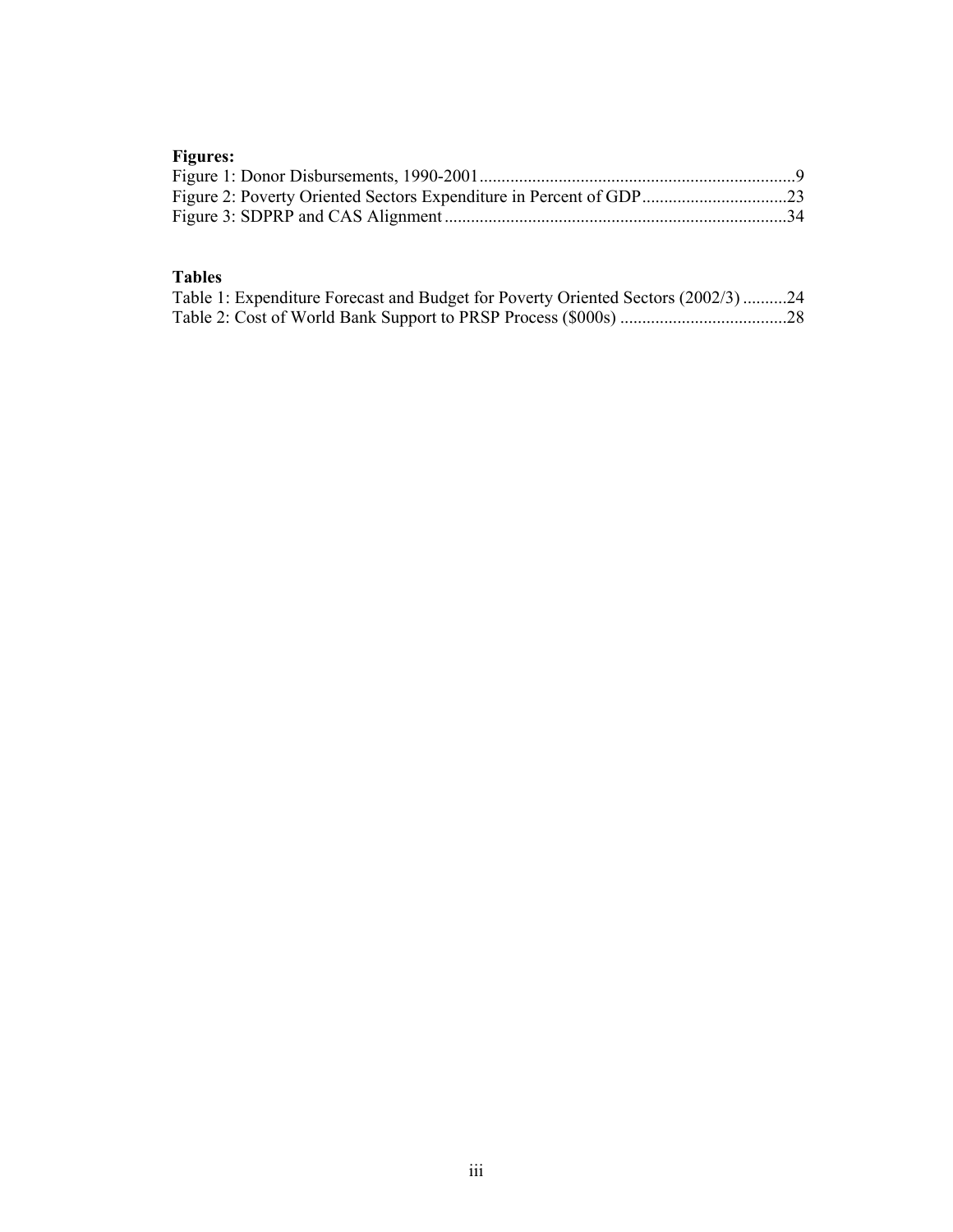# **ABBREVIATIONS AND ACRONYMS**

| AAA          | Analytical and Advisory Assistance                             |
|--------------|----------------------------------------------------------------|
| <b>ADLI</b>  | Agricultural Development Led Industrialization                 |
| AfDB         | <b>African Development Bank</b>                                |
| APR          | <b>Annual Progress Report</b>                                  |
| <b>BoPED</b> | Bureau of Planning and Economic Development                    |
| <b>BWI</b>   | Bretton Woods Institutions (World Bank and IMF)                |
| CAS          | <b>Country Assistance Strategy</b>                             |
| <b>CDF</b>   | Comprehensive Development Framework                            |
| <b>CFAA</b>  | <b>Country Financial Accountability Assessment</b>             |
| <b>CODE</b>  | Committee on Development Effectiveness                         |
| <b>CPAR</b>  | <b>Country Procurement Assessment Report</b>                   |
| <b>CSA</b>   | <b>Central Statistical Authority</b>                           |
| <b>CSO</b>   | Civil Society Organization                                     |
| <b>DAG</b>   | Development Assistance Group                                   |
| <b>DBS</b>   | Direct Budget Support                                          |
| <b>DFID</b>  | Department for International Development (UK)                  |
| <b>EPLF</b>  | Eritrean Population Liberation Front                           |
| <b>EPRDF</b> | Ethiopian People's Revolutionary Democratic Front              |
| <b>ERRP</b>  | <b>Emergency Rehabilitation and Reconstruction Program</b>     |
| <b>ETB</b>   | Ethiopian Birr                                                 |
| EU           | European Union                                                 |
| <b>GDP</b>   | <b>Gross Domestic Product</b>                                  |
| GoE          | Government of Ethiopia                                         |
| HDI          | Human Development Index                                        |
| <b>HICES</b> | Household Income, Consumption and Expenditure Survey           |
| <b>HIPC</b>  | Heavily Indebted Poor Countries                                |
| <b>HLF</b>   | High-Level Forum                                               |
| <b>HSDP</b>  | Health Sector Development Plan                                 |
| ICT          | Information and Communications Technology                      |
| <b>IDA</b>   | <b>International Development Association</b>                   |
| IFI          | International Financial Institution                            |
| <b>IGR</b>   | <b>Institutional Governance Review</b>                         |
| <b>IMF</b>   | <b>International Monetary Fund</b>                             |
| <b>IMR</b>   | <b>Infant Mortality Rates</b>                                  |
| <b>IPRSP</b> | <b>Interim PRSP</b>                                            |
| <b>JPR</b>   | <b>Joint Partner Review</b>                                    |
| M&E          | Monitoring and Evaluation                                      |
| <b>MDGs</b>  | Millennium Development Goals                                   |
| <b>MEDAC</b> | Ministry of Economic Development and Cooperation               |
| <b>MEFF</b>  | Macro Economic and Fiscal Framework                            |
| <b>MMR</b>   | <b>Maternal Mortality Rates</b>                                |
| <b>MOFED</b> | Ministry of Finance and Economic Development                   |
| NGO          | Non-Governmental Organization                                  |
| <b>ODA</b>   | <b>Official Development Assistance</b>                         |
| <b>OED</b>   | <b>Operations Evaluation Department</b>                        |
| <b>PREM</b>  | Poverty Reduction and Economic Management Network (World Bank) |
|              |                                                                |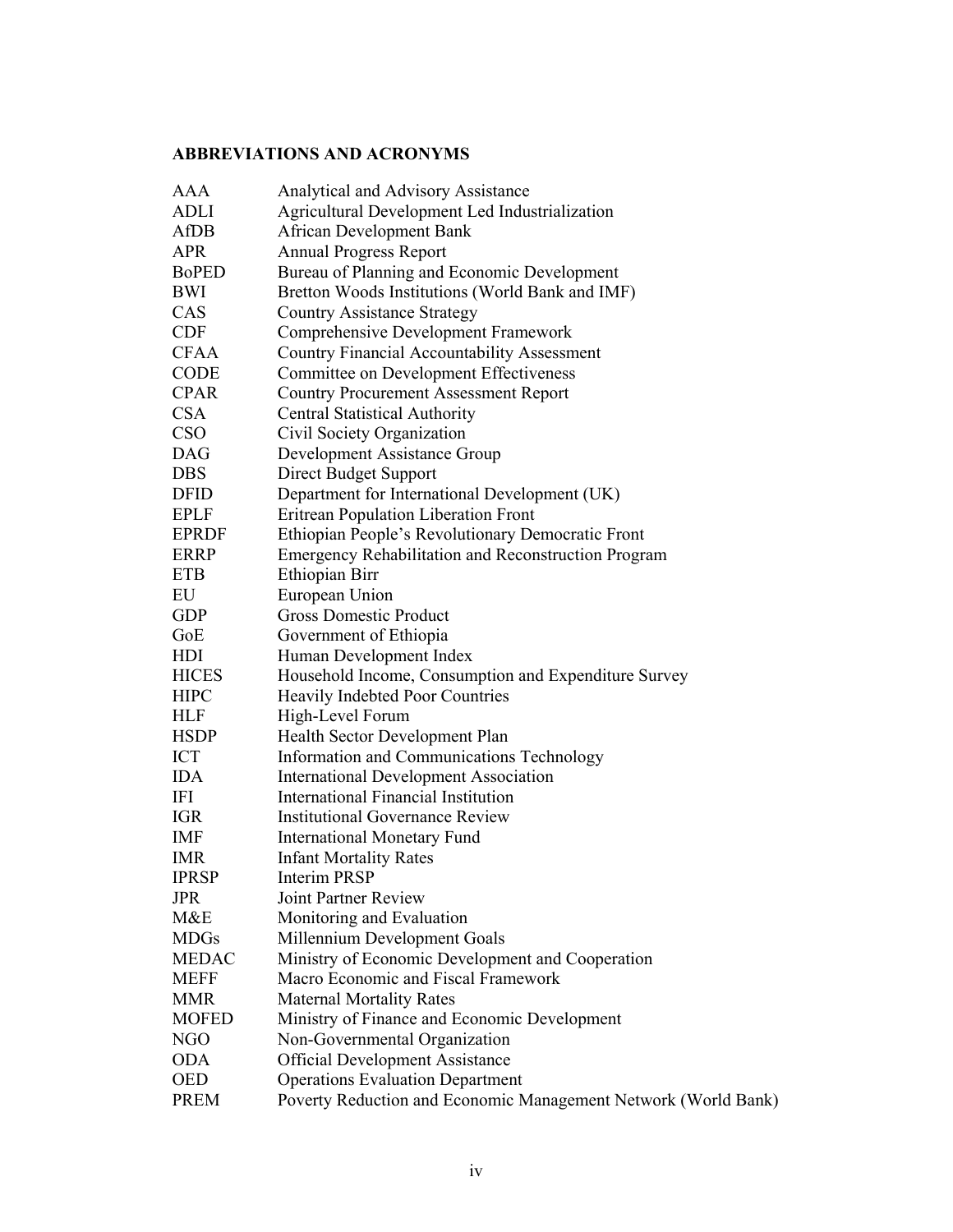| <b>PRGF</b>  | Poverty Reduction and Growth Facility (IMF)           |
|--------------|-------------------------------------------------------|
| <b>PRSC</b>  | <b>Poverty Reduction Support Credit</b>               |
| <b>PRSP</b>  | <b>Poverty Reduction Strategy Paper</b>               |
| <b>PSD</b>   | <b>Private Sector Development</b>                     |
| <b>SAC</b>   | Structural Adjustment Credit                          |
| <b>SDPRP</b> | Sustainable Development and Poverty Reduction Program |
| <b>SME</b>   | Small and Medium Enterprise                           |
| <b>SNNP</b>  | Southern Nations, Nationalities and Peoples           |
| <b>SPA</b>   | Strategic Partnership for Africa                      |
| <b>TGE</b>   | <b>Transitional Government of Ethiopia</b>            |
| <b>TPLF</b>  | Tigray People's Liberation Front                      |
| <b>TVET</b>  | Technical and Vocational Education and Training       |
| <b>UNMEE</b> | United Nations Mission in Ethiopia and Eritrea        |
| <b>VAT</b>   | Value Added Tax                                       |
| <b>WBI</b>   | World Bank Institute                                  |
| <b>WMU</b>   | Welfare Monitoring Unit                               |
|              |                                                       |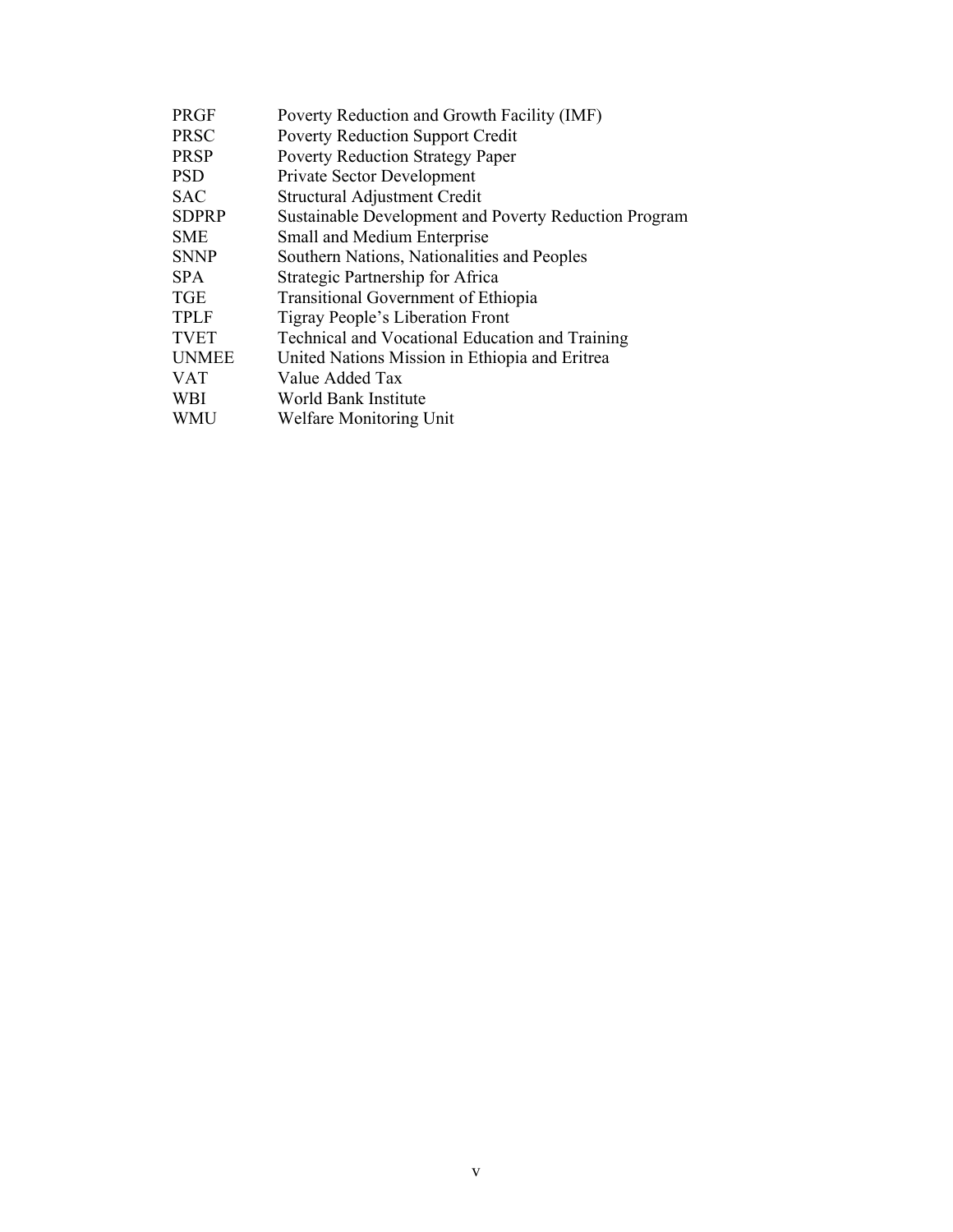#### **FOREWORD**

l

OED has completed an evaluation of the PRS initiative and the Bank's support to this initiative. The synthesis report was submitted to the Committee on Development Effectiveness (CODE) of the World Bank's Board in June 2004 and discussed by CODE in July  $2004$ .<sup>1</sup> As the PRSP is by nature a country-level process, eight country case studies<sup>2</sup> have been undertaken in support of the synthesis report to provide indepth country-level experience with the initiative and the Bank's support. Ethiopia was selected as a country case study to provide: PRSP experience in Eastern Africa, and coverage of a HIPC case.

The first PRSP for Ethiopia was completed by the Government in July 2002, and endorsed by the Bank and the Fund in August 2002. An OED mission visited Ethiopia in July of 2003. This country case review provides an assessment of the progress and challenges in Ethiopia through PRSP formulation and one year of implementation, as of mid-2003. A draft of this evaluation was sent to the Ethiopian authorities on December 26, 2003 for comment.

<sup>&</sup>lt;sup>1</sup> The synthesis report is available on the internet at  $\frac{http://www.worldbank.org/oed/prsp}{http://www.worldbank.org/oed/prsp}$ .

<sup>&</sup>lt;sup>2</sup> Country case studies are drawn from the 23 countries with full PRSPs as of the beginning of 2003. The selection criteria includes: maturity of the PRSP process, geographic balance, coverage of non-HIPC countries, and country initial conditions. The study thus covers a variety of country situations and varying stages of implementation. Country selection also depends on coverage provided by case studies already conducted in related OED work such as the recently completed HIPC and CDF evaluations. The eight case study countries are Albania, Cambodia, Ethiopia, Mauritania, Mozambique, Nicaragua, Tajikistan, and Tanzania.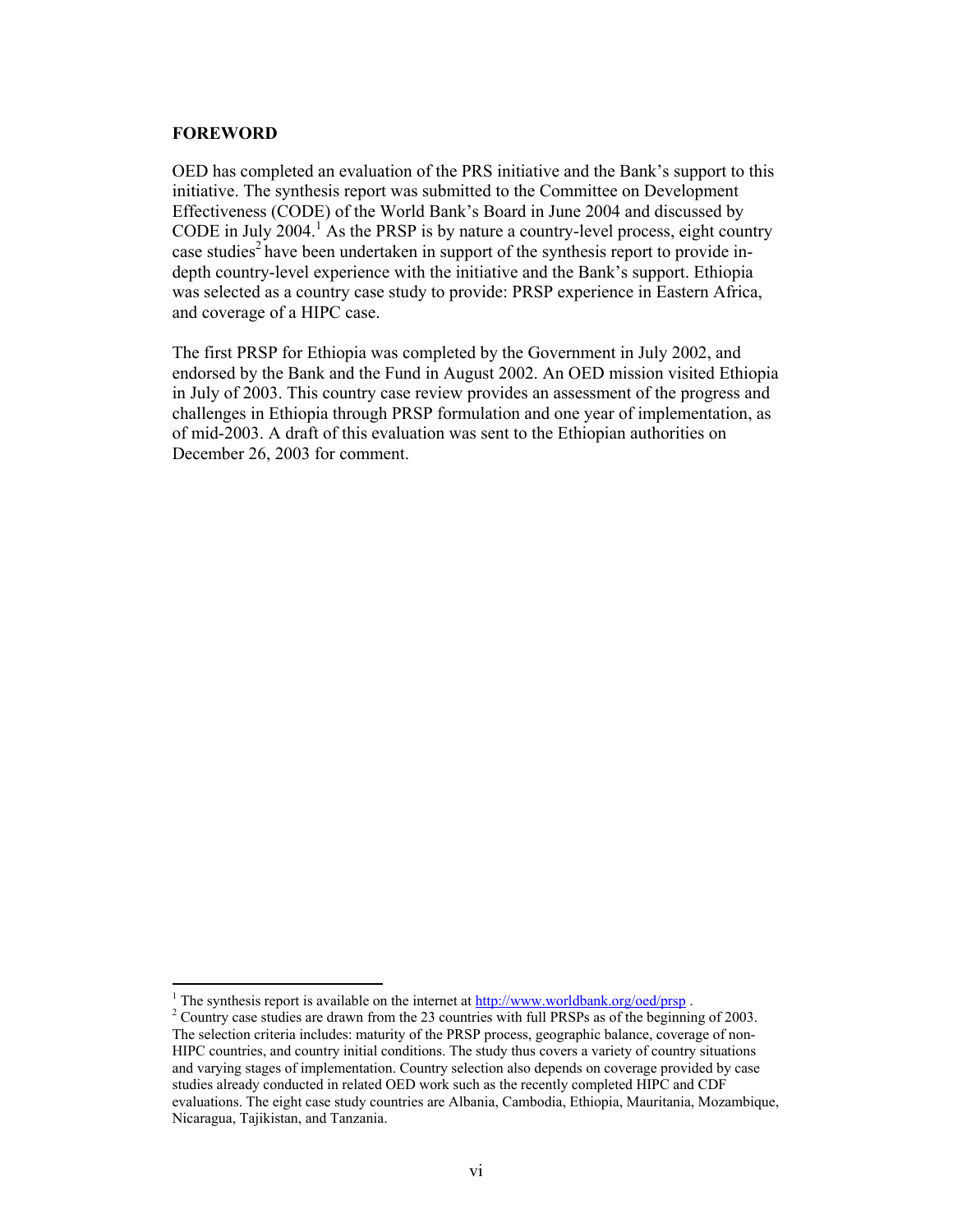### **I. EXECUTIVE SUMMARY**

26. Poverty in Ethiopia is widespread with almost half of its population of 66 million estimated to be in absolute poverty and an average of 4 million people per year, and between 11 and 13 million during the most recent drought, facing the prospect of serious food insecurity. Conflict, most recently, the 1998-2000 war with Eritrea, and commodity price shocks have only served to exacerbate these problems. In 2002/3, due to a combination of drought and a collapse in coffee prices, real GDP growth plunged to - 3.8 percent. Ethiopia relies on development assistance for 40 percent of public sector spending and is likely to remain heavily dependent for many years to come.

#### **Relevance of the PRSP Approach**

27. Ethiopia became a pilot country under the Comprehensive Development Framework (CDF) in 1998. In 2000, after gaining eligibility for HIPC II assistance, Ethiopia began preparing its IPRSP. Preparation of the full PRSP began in 2001. While closely linked to HIPC II, the timing of the PRSP also proved opportune in domestic political terms. The period since the war with Eritrea was a particularly active one in policymaking terms in Ethiopia, with several high-level initiatives<sup>3</sup> setting out the core development policy and implementation strategies of the country as well as some far reaching changes in the formal structures of government. With significant development challenges ahead of them, the PRSP provided the GoE with an opportunity to articulate their policy agenda to internal and external constituencies while bringing together a range of policy commitments under one comprehensive and long-term framework. The PRSP approach also provided added incentives to focus on results and the resource allocation framework, areas that had been given insufficient attention in the past.<sup>4</sup>

28. The timing of the PRSP was also opportune from the standpoint of government-donor relations in Ethiopia. Aid relations were in a poor state leading up to and during the war with Eritrea, due to political differences about the war and also because of mistrust that had developed during the 1990s with government concerned about the motives of some donors, and donors concerned about key areas of government policy and a climate of limited transparency. After the war, both government and donors were keen to see an improvement in aid relations. Building on the CDF experiment, the PRSP offered a tangible organizing framework to focus this dialogue and bring to the fore key issues around donor behavior and the role of the international community in supporting poverty reduction in Ethiopia.

<sup>&</sup>lt;sup>3</sup> Starting with the EPRDF congress in 2001.

<sup>4</sup> Sectoral strategy documents, for example, in health, education and food security include M&E frameworks but are often quite detailed (the monitoring framework for HSDP I had 110 indicators) and not systematically applied as a measure of progress against specific policies and programmes focused on poverty reduction.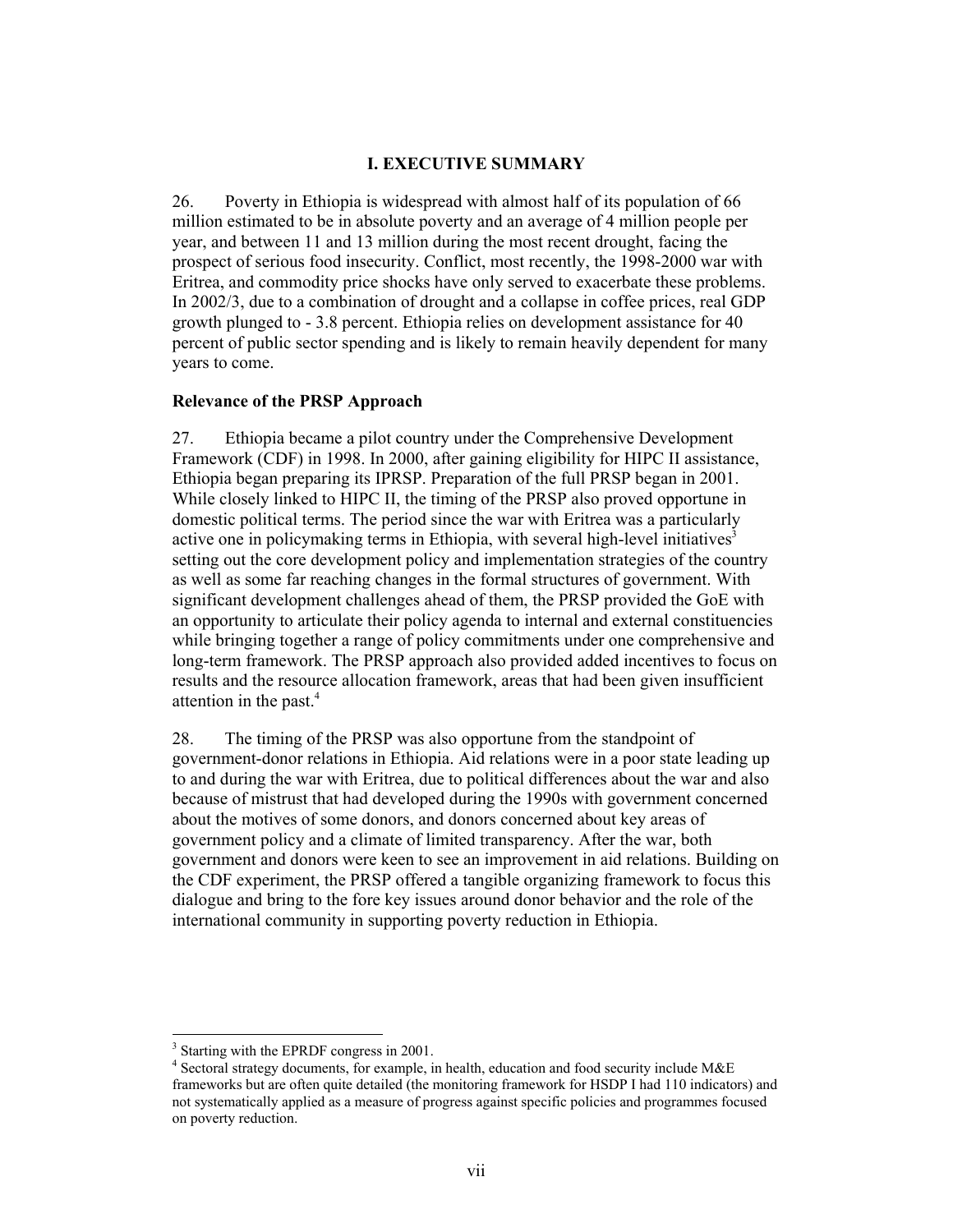### **Application of Principles**

29. Overall the PRSP has been well received by government in Ethiopia. Ownership at central government level has been high because of strong continuities between the existing policy agenda of the EPRDF (the ruling party) and the PRSP (SDPRP). The strategy adopts a multi-dimensional approach to poverty and identifies a general M&E framework. There are some signs of second-generation thinking in the PRSP document, particularly around the role of the private sector and how to address key constraints to growth, but in general terms, as government has indicated, the SDPRP is a continuation of existing government policy under a more comprehensive, multi-sectoral umbrella.

30. The consultative process for preparing the SDPRP was broad-based, closely mirroring the federal and administrative hierarchy of the country - a major undertaking given the size of the country and its population. Most respondents to an OED survey in government, the private sector and in the donor community regarded the consultative process as an important first step towards increased voice and local accountability. *Woreda* (district) level officials noted the benefits in terms of awareness-raising about poverty issues and an increased emphasis on self-help at the community level. Amongst domestic and international NGOs working at federal and at state level, views on the consultative process were less sanguine. The majority recognized the importance of the process and its intrinsic value for those who participated, but a significant number felt that the consultations promised more than they delivered. In particular, there was little space to consider policy alternatives, a finding also supported by survey results. Several were unsure of how their own participation had contributed to the preparation of the document and were concerned that government had sought to get endorsement for existing policy and program commitments without discussing whether or not they were working. The expectation from these groups seemed to be that the consultative process would herald a more fundamental shift in political accountability in the country. Arguably this goes well beyond the PRSP alone. What the consultative process does appear to have done, however, is to expose the importance of the government's agenda for institutional and political transformation which will prove to be a critical factor affecting the success of PRSP implementation over the medium to long run.

31. The PRSP has also provided a context for a range of new partnerships between government and donors and between government and private sector partners. The 40 strong donor Development Assistance Group (DAG) played a vital role during SDPRP formulation and subsequently in supporting greater alignment and harmonization around SDPRP implementation, while the public-private sector consultative forum was established to address major problem areas identified by private sector partners during the consultative process.

### **Preliminary Evidence on Results**

32. Although the SDPRP was only completed in July 2002 and the year following it has been marked by one of the worst food crises for many years, there is some preliminary evidence of progress as a result of the PRSP process. Bank staff in particular point to important shifts in government's attitude towards policy discussions in areas previously 'out of bounds', such as business regulation, land tenure, telecoms and financial sector development. The hope is that this will lead to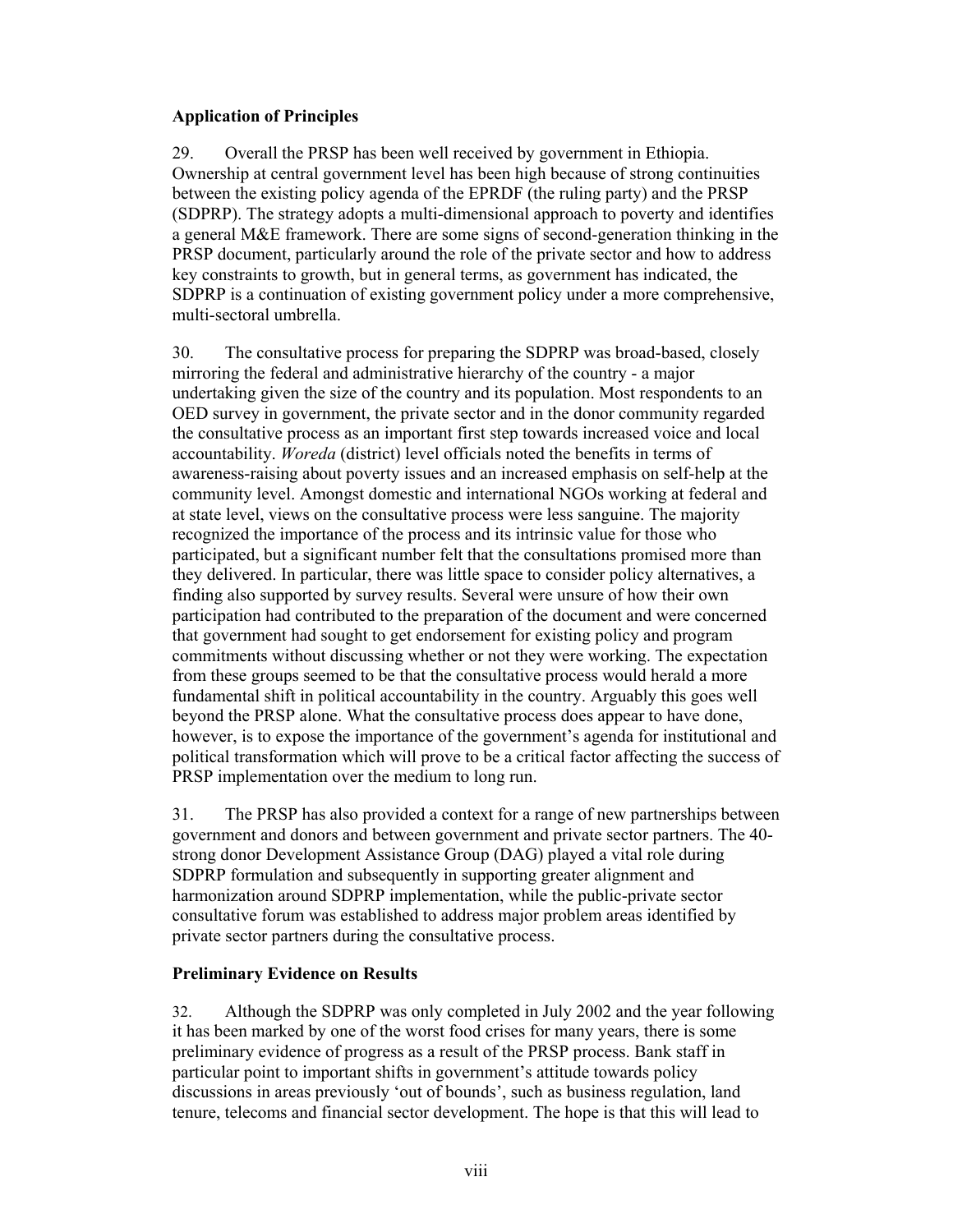some rebalancing of old policy agendas in favor of more market-based approaches. However, no significant policy adjustment has yet taken place and donors are aware that the SDPRP remains only one of a number of government agendas, including outstanding issues with Eritrea and increasing national security concerns.

33. Progress is also evident in the recent push towards more devolved and responsive local government. While the system is still in flux the decision to push ahead quickly with un-earmarked transfers (block grants) to the *woreda* level in the four largest regions (Amhara, Oromia, SNNP and Tigray), has provided a clear indication of the government's intention to address critical service delivery blockages and promote downward accountability – both central to SDPRP implementation. A major challenge will be providing the right incentive environment and overcoming capacity weaknesses at lower levels of government.

34. Progress with monitoring and evaluation around the SDPRP was initially slow. Interviewees from within and outside government spoke of a loss of momentum around M&E linked to the emergency situation, the demands of the new block grant system and the time taken up by donor-related processes, including work on harmonization.<sup>5</sup> At the time of the evaluation mission progress had picked-up, mainly because of the need for government to prepare a common performance assessment tool for PRSC-budget support from donors. The Annual Progress Report submitted to the IFI Boards in December 2003 sets out a comprehensive plan for an M&E system, however, progress in developing key indicators, clarifying how they will be monitored and how the M&E system will work in the context of decentralization is still required.

35. Although Ethiopia stands out amongst low-income countries as having a fairly sound PEM system, progress with internal budget alignment with the SDPRP has also been slower than hoped. The medium term macroeconomic and fiscal framework (MEFF) is still something of a shadow exercise and the full procedural integration of recurrent and capital budgeting is yet to be effected. A comprehensive program for public expenditure reform is in place but the pace of change has been uneven, with the demands of the government's decentralization program placing the system under added strain, including ongoing efforts at budget consolidation. Budget out-turns for 2002/3 were above those in 2001/2 but well below those forecast in the SDPRP. Outturns for poverty targeted expenditures amounted to 77.6 percent of budgeted levels. Nevertheless budgeted levels for 2003/4 continue to show strong optimism on the part of government. The APR details expected increases ranging from 42.5 percent in agriculture and food security to 10.6 percent in health and 2.3 percent in education. No clear indication is given of the basis for such projections in the view of the estimated out-turns for 2002/3 nor is there any further prioritization of core poverty programs, particularly given expected shortfalls in required funds over the medium term.

36. Of all the principles underlying the PRSP approach, it is the context for aid partnerships that has probably changed most significantly. Since completion of the PRSP, government and donors have formed a joint task force on harmonization and

<sup>&</sup>lt;sup>5</sup> Somewhat ironic given that donor efforts at greater harmonization, especially in relation to budget support, are reliant on government having a credible performance assessment, and hence M&E framework in place.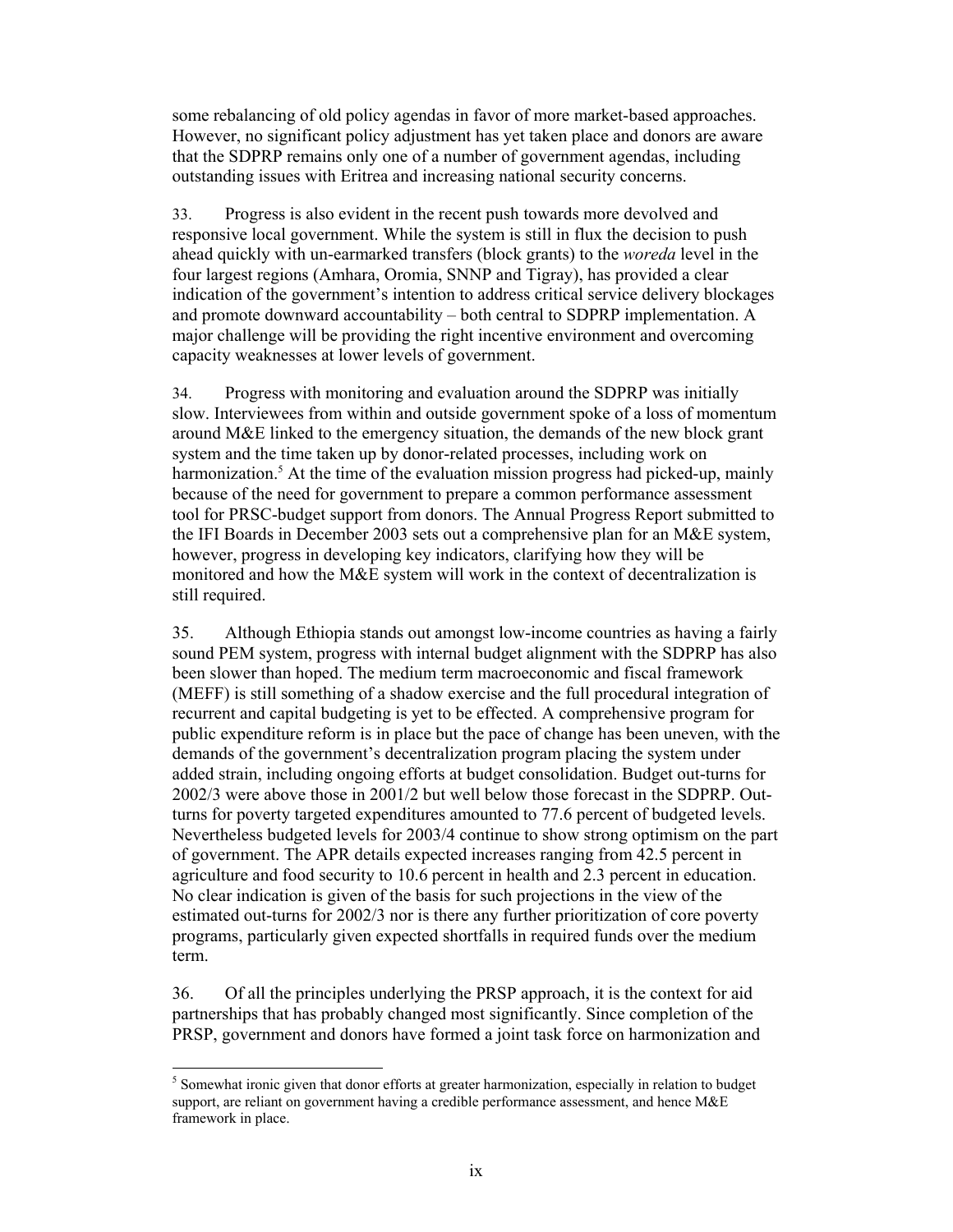agreed on *architecture* to facilitate a coordinated dialogue on high-level policy issues. The establishment of a High Level Forum for taking forward government-donor dialogue was one of the first of its kind in the region. Ethiopia was also the first country to host an SPA mission to discuss ways of aligning multilateral and bilateral budget support behind the PRSP. Since the SPA mission, budget support donors have formed a Direct Budget Support (DBS) group and have agreed with the World Bank to align any DBS arrangement with the PRSC. The PRSC appraisal mission in August 2003 included bilateral donor representatives committed to providing DBS. Further evidence of progress with harmonization was difficult to find, however. While progress had been made in pulling together a harmonization framework covering donor project procedures, procurement and fiduciary management standards, there was still limited progress<sup>6</sup> by donors in moving the framework forward. At the time of the evaluation mission there was some frustration emerging over the harmonization agenda as donors confronted the practical (and political) difficulties of signing up to procedural changes at country level and in donor capitals.

### **World Bank Effectiveness**

37. The Bank has played a consistently supportive role in the PRSP process in Ethiopia. Its role has been in line with the principle of country ownership while supporting the government with advice and technical inputs as and when required. The country team played an active and constructive role in guiding and supporting the process. The Bank also provided various forms of technical and analytical input to enhance local capacity, for example, in support of an M&E framework for the SDPRP. Workshops and seminars were provided through a combination of Bank and WBI support, including a workshop for NGOs on the PRSP approach towards the start of the process.

38. Bank engagement was also shaped by the CAS preparation process, which ran virtually in parallel with SDPRP formulation. The consultations around the CAS – mainly a series of high level workshops during 2002/3 on themes such as decentralization, private sector development, capacity building and rural development – were intended to pick up on issues and themes that the government was grappling with in the SDPRP. The country team viewed the two processes as more or less synergistic, despite some Bank staff being concerned about possible challenges to government ownership of the PRSP process. There is some evidence to suggest that the CAS consultations did have some influence on government thinking, especially around the PSD agenda, but equally there is limited evidence to suggest that this in anyway challenged government ownership.7 What is harder to determine is whether by running the CAS preparation process in parallel with the PRSP process there were any added costs to government. In terms of time costs on government, the only real indication was a certain frustration from some government officials about the number and frequency of workshops hosted by the Bank and others during 2002/3. In the circumstances, should the CAS process have been delayed? It is hard to come up with a simple answer. The consultations did overlap with SDPRP preparation but the final CAS document was delayed to ensure that presentation to the Board did not precede SDPRP endorsement. In addition, the Interim Support Strategy had come to an end

<sup>&</sup>lt;sup>6</sup> Confirmed by the donor group in their Joint Partner Review of the APR.

<sup>&</sup>lt;sup>7</sup> Some NGO representatives were concerned that there was more 'open' debate during these CAS workshops than there was during the PRSP consultations.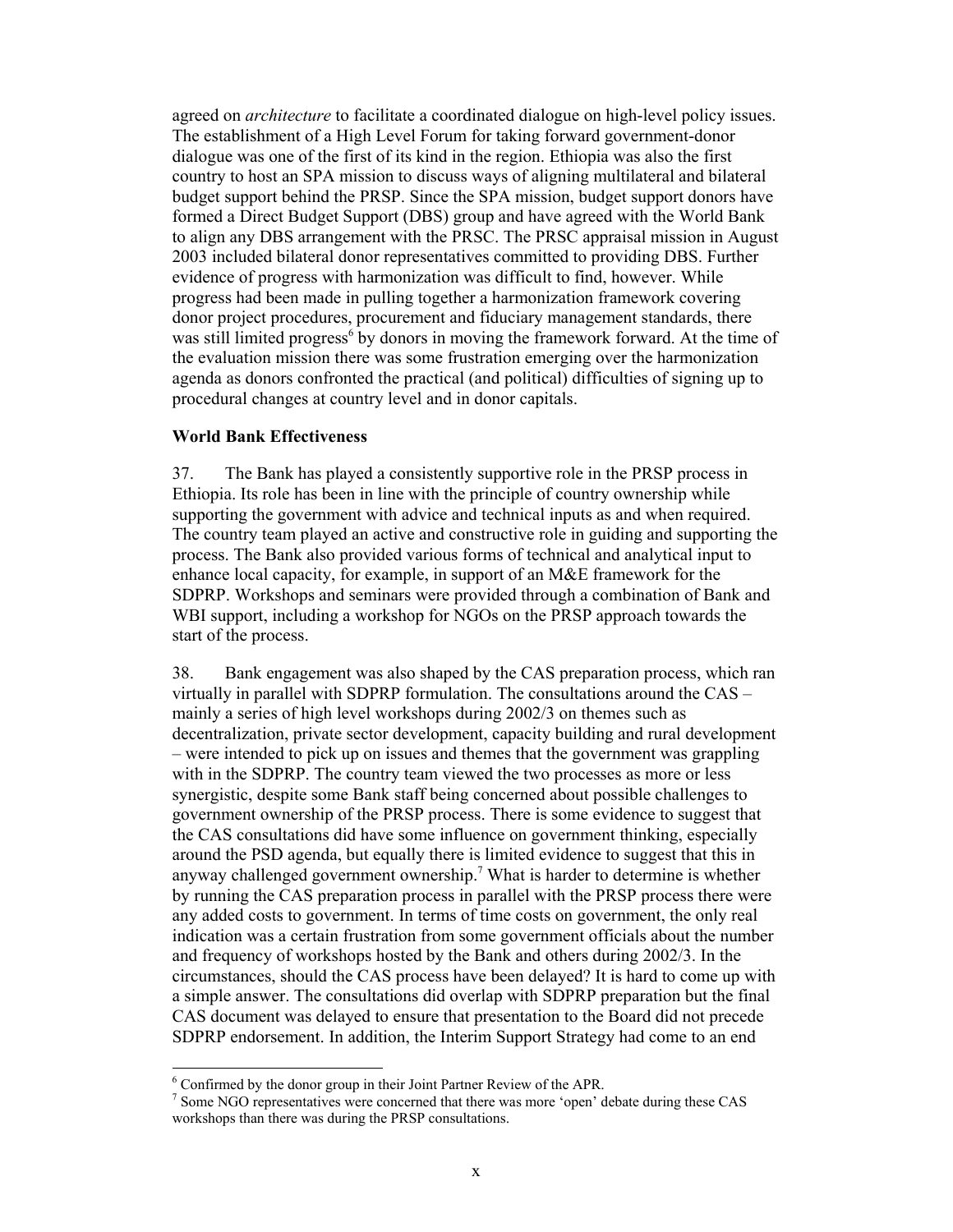requiring that a CAS be prepared as soon as possible. The strong synergies between the CAS and the SDPRP is in accordance with Bank guidance, although avoiding too much additional burden on government during a parallel process such as this seems equally important.

39. Responses from government officials about Bank support for the PRSP were almost universally positive. Government officials also noted that relations with the Bank had improved with the increased status of the country office and the Country Director based in Addis. This was also echoed by members of the DAG who had witnessed a significant improvement in donor-Bank relations since 2000/1. Particular high points in collaboration were the common position on revisions to the SDPRP policy matrix, joint participation in the SPA mission, combined support for work on harmonization and the joint preparation of key analytical products such as the CFAA, CPAR and PER. In relation to the PRSP principles themselves, several donors acknowledged that the Bank had acted appropriately in ensuring that the government was able take control of the process.

40. Some different views were expressed, however. Representatives of NGOs interviewed during a roundtable meeting were unsure of whether the Bank was playing a role as a referee (who also sets the rules) or a team player. They felt that expectations had been heightened around the room for policy adjustment as part of the PRSP process only to find that such room disappeared during the consultations themselves. The Bank's support for country ownership was also perceived to be a double-edged sword by some non-governmental stakeholders. On the one hand, they agreed that a country-led, country owned process was crucial. On the other hand they were concerned that government paid insufficient attention to their views and demands for inclusiveness, and wanted the Bank to advocate more strongly on their behalf. This kind of double bind is familiar to Bank staff, but once again it suggests a mismatch in expectations. Perhaps a more comprehensive communication strategy at the beginning of the PRSP process could have helped set out clearer expectations about the process, the role of government, donors and NGOs, and what could reasonably be achieved?

### **Bank Support and Alignment**

41. The CAS clearly defines its objectives in terms of support for SDPRP implementation. It also goes further in detailing weaknesses in the current strategy for promoting growth and private sector development and reducing vulnerability and managing risks. The assistance program focuses on three clusters of objectives – enhancing pro-poor growth, enhancing human development outcomes by improving governance and reducing vulnerability – that track closely with the four pillars of the SDPRP. At the heart of the assistance program is a series of PRSCs intended to support each of the strategic objectives of the CAS. Initial preparations for the PRSC coincided with the SPA mission in September 2002, so from the very beginning, the PRSC appraisal process was connected to wider discussions about alignment and harmonization with the SDPRP. Other new aid modalities are also considered, including capital grants to local authorities for infrastructure development and a programmatic approach to public sector capacity building. Perhaps one of the most innovative elements of the CAS is the plan to use the non-lending program not only as a tool for furthering national dialogue but as a way to strengthen monitoring and evaluation of key policies included in the SDPRP. The Institutional Governance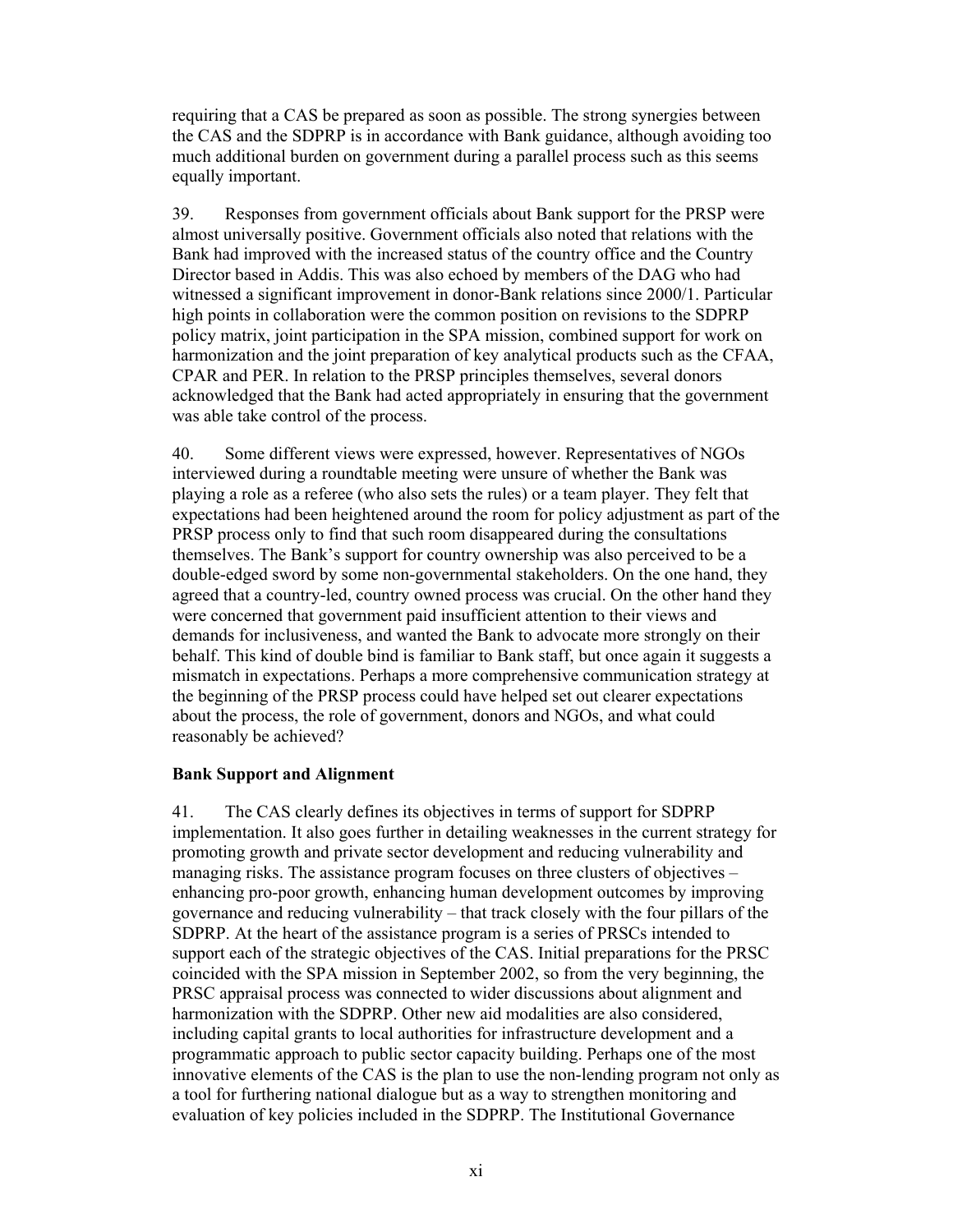Review (IGR) was already being prepared in this vein. A key challenge is to ensure adequate buy-in from government so that the results of such exercises can utilized as part of the SDPRP review process.

42. While innovative, the CAS program still remains very wide-ranging. It covers a broad spectrum of projects and programs across PSD, roads, energy, rural capacity building, health, education, water, empowering civil society, pastoral development, drought recovery, HIV/AIDS and public sector capacity building. The breadth of the program reflects the scaling up of IDA assistance following the end of the war and the fact that the SDPRP itself is a wide-ranging and relatively weakly prioritized document. The CAS explains the breadth of the program in terms of IDA's dominant role in Ethiopia (it is larger than all other donors combined) and its commitment to supporting the transition from SDPRP vision to tangible improvements in policies and capacities. The expectation is that in the medium to long term, as other donors scale up their programs, IDA will become more selective, focusing in areas attracting less support from other donors, such as infrastructure. Compared to recent CASs, the current CAS is ambitious with a much larger IDA allocation. The challenge for the Bank will be in managing such a broad (and high volume) strategy and ensuring sufficient complementarities with what other actors are doing or planning to do in support of the SDPRP. There are also some risks to moving upstream acknowledged by the Bank team. As the CAS states "...the Bank will closely monitor results during CAS implementation, and if necessary, move back to more traditional instruments" (2003:43).

43. In terms of ways of working, the PRSP approach, along with the PRSC, have resulted in some important changes. There is more emphasis on multi-sectoral working in the country team, there is greater collaboration and information sharing with other donors through the DAG, and the on-the-ground presence of the Country Director has definitely improved relations with both government and other donors. However, the Bank's size and dominance in policy dialogue in Ethiopia remains a concern to some donors. Although the PRSP has increased opportunities for joint working within the donor community there is still a concern from some of the smaller donors that the Bank can go it alone when it wants to. The breadth of its CAS only serves to fuel this worry. Remaining fully engaged in donor coordination processes will be vital to ensure that this doesn't happen.

### **Bank-IMF Cooperation**

44. Bank-Fund collaboration was not a topic many in Addis felt able to comment on. Nevertheless stakeholders with some contact with both institutions, and particularly amongst donors, acknowledged that relations between the Bretton Woods institutions had improved and had 'warmed up' significantly during the PRSP period.

45. From the perspective of both Bank and Fund staff based in Addis and in Washington, the PRSP process had been a period of constructive engagement. Fund staff based in Addis had participated in several consultations and the Fund was an active member in DAG discussions. Washington-based Fund staff were less involved on a regular basis but did take the lead in encouraging government to undertake an assessment of the sources of growth and to consider alternative macroeconomic scenarios in the SDPRP. The IMF country team also played a central role in preparing the JSA in collaboration with the Bank country team. Donor representatives noted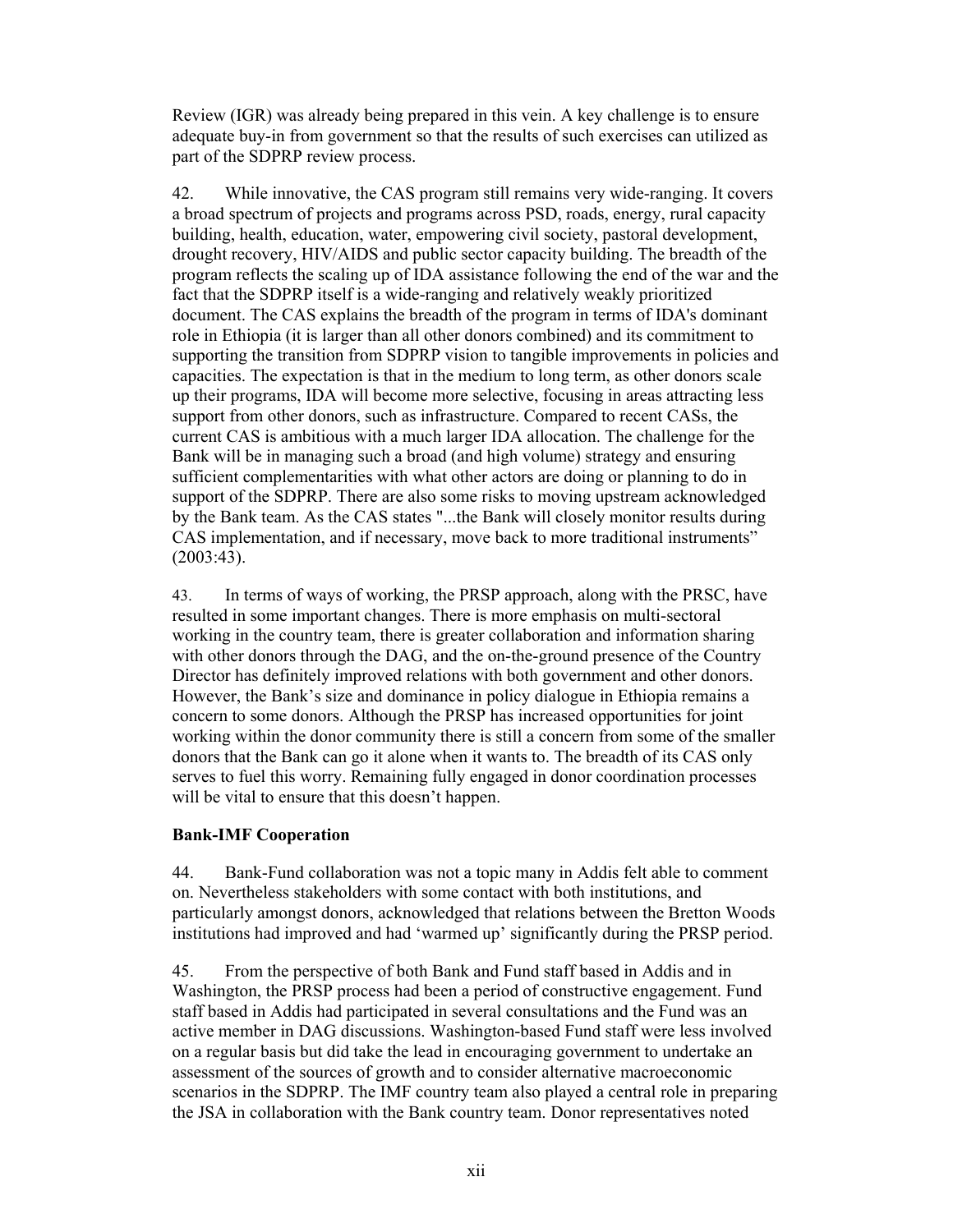several areas of increased cooperation between the Bank and Fund, most recently around financial sector development and the inclusion of a Bank country economist on the latest PRGF review.<sup>8</sup> Fund staff based in Addis also participated in various PRSC missions, including almost all of the August 2003 PRSC mission meetings.

46. Areas where collaboration could have been better included the early stages of the CFAA, where there was the perception that the IMF could have supported (or been asked to support) the process more directly and, as a result, taken greater ownership of the findings.<sup>9</sup> IMF participation in PERs was also an area that some  $$ particularly donors - felt needed strengthening. The IMF did commit resources to the 2001 PER, including drafting a chapter on fiscal policy, nevertheless the perception was that Fund 'ownership' of the PER's findings was limited with implications for the take-up of priority issues in the PRGF. In the most recent PER 2003, the Fund was not invited to participate, this time due to the dominance of bilateral donors. However a future role for the Fund in a strengthened PER process seems vital, especially in enhancing future PRGF-SDPRP alignment.

47. At the time of the evaluation mission, some senior staff in MOFED were still expressing reservations about the IMF's stance in Ethiopia. Some were concerned about a possible disconnect between the macroeconomic framework set out in the PRGF and the financing needs of the PRSP. Although the PRGF was considered to be consistent with the policy thrust of the SDPRP, the perception was that the Fund's programming rules were not altogether in alignment with the financing demands of the SDPRP. The Fund's view, however, was that the authorities assumptions in the SDPRP were too optimistic and a more realistic macroeconomic framework based on achievable growth and revenue targets and identified financing was necessary to ensure that programs were prioritized and targets could be met. The PRGF review in 2002 did allow for some relaxation of the deficit rules following requests for greater flexibility from MOFED, but the perception remained that more should be done to address the financing needs of the PRSP and ultimately, Ethiopia's realization of the MDGs.

### **Conclusion**

l

48. The Bank has played a constructive role in the PRSP process in Ethiopia. Ownership of the strategy by central government is clear. The Bank program is broadly aligned with the SDPRP. Progress has been made in taking forward some key areas of the government's program, most notably in telecoms and private sector development. Tangible progress has also been made in donor alignment with the SDPRP. While the SDPRP is still in its infancy, the evaluation uncovered some potentially divergent expectations about the process. The government views the SDPRP as an important opportunity to articulate its longstanding policy program to both internal and external constituents. Many donors view it as the first step on the road to more responsive and transparent government and a new context for aid relations. CSOs and NGOs view the PRSP approach in a more radical light, hoping for a more fundamental shift in the political economy of policy making and the consideration of policy alternatives. Although these expectations are not necessarily

<sup>&</sup>lt;sup>8</sup> According to Fund staff, Bank staff have been invited to participate in all PRGF missions, though by their own choosing they did not attend all meetings.

<sup>&</sup>lt;sup>9</sup> Fund staff based in Addis did participate in CFAA discussions alongside other donors.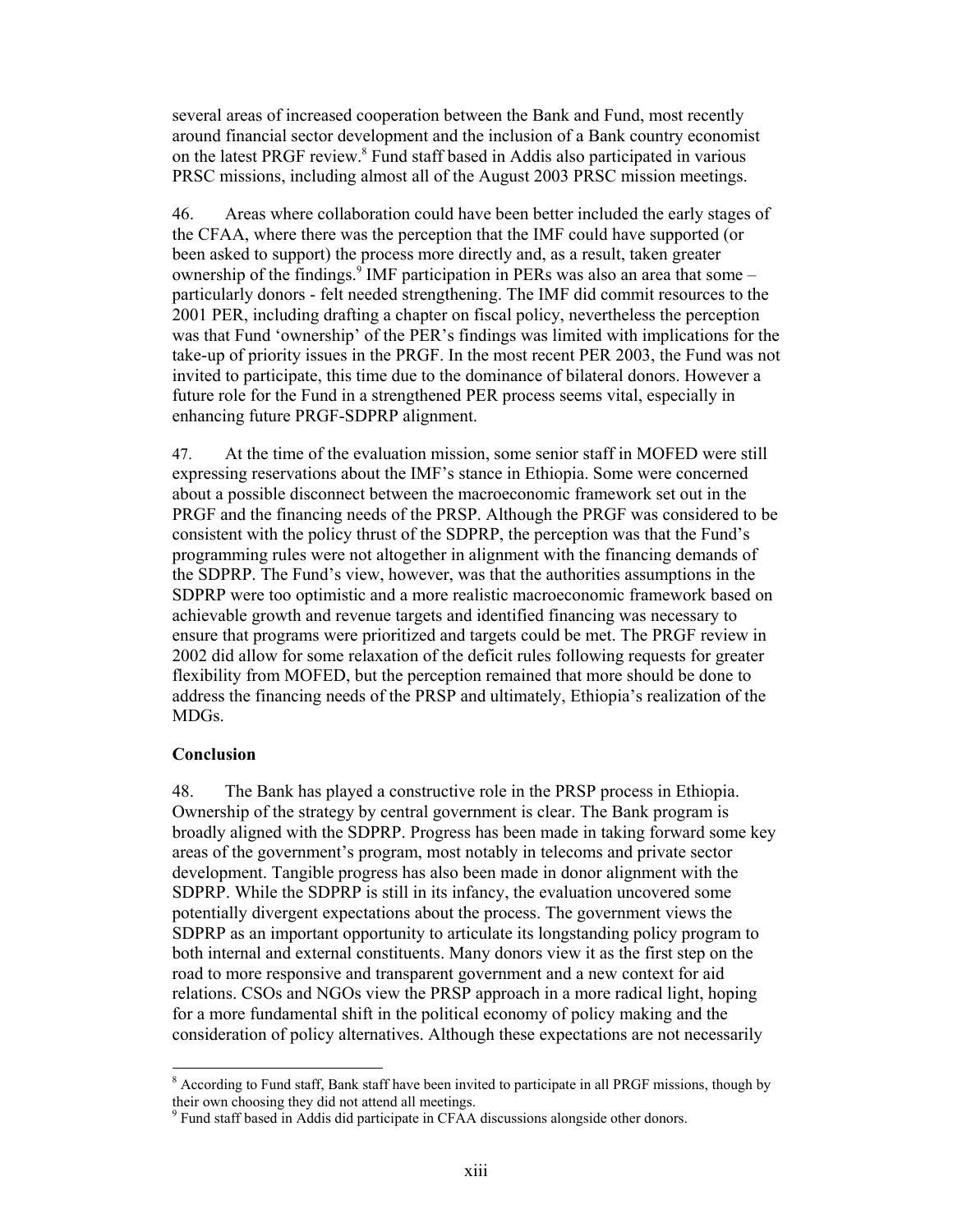in conflict, at least over the medium to long term, they are the source of some tensions already. Being aware of these differing expectations and finding the right balance between respect for country ownership and providing intellectual and financial leadership is likely to be a critical challenge for the Bank going forward.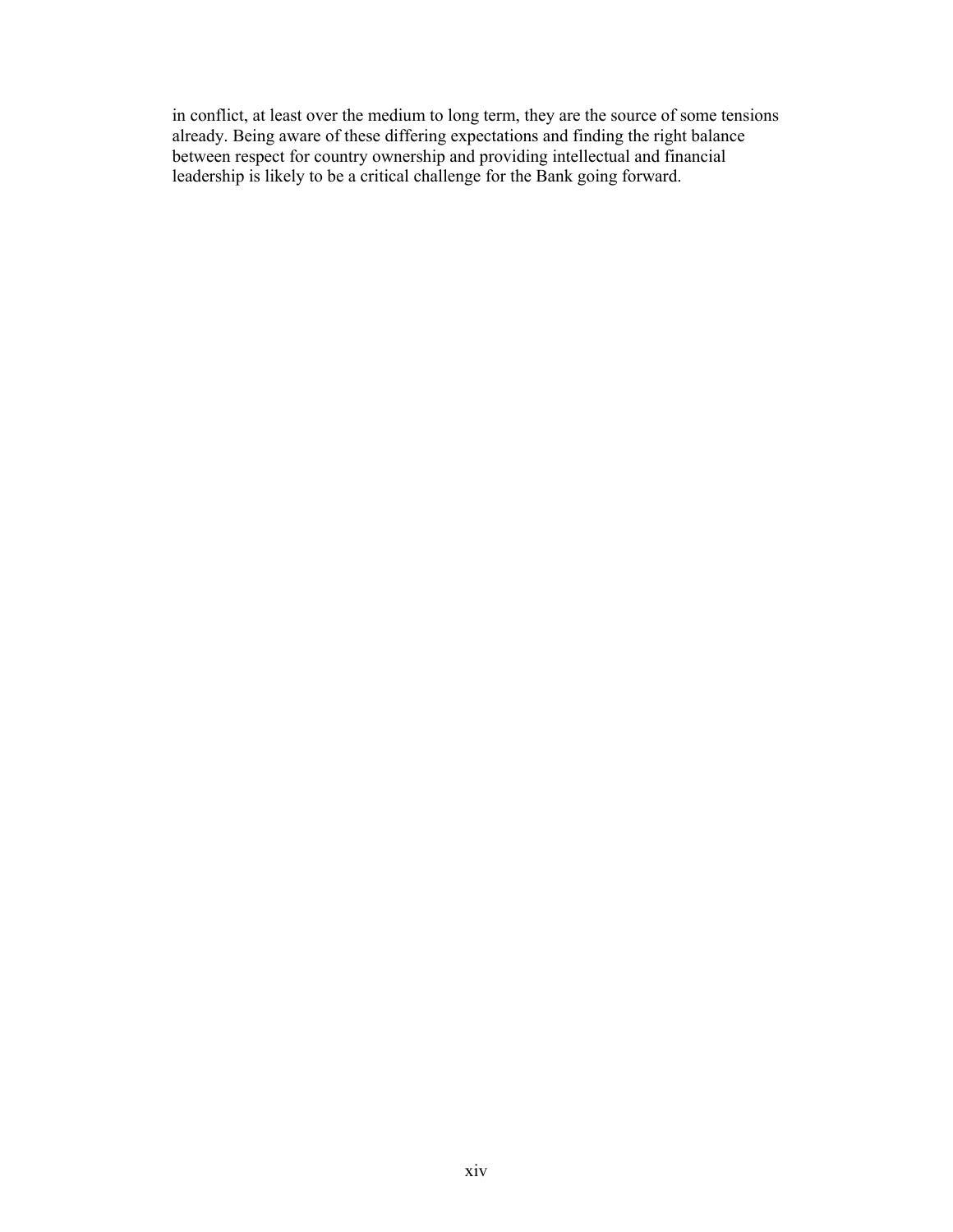### **I. INTRODUCTION**

1. This report analyzes the experience of Ethiopia with the Poverty Reduction Strategy Paper (PRSP) process<sup>10</sup>. The focus of the report is on evaluating the performance of the World Bank in supporting the PRSP initiative, not on appraising the authorities' policies. The emphasis of the report is on the formulation and implementation of the PRSP until the time of the evaluation team's mission to Ethiopia in mid-2003.

2. The analyses presented here are based on a variety of sources, most notably: (i) published and unpublished World Bank documents relevant to the Ethiopian PRS Process; (ii) material produced by stakeholders at various stages of the process; (iii) interviews with key World Bank staff members with relevant experience in Ethiopia; (iv) interviews with a broad spectrum of local stakeholders in the context of an OED team mission to Ethiopia<sup>11</sup> and (v) a survey of 83 stakeholders representing government, civil society and international partners.<sup>12</sup>

3. The report is structured as follows: Section II describes the country context including the poverty profile, the political and economic context, national strategies and trends in development aid and aid relations. Section III describes the PRSP process and includes an assessment of the relevance of the PRSP for Ethiopia, and the application of its underlying principles in Ethiopia. It concludes by presenting some preliminary evidence on its results. Section IV assesses the World Bank's support to the process and section V, cooperation between the Bank and the Fund, including the Joint Staff Assessment. Finally, Section VI summarizes the main conclusions of the case study.

### **II. COUNTRY BACKGROUND**

#### **A. Poverty**

4. Poverty in Ethiopia is widespread. With a per capita GDP of \$139 and a HDI ranking of 168, Ethiopia ranks as one of the poorest countries in Africa, and the world. According to the most recent official household survey (HICES 1999/2000),

<sup>&</sup>lt;sup>10</sup> A new framework for poverty reduction was proposed by the staffs of the World Bank and IMF, and endorsed in 1999 by the Interim and Development Committees. The framework's key objective is to assist countries in developing and implementing more effective strategies to fight poverty, embodied in Poverty Reduction Strategy Papers (PRSPs). These strategies are to be prepared by governments and used to prioritize the use of public and external resources for poverty reduction impact. Adoption of the PRSP framework signalled an intended shift by the Bretton Woods Institutions (BWIs) in the ownership of development strategies and the policies needed to achieve poverty reduction. A second objective of the new framework is for PRSPs to become the principle instrument for managing a country's relations with the donor community. (See Chapter 1 of the synthesis report).

<sup>&</sup>lt;sup>11</sup> The mission team consisted of Alison Evans (OED consultant), Shonar Lala (OED staff) and Mohammed Mussa (OED consultant). Bill Battaile (OED staff and Task Manager of the overall PRSP evaluation) joined the team for the first half of the mission. The team visited Ethiopia from June 30 to July 11, 2003 and met with stakeholders in Addis Ababa (the capital), Awassa (capital of SNNP region) and Shebedino and Wonago (two *woredas* or districts in SNNP region where PRSP consultations were held). A full list of stakeholders consulted for the case study is in Annex 5.

<sup>&</sup>lt;sup>12</sup> A summary of survey results can be found in Annex 4.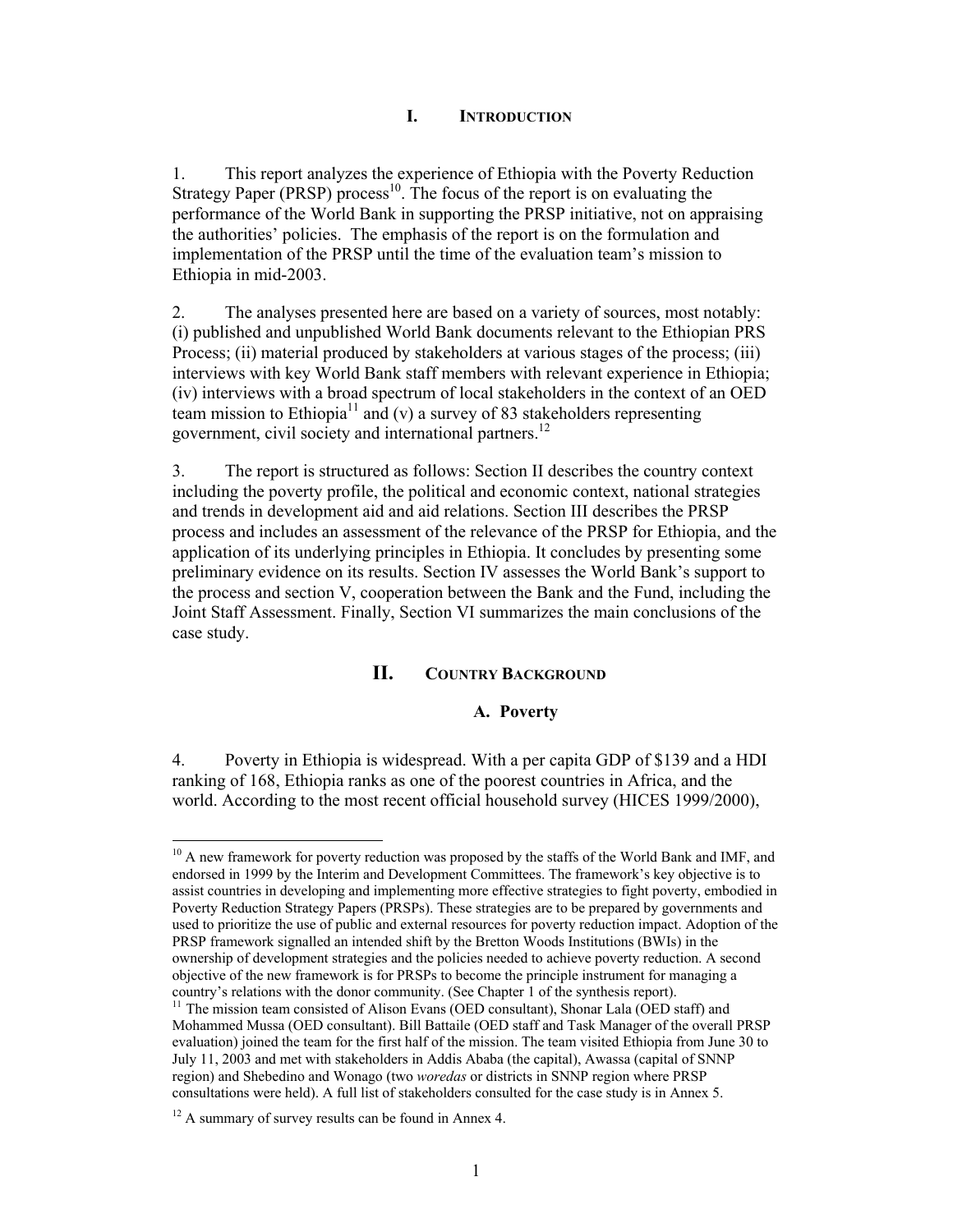44 percent of the population of 65.8 million are below the poverty line.<sup>13</sup> Roughly 88 percent of these are living

5. By any estimate the poverty situation is severe, but there are different views about the source and strength of recent trends. Some researchers point to a dramatic fall in rural poverty since the late 1980s (Dercon  $2000a^{14}$ , Bigsten et al 2003), and that this "good news" is primarily due to the collapse of communism and economic reforms introduced by the post-Derg government in the early 1990s.<sup>15</sup> Others, including Devereux and Sharp (2003) argue that improvements have largely been limited to specific localities and have been driven primarily by "…climatic variability of unpredictable and divergent magnitudes across years and between regions within the country" (2003:5). The Bank's own analysis in 1999 based on an analysis of national accounts data, consumption surveys and food price trends concluded that there "is quite compelling evidence that the poor in Ethiopia have improved their well-being over the course of the nineties". However, in 2002 the Bank also notes that, following significant progress on poverty reduction in the early nineties "poverty has not changed significantly between 1995 and 2000" (Devereux et al 2003). Where there is agreement is that rural consumption-based poverty declined in some locations during the early-mid 1990s but that since then poverty levels in rural areas have more or less stagnated and urban poverty levels have worsened. The effects of the drought and the collapse of coffee prices in 2002/3 have almost certainly caused poverty levels to worsen everywhere; by how much is not yet known.

6. Non income-based measures of poverty and well being in Ethiopia show a better but no less mixed picture of progress during the 1990s. There have been some dramatic improvements in education and health indicators, but the challenges of delivering social services of adequate availability and quality remain large. Average distance to schools has declined, particularly in rural areas and primary enrolment rates improved

l

| Box 1: Perceptions of 'Ill-being' in                                                                                                                                                                                                                                                                                                                                                                                   |
|------------------------------------------------------------------------------------------------------------------------------------------------------------------------------------------------------------------------------------------------------------------------------------------------------------------------------------------------------------------------------------------------------------------------|
| <b>Ethiopia</b>                                                                                                                                                                                                                                                                                                                                                                                                        |
| "We are above the dead and below the                                                                                                                                                                                                                                                                                                                                                                                   |
| living"                                                                                                                                                                                                                                                                                                                                                                                                                |
| "We are left tied like straw"                                                                                                                                                                                                                                                                                                                                                                                          |
| "We have become empty like a hive"                                                                                                                                                                                                                                                                                                                                                                                     |
| "We simply watch those who eat"                                                                                                                                                                                                                                                                                                                                                                                        |
| "The poor is falling, the rich is growing"                                                                                                                                                                                                                                                                                                                                                                             |
| "Our life is empty; we are empty handed"                                                                                                                                                                                                                                                                                                                                                                               |
|                                                                                                                                                                                                                                                                                                                                                                                                                        |
| $\alpha$ , $\alpha$ , $\alpha$ , $\alpha$ , $\alpha$ , $\alpha$ , $\alpha$ , $\alpha$ , $\alpha$ , $\alpha$ , $\alpha$ , $\alpha$ , $\alpha$ , $\alpha$ , $\alpha$ , $\alpha$ , $\alpha$ , $\alpha$ , $\alpha$ , $\alpha$ , $\alpha$ , $\alpha$ , $\alpha$ , $\alpha$ , $\alpha$ , $\alpha$ , $\alpha$ , $\alpha$ , $\alpha$ , $\alpha$ , $\alpha$ , $\alpha$ , $\alpha$ , $\alpha$ , $\alpha$ , $\alpha$ , $\alpha$ , |

*Quoted in Devereux (2003) citing World Bank (1999)*

dramatically from low bases in both rural and urban sectors. Female enrolment rates

<sup>&</sup>lt;sup>13</sup> Quantitative data on poverty is available from National Household Income Consumption and Expenditure (HICE) surveys carried out in 1995/96 and 1999/00 and supplemented by annual welfare monitoring surveys (WM). These surveys are carried out by the Central Statistical Authority (CSA) and managed by the Welfare Monitoring System in MOFED. The poverty line was defined as a basket of ETB1075 in 1995/96 and the same basket was used in 1999/00. However, straightforward interpretations of the survey data are hampered by the effects of periodic droughts and the Ethiopian-Eritrean conflict which was ongoing during data collection. Questions regarding the comparability of the 1995/6 and 1999/00 surveys are currently being addressed.

<sup>&</sup>lt;sup>14</sup> Dercon's work is based largely on panel data of 362 households gathered from six rural Ethiopian communities between 1989 and 1995. The panel was expanded to 15 communities and 1,403 households in 1994. The same households were resurveyed again in 1997. Bigsten's analysis is based on results from this larger panel data set.

<sup>&</sup>lt;sup>15</sup> In another paper based on the same household panel data Dercon (2002) notes that while there is evidence of growth occurring as a result of reforms during the 1990s "in general it does not appear that all households benefited in the same way…[This] may imply that some areas may permanently stay behind with low growth, unless their ability to participate in growth can be strengthened" (p12).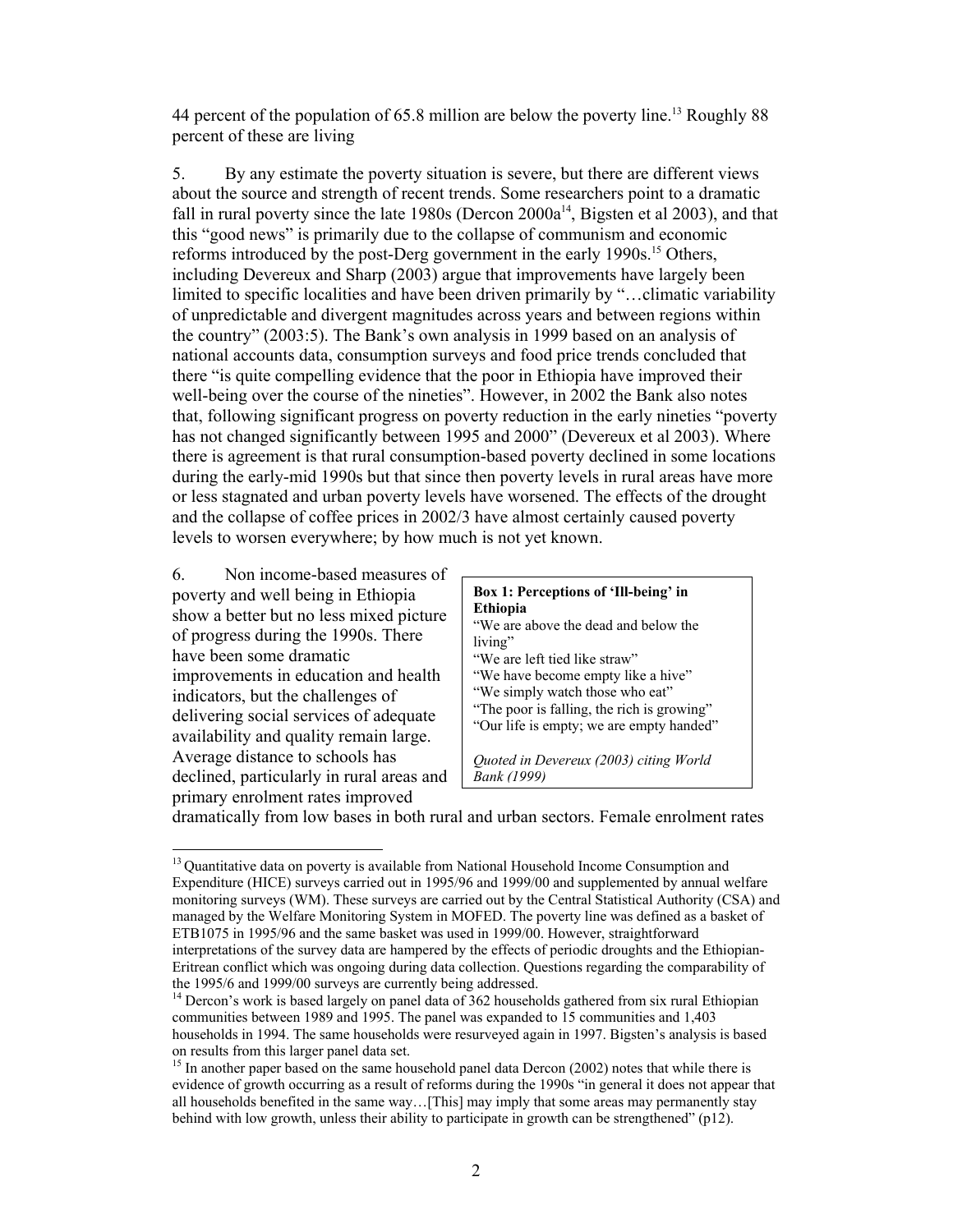have grown faster than males' and gender differences in education are gradually on the decline. But larger intra-sectoral disparities prevail: net enrolment rates are very low with only a third of children in primary school in 1999/00. High repetition rates significantly reduce net enrolment rates. The adult literacy rate improved slightly but remains very low, particularly amongst women in rural areas. Access to health services has also improved but a severe shortage of skilled workers constrains the quality of service.<sup>16</sup> Per capita spending on health is about one sixth the sub-Saharan average. HIV/AIDS is a growing threat while safe drinking water is only available to around 15% of the rural population. Population growth remains high at around 2.5 percent per year, suggesting that the demand pressure on social service provision will remain high for the foreseeable future. Behind the statistics are also the perceptions of poor Ethiopians themselves. Box 1 lists a number of statements made by Ethiopians about their state of poverty during the *Consultations with the Poor* exercise in 1999. Many of these comments suggest powerlessness and social exclusion and a sense of continued ill being.

### **B. Political Context**

7. One of the oldest independent states in Africa, early Ethiopia was ruled by a succession of colonialist emperors from the highlands.<sup>17</sup> The modern Ethiopian state was developed in the late nineteenth century "through a twin process of political subjugation and economic exploitation of outlying populations."18 The high burden of taxes collected from rural peasants to finance the state's central administration, undermined pre-existing democratic traditions or mutual obligations that had existed among community groups (Pausewang  $(1997)^{19}$ . The state was thus regarded as "an oppressive authority, which demands obedience."20 Haile Selassie, the last emperor in a line of royals descended from Queen Sheba, was toppled and executed in 1974 by the Derg, the Marxist military dictatorship under Colonel Mengistu Haile Mariam. During the 17 years of Mengistu rule, any last vestiges of democratic practice were more or less eliminated.

8. In 1991 the highly repressive regime of the Derg was ousted by the revolutionary Tigray People's Liberation Front (TPLF). The Federal Democratic Republic of Ethiopia was established with the TPLF-dominated Ethiopian People's Revolutionary Democratic Front (EPRDF) at its helm. The new EPRDF-led Transitional Government of Ethiopia (TGE) placed high priority on the twin goals of national (re)unification through extending the right of all Ethiopian nationalities to self determination,<sup>21</sup> and increasing political and economic pluralism. Almost

<sup>16</sup> World Bank (2003a), Country Assistance Strategy, p. 4.

<sup>&</sup>lt;sup>17</sup> These rulers were alternatively Jewish and Christian; both religions came at a very early stage to Ethiopia.

<sup>&</sup>lt;sup>18</sup> Economist Intelligence Unit (2002), p. 4.

<sup>&</sup>lt;sup>19</sup> For example, the Oromo system called *gada* was historically a set of institutions for selfdetermination based on age groups. This has either disintegrated or disappeared. *Rist*, for the Amhara, was a right to share in the land of community and an associated responsibility for the community. Under pressures of taxation by the centre, the *rist* system degenerated into competition amongst family for land.

<sup>20</sup> Pausewang (2002), p. 179.

<sup>&</sup>lt;sup>21</sup> Joireman (1997) attributes the genesis of this policy to the fact that the TPLF were very aware, during their struggle against the Derg, that imposing a national government on a multi-ethnic society against its will would incite revolt. Critics of this decision contend that it is likely to lead to a disintegration of the country along ethnic lines.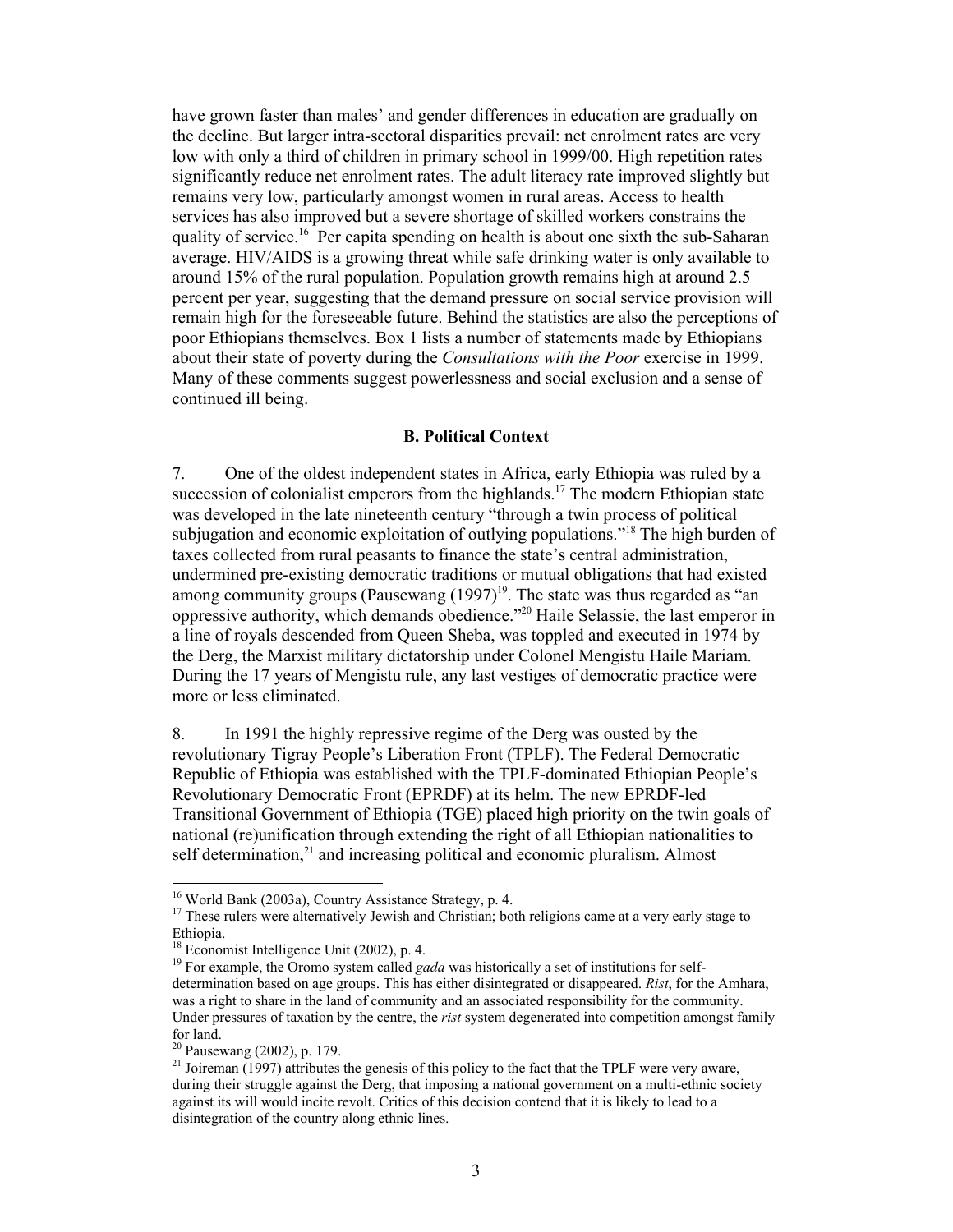immediately, Eritrea was given de facto independence from Ethiopia. This was made de jure in 1993. However a border and trade dispute with Eritrea degenerated into a full-scale war in 1998. A peace agreement was reached in 2000, but tensions remain high. (Box 2).

#### **Box 2: Conflict with Eritrea**

Eritrea's independence in 1993 had been a source of resentment for many non-Tigrayans in Ethiopia, who were suspicious of the close (although uneasy) friendship between the TPLF and the Eritrean Population Liberation Front (EPLF). Both leaders were of the same Tigrinyaspeaking ethnicity and had fought together against Mengistu's regime.

Differences between the leaderships over political control (the EPLF is a centralized dictatorship while Ethiopia embarked upon a democratization process), Eritrea's decision to break away from a *de facto* currency union in 1997, and resentment over the loss of Ethiopia's coastline and access to the Assab port, eventually triggered the 1998 border conflict in which 100,000 people were killed. In the spring of 2000, Ethiopia routed the Eritrean forces but halted their advance at the personal intervention of the Prime Minister. A peace agreement was signed in December 2000, and by April 2001 the UN Mission in Ethiopia and Eritrea (UNMEE) had secured the withdrawal of troops and established a 25 km demilitarized Temporary Security Zone.

The independent International Boundary Commission based in the Hague ruled on the disputed 400 sq km border on April 13, 2002. Based largely on the Italian colonial boundaries, the decision left the ownership of the flashpoint town of Badme unclear, and was immediately disputed by Ethiopia. On March 28, 2003, the IBC released a final verdict: that Badme belonged to Eritrea. Ethiopia, whose troops still control Badme, has rejected the decision and is trying to refer the ruling to the Security Council. Privately, Prime Minister Meles Zenawi has warned donors that the loss of Badme could cost him his leadership.

*Sources: Oxford Analytica (2002, 2003), EIU (2002,2003) & EU (2003).* 

9. Ethiopia adopted a federal constitution in 1994 with a commitment to '*ethnic federalism*' or regional devolution drawn along ethnic lines. In 1995, Ethiopia was formally divided into nine regions (states) with two federal assemblies – the Council of People's Representatives (lower house) and the Federal Council (upper house), but Government remained relatively unresponsive to local needs. The EPRDF dominates the lower house, holds all major regional state councils and has a large majority in the upper house. Tigrayan dominance of the EPRDF is described as "overwhelming". Attempts to open the political system to competition have faltered over the years. The process leading to a single-party dominant system has, according to some observers, heightened the public's alienation from the democratic process. Lyons (1996) notes that the "gap between democratic forms on the one hand…. and political freedoms on the other, [has] resulted in increased cynicism and public disengagement from the process."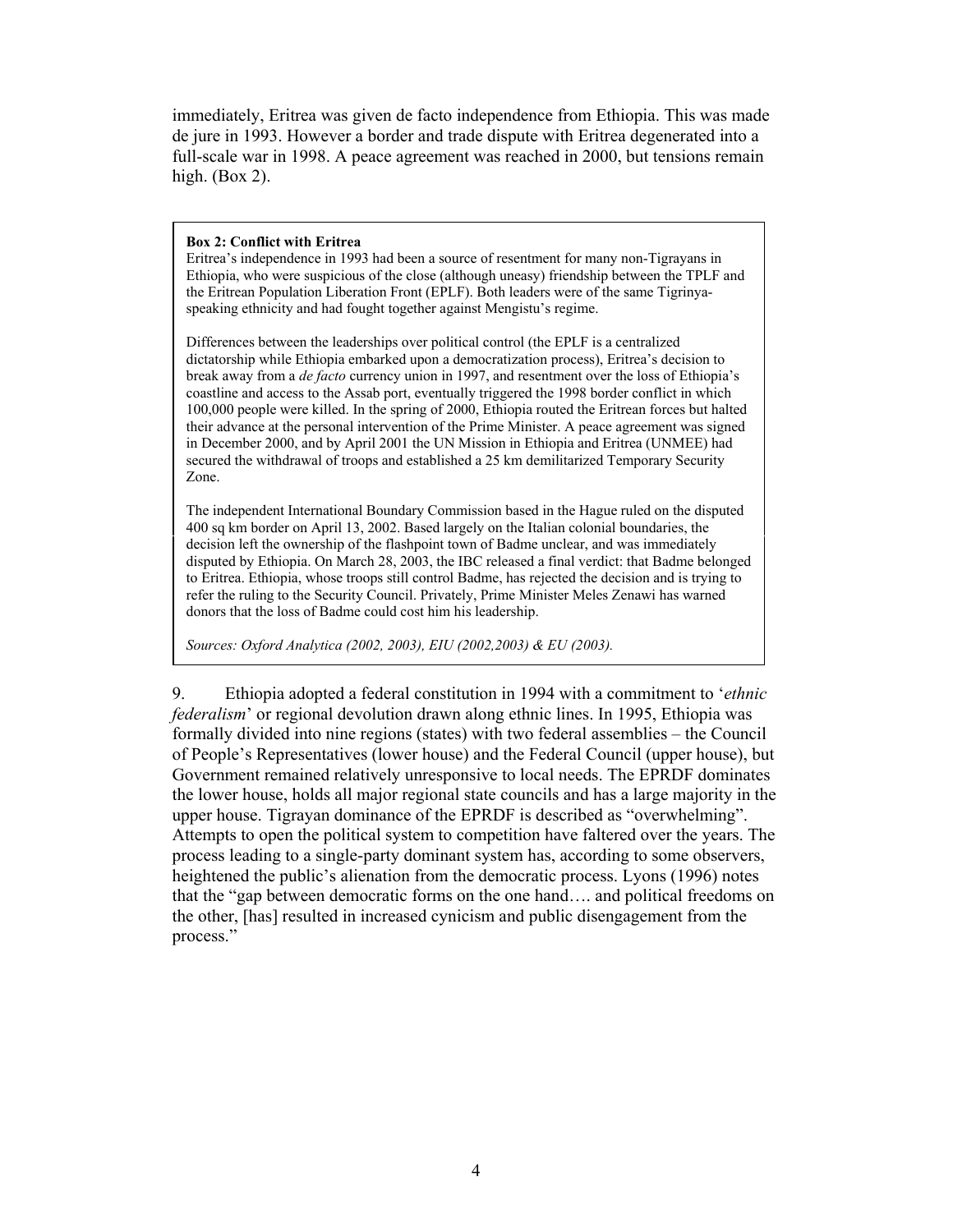10. More recently, serious dissent over Prime Minister Meles's perceived moderate stance on Eritrea and the government's liberalization and globalization agenda have resulted in schisms within the ruling EPRDF. In an attempt to rebuild confidence and address the lagging state of development in the country, the 2001 EPRDF congress reviewed the development policy and implementation strategies of the country and announced far-reaching changes in the formal structures of government. The outcome was a second wave of decentralization designed to bring government closer to people by devolving increased authority from the regional to the *woreda* or district level (Box 3); a new cabinet involving key appointments from outside of the TPLF; and significant changes in the formal structures of central government, including the creation of five 'super-ministries' to act as coordinating, umbrella bodies to renew the drive to improve government coordination and efficiency.<sup>24</sup>

#### **Box 3: Progress in Decentralization**

Ethiopia has embarked on an ambitious process of democratic decentralization since the early  $1990s<sup>22</sup>$ . The first phase set out a policy of *ethnic federalism* in which regions were defined roughly along linguistic lines. Political, social, and economic responsibilities were devolved to the regions. Through the use of block transfers to regions and the redeployment of civil servants, the government attempted to ensure the viability of the nine regional states and redress their horizontal and vertical imbalances.<sup>23</sup> It is argued, however, that despite its regional states and redress their horizontal and vertical imbalances.<sup>23</sup> It is argued, however, that despi commitment to regionalization, Government remained relatively unresponsive to local needs during this phase. Central government collects 80 percent of total revenue and was criticized for neglecting the special requirements of regions and offering weak incentives for good regional administrative performance (Abegaz 2001).

The second and on-going phase launched in 2001 is designed to rapidly decentralize delivery responsibilities to districts or woredas via a block grant to local authorities, the elimination of "zones" (a level between regions and woredas) and the redeployment of regional and zonal staff into pools accountable to local executives. The objective is to increase responsiveness at local level and create a sustainable system for inter-governmental financing consistent with reaching the goals of the Government's long-term development strategy (ADLI and SDPRP). Modernization of municipalities has accompanied this phase of decentralization. Amhara, Oromia, SNNP and Tigray regions have been the first to receive these far-reaching changes. The move is a bold one and could bring about far-reaching changes in the way the state operates in Ethiopia. Major challenges in the short to medium term include getting legal clarification of the functional, fiscal and political aspects of local government, addressing major capacity gaps at woreda level and managing transitional risks to service delivery as woredas take up the bulk of responsibility for frontline service delivery.

11. Reactions to the recent changes have been positive, with the donor community in particular keen to support Government's commitment to far-reaching institutional and structural reforms. Tensions nevertheless remain including over the extent to which the government's latest political agenda is actually reflective of demands and pressures from 'below' or represents an imposition of a political agenda from above.

 $22$  Description of the phases is drawn mainly from World Bank (2003b).

<sup>&</sup>lt;sup>23</sup> See Chapter 5 of the 2001 Public Expenditure Review for more information on imbalances (World Bank (2001b).

<sup>24</sup> They are, Ministry of Finance and Economic Development, Ministry of Rural Development,

Ministry of Infrastructure Development, Ministry of Capacity Building and Cooperation, and Ministry of Federal Affairs.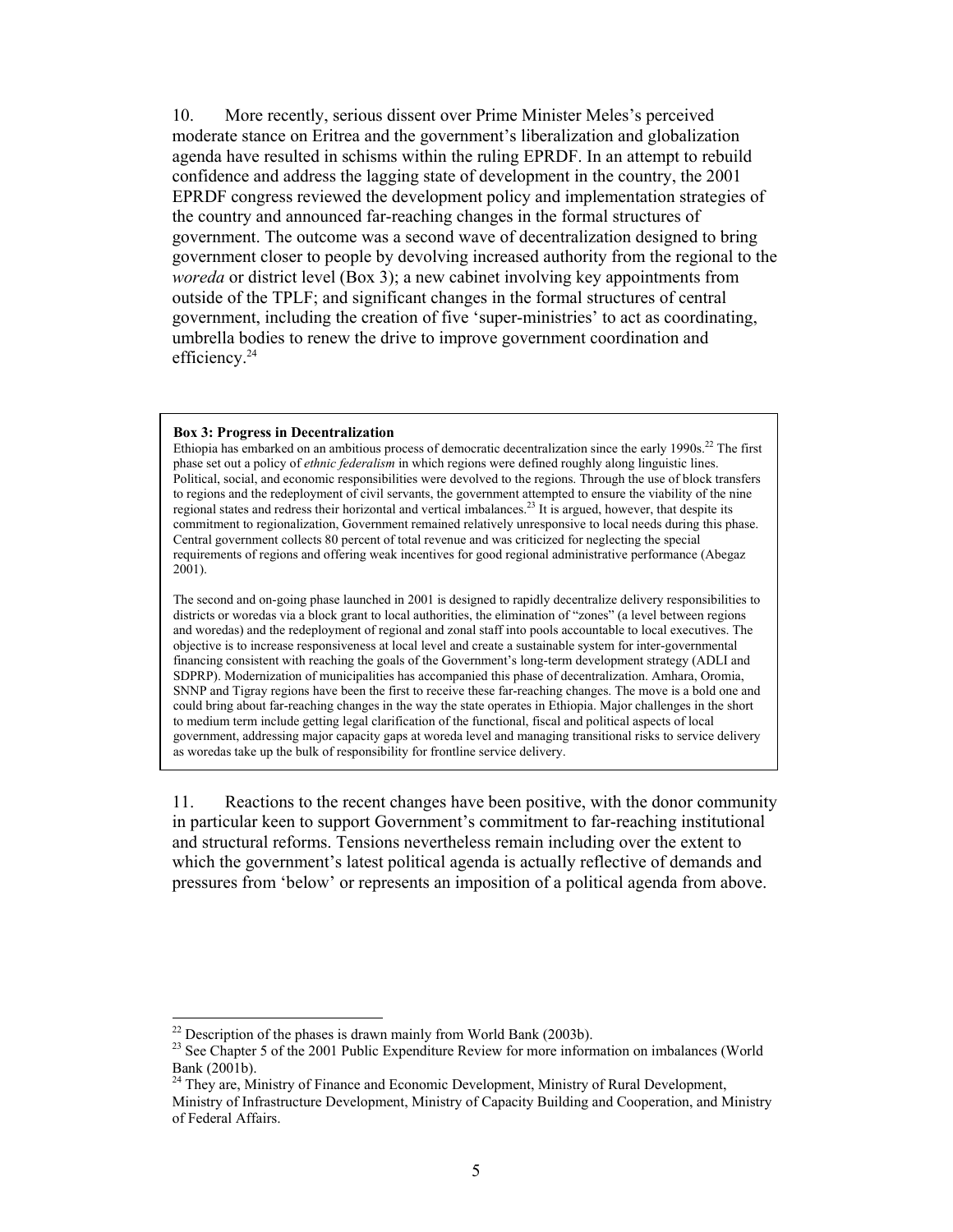### **C. Economic Policy and Performance**

12. **Macroeconomic Stabilization and Structural Transformation:** Following the removal of the Derg regime in 1991, Ethiopia entered an intense period of fiscal and monetary stabilization accompanied by a more limited pace of structural transition from a centrally planned to a market economy. Stabilization was largely achieved and growth performed well, but by the end of FY99 Ethiopia's impressive economic trends began to deteriorate partly due to the war but also due to drought and worsening terms of trade. Reforms associated with deregulation and liberalization also stalled.25

13. The initial impact of the war imposed a heavy toll on the economy. The conflict strained public finances, reduced donor support and undermined investor confidence. Defence spending shot up to 13.2 percent in FY00, resulting in sharp cuts in capital expenditure and in fiscal transfers to the regions for anti-poverty programs.

14. After the war, the Government responded quickly by putting in place programs to address demobilization, humanitarian needs and reconstruction. Macroeconomic performance improved once again. Tax rates were lowered and the fiscal deficit reduced, although it increased to 10 percent in 2001/02 due to the implementation of special programs and capital and poverty expenditures. Defence spending returned to 6.4 percent of GDP in FY01 and expenditures were redirected to poverty targeted outlays.26

15. Supported by an IMF Poverty Reduction and Growth Facility (PRGF) in 2000, and two IDA credits, the Economic Rehabilitation Support Credit and the Ethiopia Structural Adjustment Credit (disbursed in FY02 and FY03 respectively), several measures were taken in the immediate post-conflict period to support the foreign exchange market, public sector management, public expenditure policy and management, private sector development (investment and urban land lease reform) and export competitiveness. The pace of reform, particularly in the financial sector, has lagged in part because of the ailing Commercial Bank of Ethiopia and the government decision not to allow foreign banks entry in the financial sector. In addition, some larger companies that were to be privatized were not able to find buyers.

16. **Challenges And Constraints To Growth And Poverty Reduction:** Between 1991 and 2001 growth averaged 4.4 percent or 2.1 percent per capita, representing a substantial improvement over earlier decades.<sup>27</sup> Growth rates have been strongly driven by agriculture, on which the Ethiopian economy is highly dependent. Agriculture comprised 43 percent of GDP in 2000 and employed 85 percent of the population. 28 Coffee production accounted for 54 percent of exports and *chat* another 16 percent in 2001. Agricultural growth averaged 2.4 percent over the past decade.

 $25$  Interim CAS 2000.

 $26$  Defence spending still exceeded budget by 15 percent in 2001/02, and planned increases in health and education spending had to be curtailed

<sup>&</sup>lt;sup>27</sup> Easterly 2002, p. 4. Per capita growth rates under the Derg (1974-1991) and the monarchy prior to that (1951-1973) were  $-1.0\%$  and 1.51% respectively.

<sup>&</sup>lt;sup>28</sup> Agricultural growth rates of 5.4% and 7.7% in fiscal years 2001 and 2002 were mainly due to bountiful crops. The growth rate has subsequently worsened to 1.2% in fiscal 2003 due to the drought.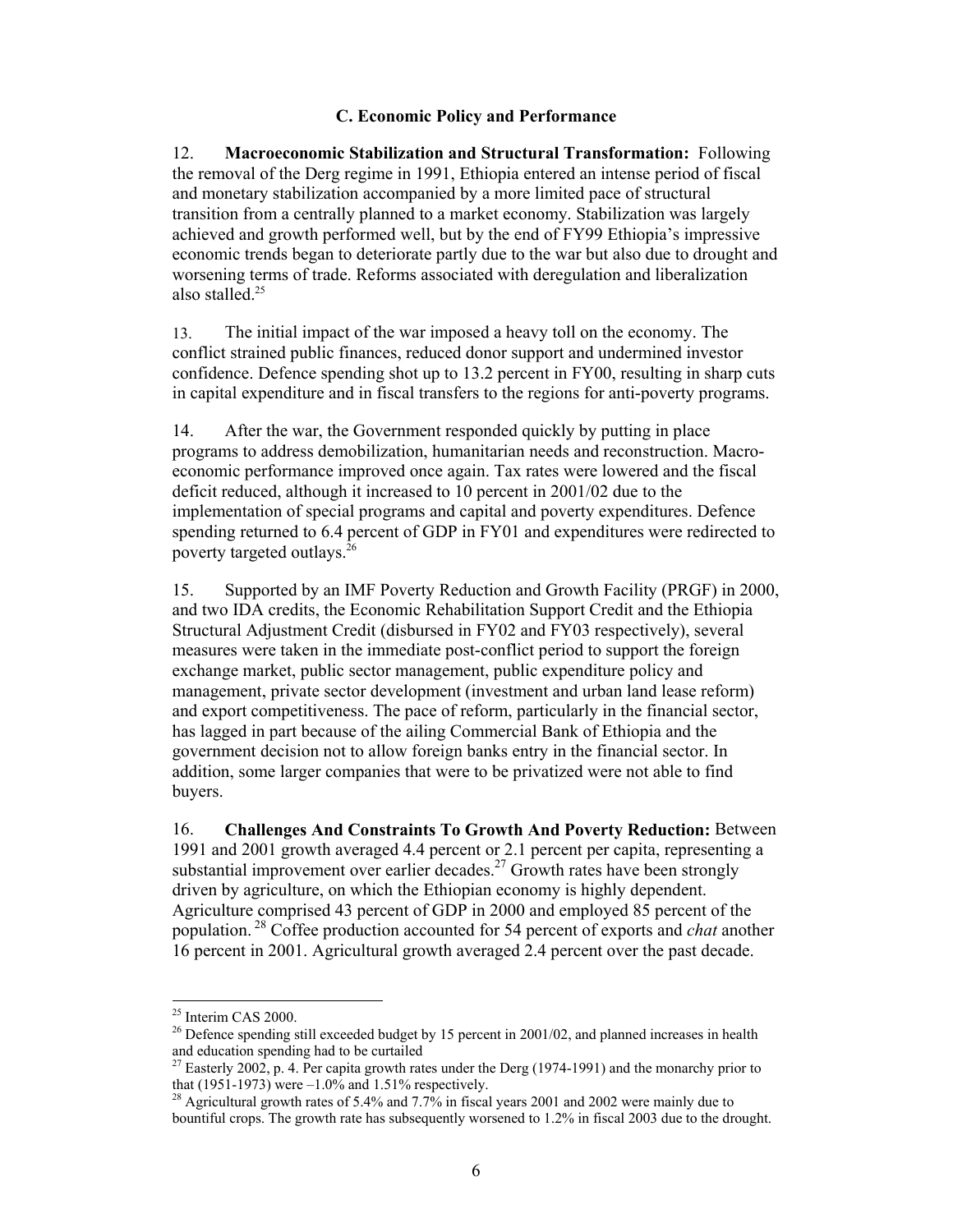Services account for a rising share of GDP, and have registered the fastest growth in the past decade.

17. Growth in Ethiopia has been erratic and highly contingent on climate, terms of trade movements and the effects of conflict. The country has had a long history of extreme food crises; food security is probably the biggest challenge for poverty reduction in the short to medium term. The agriculturally less-productive highlands and the pastoralist areas have been the most vulnerable historically, with some other regions, mainly in the west, continuing to produce sufficient food. This has lead to a situation in which food abundance co-exists with widespread food insecurity, although, in more recent times food insecurity has spread into areas that were once regarded as relatively food secure.<sup>29</sup> Chronic food insecurity, while triggered by overreliance on rain-fed agriculture and frequent drought, can be attributed to a number of policy-related failures including over-dependence on subsistence farming, problems of land tenure, weak markets, poor infrastructure and ironically, reliance on external food aid.30 Food aid (and a bumper crop) has tended to lower prices, crowd out informal insurance schemes and is often concentrated in areas that are not necessarily the poorest, leading to a cycle of dependence (Dercon and Krishnan 2002, Jayne et. al. 2000). In 2003, between 11 and 13 million people required food aid in Ethiopia as a result of the drought. $31$  The presence of poor initial conditions combined with vulnerability to exogenous shocks has led some to argue that only a 'big push' in the fundamentals – institutions, human development and the business climate - would provide Ethiopia with the chance it needs to achieve the MDGs (Box 4).

#### **Box 4: Requirements for Ethiopia's Growth**

"Further increases in Ethiopia's growth potential would require a second generation of reforms that address some of the poor initial conditions -- the poor quality of institutions, the high illiteracy, the low level of openness to trade, and the low degree of structural transformation of the economy (measured by variables like urbanization and share of agriculture). Poor institutions include flawed democracy and human rights, lack of property rights in land, and excessive business regulation. This does not even take into account other severe long-term problems like the inadequate attention to the AIDS pandemic and environmental degradation. Ethiopia's current predicament fits well with theoretical and empirical descriptions of a "poverty trap." Only a significant "big push" in the fundamentals through a program of institutional reform, accelerated human capital investment, further trade opening, and a good business climate for diversifying the economy would make possible an acceleration of growth like that envisioned in the HIPC documents. The substantial inequality between urban and rural areas of Ethiopia in illiteracy and other social indicators suggest that redressing such imbalances will be a necessary condition to achieve these goals."

Source: *Growth in Ethiopia: Retrospect & Prospect*, Bill Easterly, April 2002.

18. **Debt Situation:** Ethiopia's long-term debt sustainability is extremely fragile. The country's ratio of exports to GDP is very low and exports are concentrated in

<sup>&</sup>lt;sup>29</sup> During a field trip to SNNP region, two coffee-producing woredas were visited that were for the first time tackling problems of chronic food insecurity due largely to the collapse in coffee prices, land fragmentation and population pressure. These areas were experiencing what has become known as 'green famine' – cultivation of 'green' crops such as enset (or false banana) combined with increasingly chronic food insecurity.

 $30$  EU (2003), p. 60-61.

<sup>&</sup>lt;sup>31</sup> "Emergency Assistance Requirements and Implementation Options for 2003: A Joint Government of Ethiopia-United Nations Appeal", December 2002.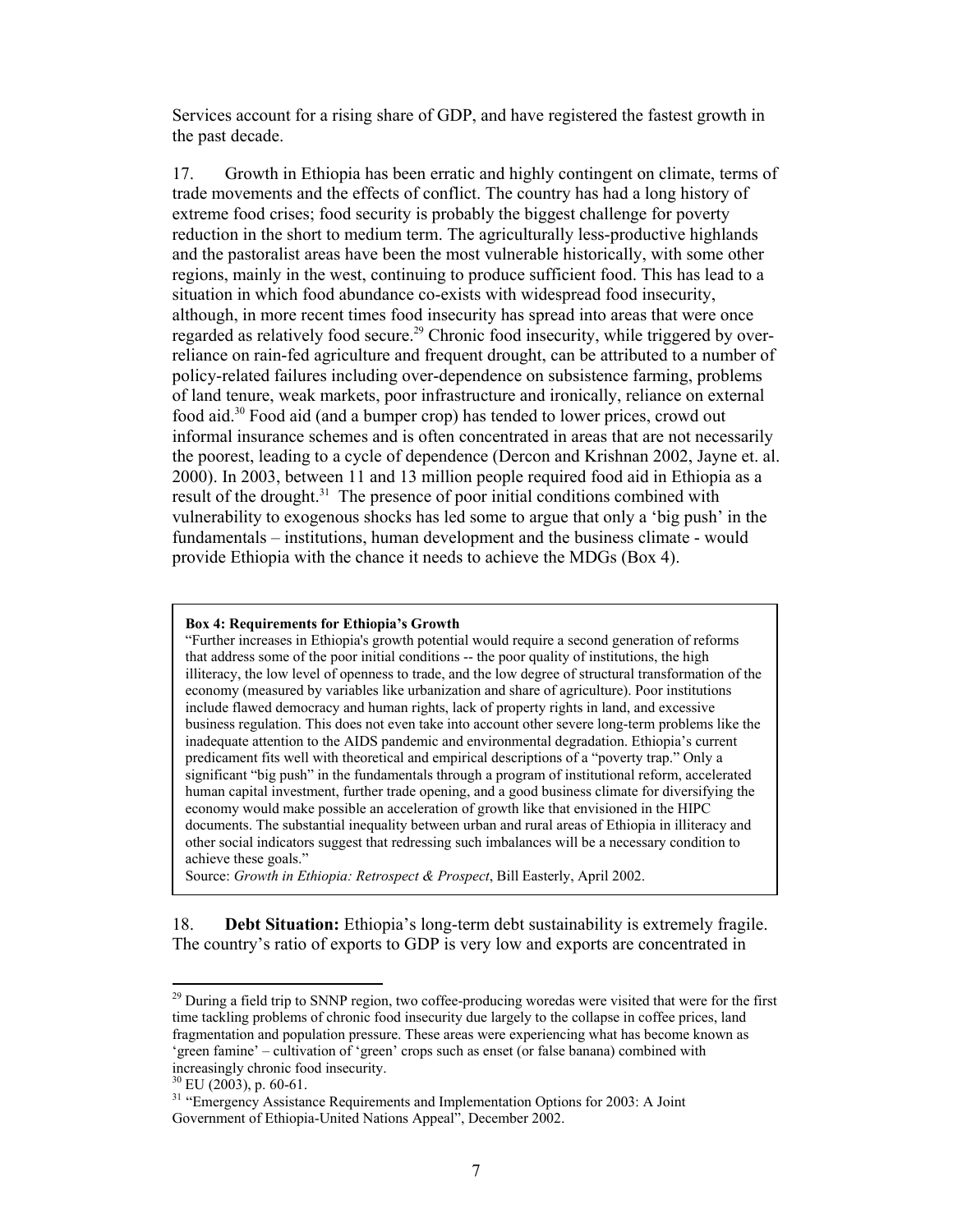coffee, a commodity whose price is near its twenty year low in 2003. Ethiopia reached Decision Point under the Heavily Indebted Poor Countries (HIPC) Initiative in October 2001, granting it much-needed debt relief in the amount of \$1.3 billion in NPV terms. At Completion Point, and on submission and endorsement of the first Annual Progress Report of the PRSP, completed at the end of 2003, Ethiopia will receive the bulk of the relief.<sup>32</sup> But in line with many other low-income countries, Ethiopia has a low capacity to absorb new debt. A recent DSA demonstrates that the debt to export ratio is likely to remain around 200 percent during the next decade (assuming that IDA disburses its performance based allocation of around \$500 million per year). Even if a large percentage of this is provided in the form of grants, the room for new loans will be limited. Most new finance to the country will therefore have to come in the form of grants in order to prevent the emergence of a new debt crisis.<sup>33</sup>

#### **D. National Strategies and their Formulation**

19. During its tenure the EPRDF government has developed a number of long and medium term strategies and plans. The 1994 Agricultural Development-Led Industrialization strategy (ADLI) was the flagship of GoE's long-term development strategy, and despite considerable criticism from both inside and outside Ethiopia, has remained a core part of Government thinking and ideology for almost a decade (Box 5).

#### **Box 5: Agricultural Development Led Industrialization (ADLI)**

Since 1994 the Government's approach to development has been enshrined in ADLI – Agricultural Development Led Industrialization. From its inception the EPRDF has invested significant amounts of human, financial and political capital implementing ADLI, but the underlying premises of the strategy have been widely criticized, including by researchers, the private sector and the donor community in Ethiopia. Most of the criticism focuses on the presumption that non-agricultural growth occurs at the expense of agriculture and that the agricultural sector alone can provide a sufficient engine for economy-wide growth in production, employment and income. The critics argue that the development of the agricultural sector is constrained by the low level of industrialization and urbanization. Without markets and opportunities for income diversification, including non-farm employment, agricultural intensification is a painfully slow and faltering process. Consequently development of the agricultural and non-agricultural sectors must happen pari passu. What the critics don't dispute, however, is that agricultural development will form an important part of any rural poverty strategy in Ethiopia for some time, but that without a well-developed urban system linked to national and international markets, sustainable agricultural development will be very difficult to achieve.

*Source: Mohammed Mussa (2003)*

l

20. The Government's vision is further operationalized in periodic national development plans. The most recent Five Year National Development Plan (2001- 2005) continues to be centered on ADLI. Food security, improved marketing systems,

 $32$  Ethiopia reached Completion Point in April 2004 upon completion of the floating triggers specified in the Decision Point document and an IDA-approved Annual Progress Report on the PRSP in December 2003. A draft of this case study was transmitted to the government in December 2003. Therefore while the case study refers to the Annual Progress Report and the latest developments, it is

based on a full assessment of events through mid 2003.

<sup>&</sup>lt;sup>33</sup> Ethiopia: Accelerating the Progress Towards the MDGs. Impact on Aid Requirements. World Bank mimeo.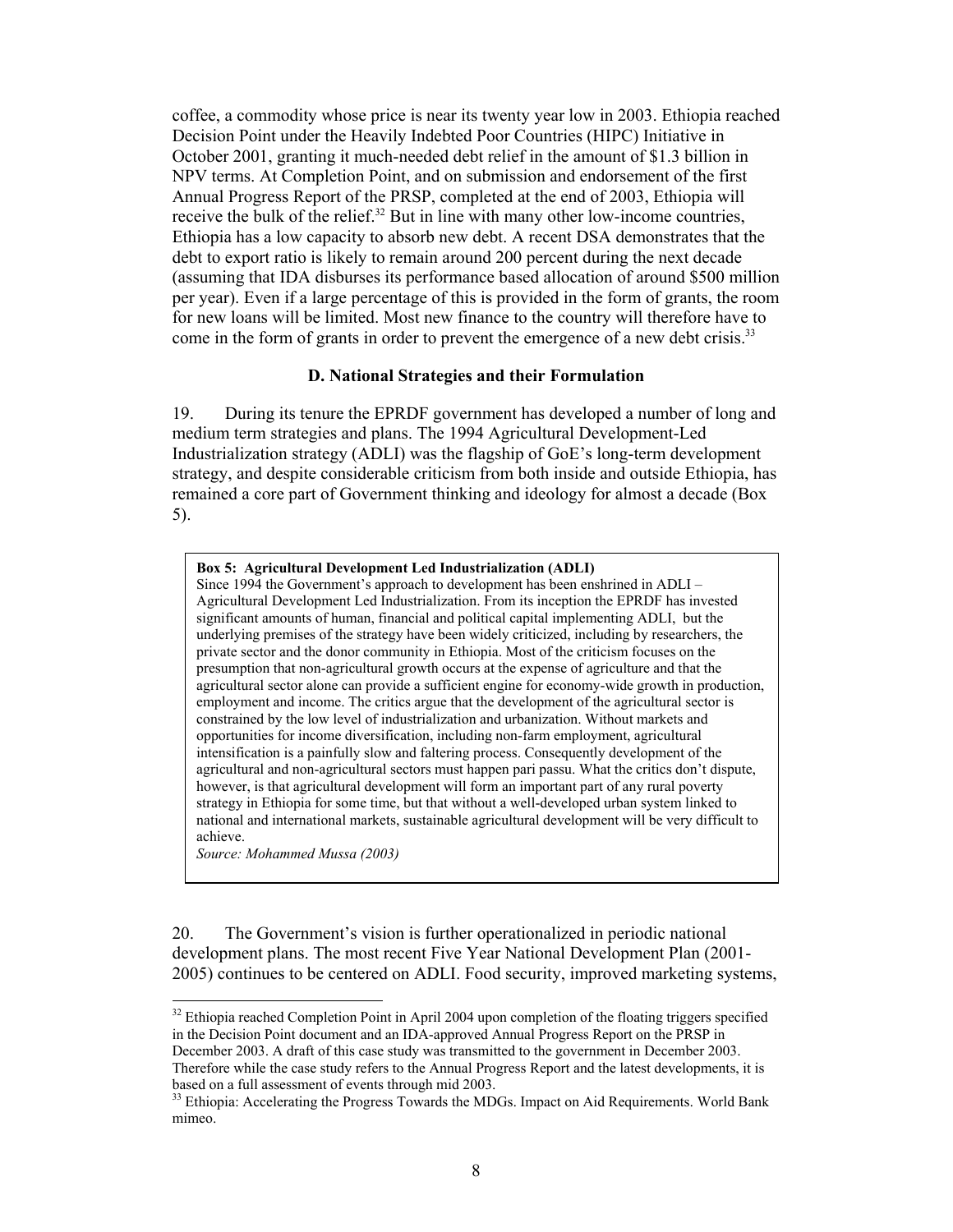irrigation development and expansion and improvement of extension services all figure strongly, together with an enhanced focus on capacity building and human resource development in all sectors and expansion of education and health services. More controversially, the Five Year Plan explores the possibility of voluntary resettlement of people in drought prone areas to be implemented by relevant regional governments with support form the Federal Government. The latest Five Year Plan provided the framework for the Interim PRSP.

21. In addition, government developed a national Food Security Strategy which was revised in 2002 through dialogue at the federal and regional level and with the donor community. The new strategy includes a stronger focus on reversing land degradation and also has a multi-sector, capacity-building approach.<sup>34</sup> Since then the government has put together a Coalition for Food Security – involving multiple stakeholders across government, NGOs, the private sector and donors-, which, at the time of writing this report, was due to be launched at the December 2003 Consultative Group meeting in Addis Ababa. The focus of the coalition is to move Ethiopia away from food aid dependency towards sustainable food security. A National Capacity Building Strategy was also prepared in 1998 setting out a comprehensive approach to capacity strengthening across the formal structures of government, resulting in the preparation of a government-wide National Capacity Building Program. Together with the Five Year Plan these strategies form crucial pillars of the final SDPRP.

### **E. Aid Trends and Relations**

22. By any measure, Ethiopia is aid poor, receiving currently about \$13 per capita which is will below the sub-Saharan Africa average of \$23 per capita. Donor disbursements declined between 1995 and 1997 in large part due to lower emergency and food aid requirements. Aid flows then remained very low until 2000 as most donors suspended assistance (except for emergency and food aid) due to doubts about the conflict with Eritrea. Flows resumed in 2001 and disbursements jumped from US\$700 million in 2000 to US\$1 billion in 2001 (see Annex 3).

23. IDA is the largest donor, accounting for almost 40 percent of flows; IDA, the EC, U.S., Japan and Netherlands were the top 5 donors in terms of disbursements during 2001 (see Annex 3). In 2001, the bulk of aid disbursements went to agriculture and economic and social infrastructure. Emergency assistance and food aid made up one-fifth of all flows in 2001. Because of the latest drought, that fraction is expected to be nearer to one-third or one-half of total flows in 2003.

24. The share of grants in ODA has increased steadily and accounted for 75-80 percent of the total by the late 1990s. Loans, however, dramatically increased in 2001, driven largely by 3 major IDA credits and an agreement with the IMF for a new PRGF arrangement. Project aid currently represents over 70 percent of total aid in Ethiopia.

l <sup>34</sup> SDPRP 2002, p. 66.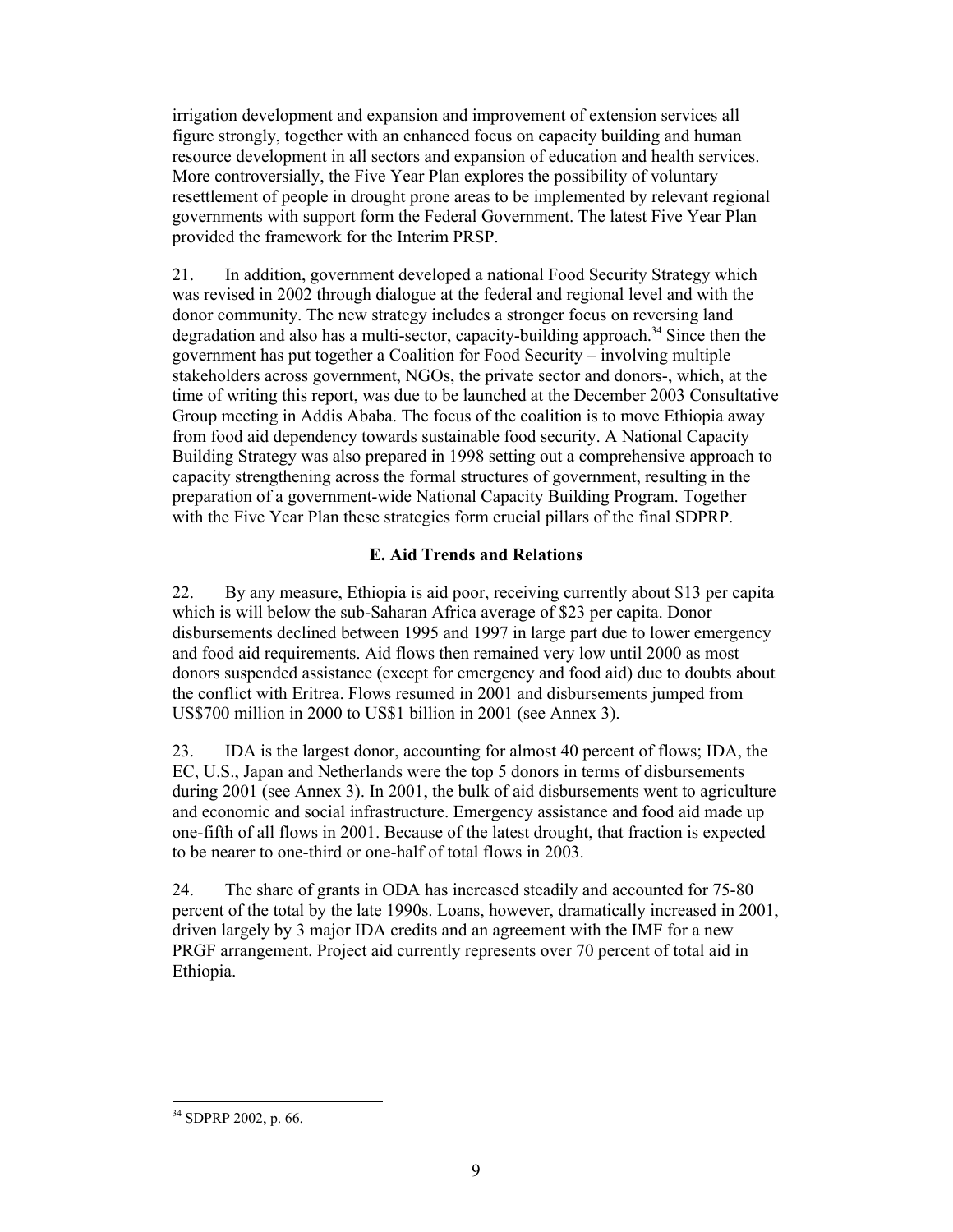**Figure 1: Donor Disbursements, 1990-2001** 



**,**

*Source: OECD International Development Statistics Online.* 

25. **Aid Relations.** Relations between the EPRDF and donors have gone through many different phases over the years. Relations were probably at their worse during the period surrounding the removal of the Derg regime, and more recently during the war with Eritrea. They are probably at their strongest right now.

26. The general view from donors is that Ethiopia has dedicated and competent policymakers and civil servants with a strong sense of ownership of the government's reform agenda and a general distaste for externally imposed policy conditionalities. But owing to its political legacy the country has lacked an institutionalised mechanism for debating policy proposals with important stakeholders. The consequence is a weakening of public ownership of reforms and an undermining of their long-term sustainability. On the government side, policymakers and civil servants commonly express frustration at donor (and NGO) 'interference', especially in the political realm, the imposition of policy conditions and the lack of aid coordination.

27. In 1999, Ethiopia along with 12 other countries adopted the CDF approach. With a long term development strategy already in place in the form of ADLI, Ethiopia's desire to be included in the CDF was largely about enhancing the effectiveness of aid. The timing, which was during the Ethio-Eritrean war, also suggests that this was a time when the GoE was looking to rebuild relations with the international aid community. Although the pilot period for the CDF closed in September 2000, it clearly contributed to positively to government-donor relations. Together with the PRSP process this has led to an aid climate in Ethiopia that is more constructive than it has been for decades.

### **II. THE PRSP PROCESS**

28. Ethiopia completed its I-PRSP in November 2000, and became eligible for assistance under the Enhanced HIPC Initiative in February 2001. Decision Point under HIPC was reached in October 2001. Ethiopia's full PRSP (Sustainable Development and Poverty Reduction Programme (SDPRP)) was completed in August 2002.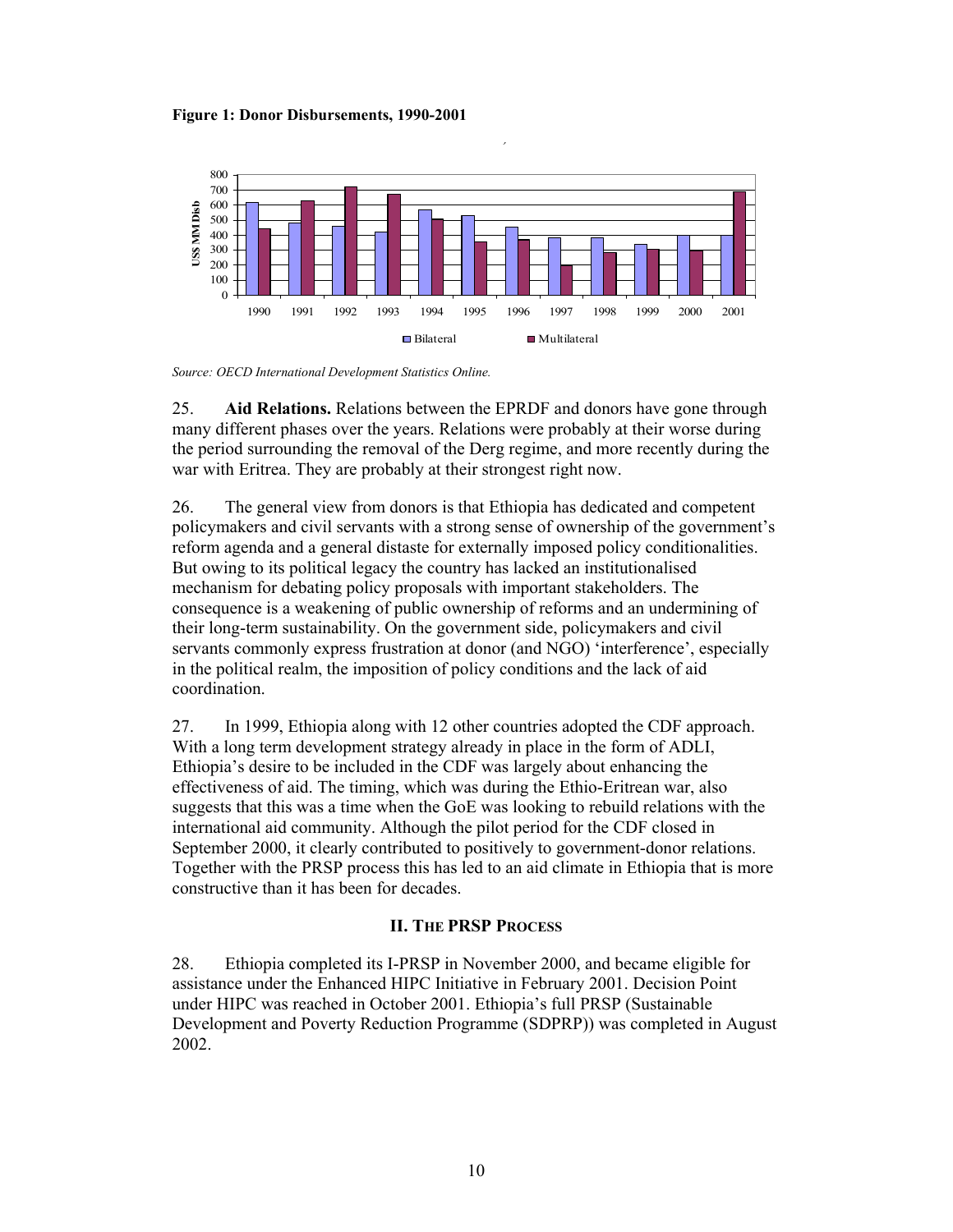### **A. Preparation**

29. The preparatory process for the SDPRP was led by a Ministerial level Steering Committee chaired by the Ministry of Economic Development and Cooperation (MEDAC). 35 In the later stages, as MEDAC merged with Finance, the role was taken over by the new Ministry of Finance and Economic Development (MOFED). A Technical Committee headed by the vice minister of MEDAC comprising representatives of the Prime Ministers Office, Finance, MEDAC, key line Ministries and several Regional Governments was established to guide work on sector issues and the poverty impact of programs and policy. The work of the Technical Committee was in turn supported by a National Secretariat housed initially in MEDAC, and later in the newly formed MOFED. It was expected that the Secretariat would do most of the actual work and drafting of the PRSP.

30. A PRSP Regional Steering Committee, consisting of sector regional bureau heads, was also constituted under the leadership of the Bureau of Planning and Economic Development (BoPED). The Regional Steering Committee was supported by a Regional Technical Committee comprising of mainly technical staff from Regional Bureaux.

31. Following a fairly extended lull in activity after the IPRSP, in August 2001, the government laid out an "Action Plan for the Formulation of the PRSP" which provided the road map for the process of preparation (Annex 1 gives a more detailed chronology). The consultative process for the SDPRP was organized in two phases. In the first phase between November 2001 and March 2002, the federal government conducted public discussions at woreda and Regional levels, which were observed by NGOs and the donor community. Three consecutive days of consultations were held simultaneously in 117 out of 550 woredas. Civil society institutions and the donor community also organized a series of public discussions and consultations at Regional and Federal level. Altogether about  $6000 +$  people were involved in this ambitious program of consultations. A draft SDPRP document was finally launched in March 2002.

32. At the end of March 2002, a National level conference was organized which included representatives from civil society, the private sector, independent research and policy institutes, parliamentarians, trade unions, NGOs, government officials at all levels, and the donor community. The final SDPRP document was ready for submission to the Bank and Fund Executive Boards in July 2002.

33. During the preparation phase the Bank maintained as much of a back seat role as it could, while also providing advice, and at times pressure, to the keep the process going. Much of the direct assistance to the process, particularly the consultative phase, was provided through the DAG pooled fund. The Bank was not a financial contributor to the fund, largely because of a concern over conflict of interest, however the Bank did participate in DAG core group meetings. Fund staff based in Addis participated in several consultations and the Fund was an active member in DAG discussions. The Washington based Fund team were less involved on a regular basis but did take the lead in conversations around the macro framework and the need

 $35$  Information on the details of preparation is mainly from Gabriel (2002).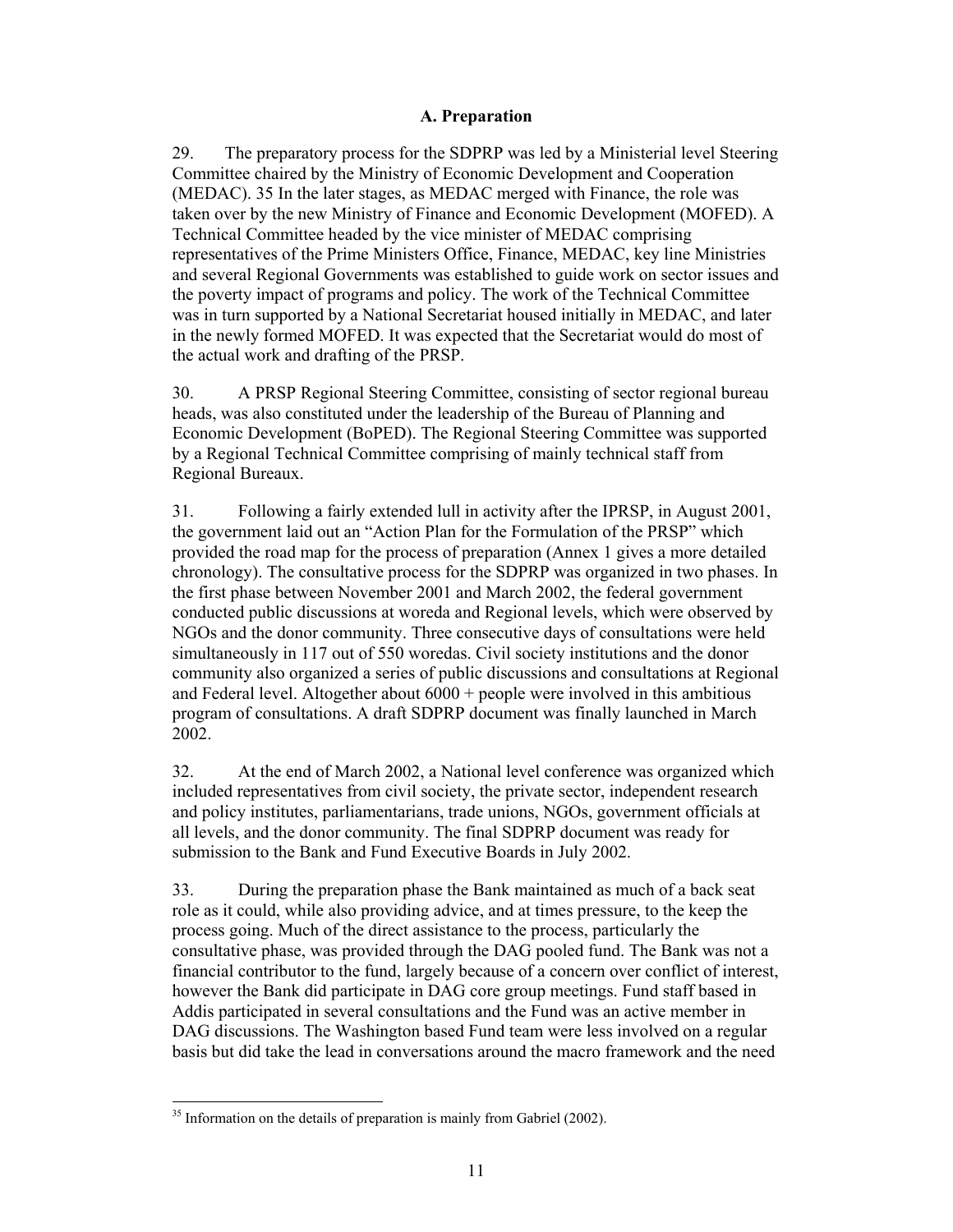to maintain close links with the framework set out in the PRGF. They also took the lead in encouraging government to undertake an assessment of the sources of growth.

### **B. Relevance**

34. Assessing the relevance of the PRSP process in Ethiopia involves assessing the 'fit' between the PRSP approach – principles and process - and the key development challenges facing Ethiopia at the time of its introduction. Critically, has the PRSP approach provided a framework for government to identify and address gaps in its own strategic approach to long-term poverty reduction?

35. *The PRSP provided Government with an opportunity to re-articulate its vision for long-term poverty reduction*. Unlike some other PRSP countries, the government already had a series of national strategy documents emphasising poverty reduction – ADLI, the Third FiveYear Development Plan, and the National Food Security Strategy. As products of the ruling party, these strategies also commanded the support of the political elite.<sup>36</sup> The PRSP represented an opportunity to integrate these strategies into a unified development framework for endorsement by the wider society and the external assistance community.

36. In this sense the PRSP provided the GoE with both 'opportunity and continuity'. On the one hand, there was a recognized opportunity to engage a wider audience in discussing the government's policy program, on the other hand, the time frame and the need to reach completion point provided a clear case for continuity. Some officials were initially concerned that the PRSP process might open up too much discussion space about policy alternatives, which in turn, might delay progress towards HIPC completion. Government made it clear that they wanted to keep to the HIPC schedule of one year between I-PRSP and full PRSP, and that the PRSP would be a re-articulation of existing Government strategy within a comprehensive framework.

37. During interviews Government staff, particularly in MOFED, were clear about how *they* saw the relevance of the PRSP; "it provided us with an opportunity to revitalize what we have"; "the PRSP is a reinforcement of the process started in 1991" but also, crucially, "it allowed us to articulate our perspective to a wider audience". Some were less convinced. As one regional official put it "I don't see any difference between ADLI and the PRSP….it's as if they [the World Bank] don't believe we are poor." However, the sense of this being an important opportunity was captured by one *woreda* official who noted that the PRSP was a chance to "..reprioritize spending away from defense purposes." He concluded, "..we don't have any conflict now, we are now fighting poverty".

38. *The PRSP provided new incentives to focus on results and the resource allocation framework*. If there was a clear gap in GoE's strategic approach to poverty reduction it was the lack of a coherent framework monitoring and measuring progress. Individual programs, such as the sector development programs in health, education and roads had developed monitoring and evaluation frameworks, and MEDAC's Welfare Monitoring Unit gathered data on key poverty trends, but none of this data had been systematically applied as a measure of progress against specific policies and

<sup>&</sup>lt;sup>36</sup> See the Box on ADLI.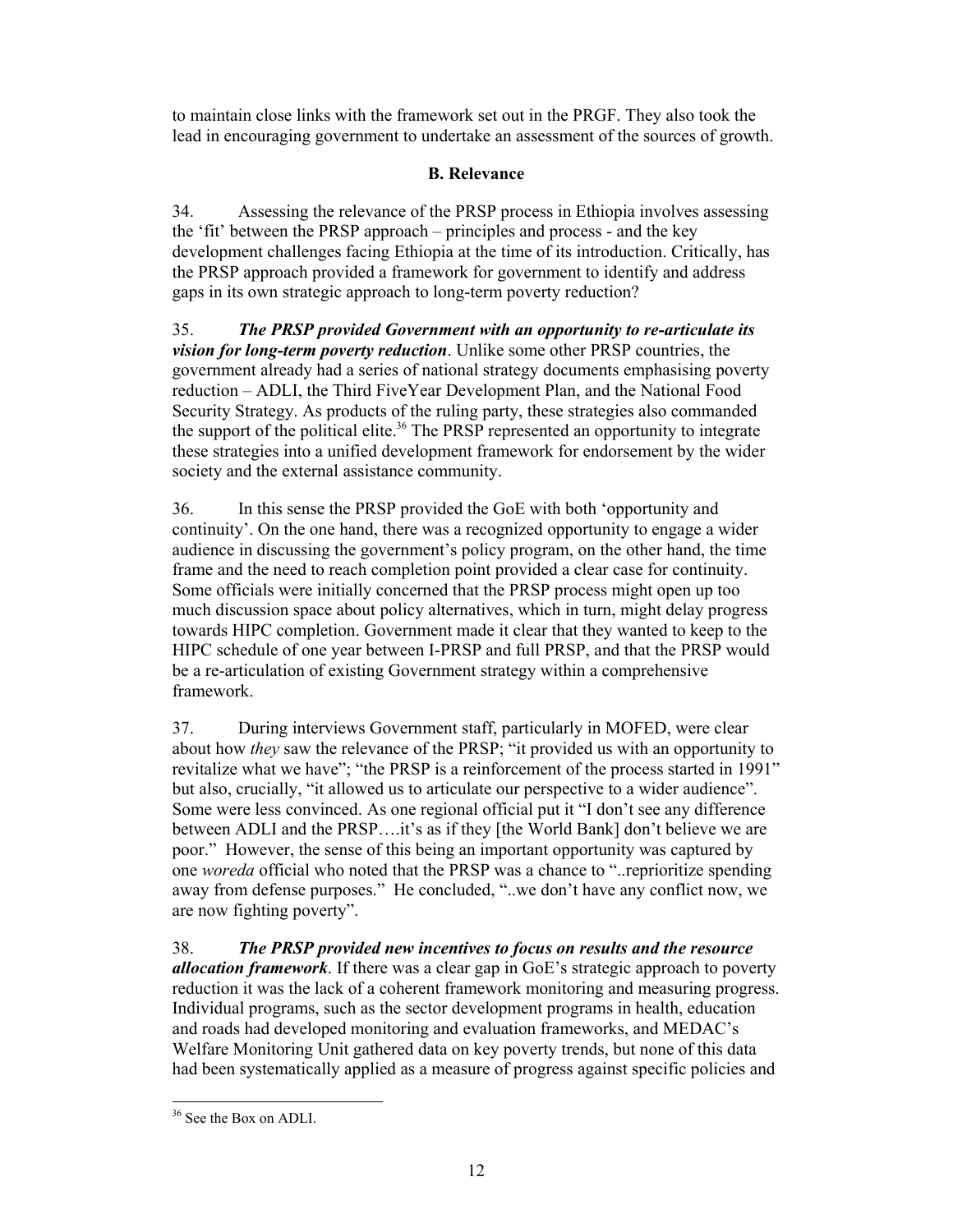programs. As one representative of Government put it "the PRSP has provided focus and increased the responsibility of Government to deliver".

39. In addition, up until the PRSP there had been no clear articulation of the resource envelope needed to finance the strategic aspirations of government. The PRSP provided this. As one sector level official put it "the process marks the beginning of budget discipline and adherence to strategic planning both at the sector level and MOFED". Similarly, a MOFED official noted that while the SDPRP reinforced priority areas and allocations in place before the PRSP initiative, "for the first time we know the financing gap".

40. *The PRSP offered an organizing framework for government-donor relations*. The need for a comprehensive and monitorable strategy for poverty reduction was echoed by external development partners, many of whom had returned somewhat warily after the war looking for ways to engage in a more productive (and pro-poor) dialogue with GoE. Following a fairly long period of strained Governmentdonor relations, the PRSP offered a tangible opportunity to open up the dialogue between donors and GoE around a shared goal. In the event the timing of the PRSP was highly fortuitous, not only in bringing government strategy under one umbrella but also in presenting government and donors with an organizing framework based on key CFD principles of partnership and participation.

41. NGOs and civil society groups based in Addis Ababa were more skeptical about the relevance of the PRSP to Ethiopia. Concerns focused on whether the PRSP approach really reflected learning from past mistakes, particularly from the structural adjustment era. One representative from the research community argued that although the core principles of the PRSP were very worthy on paper, in a country like Ethiopia with its track record of limited political contestability, the principles could never really be taken seriously. Nevertheless at least one prominent representative of civil society noted that in his view the PRSP was exactly the right instrument at the right time for Ethiopia. He noted that the PRSP represented a crucial governance agenda for Ethiopia, arriving just as the war had ended and the ruling party were grappling with their own internal agenda; donors were looking for a basis on which to return and, in particular, a sign that government was turning its attention away from war and back to poverty reduction. The PRSP provided a post-conflict government with a crucial opportunity to build more constructive relations with donors once more.

42. To summarize, the PRSP was a relevant instrument given a number of 'gaps' in the Ethiopia reform context.<sup>37</sup> It provided:

• An opportunity to integrate existing elements of the policy framework in a more comprehensive and pro-poor manner;

• A much needed focus on results and the resource allocation framework, and;

• An organising framework to guide (and manage) relations with external partners

l  $37$  The survey results support this assessment – three questions on the relevance of the approach featured among the most positive responses with three-fifths of respondents agreeing that the PRSP is a good model.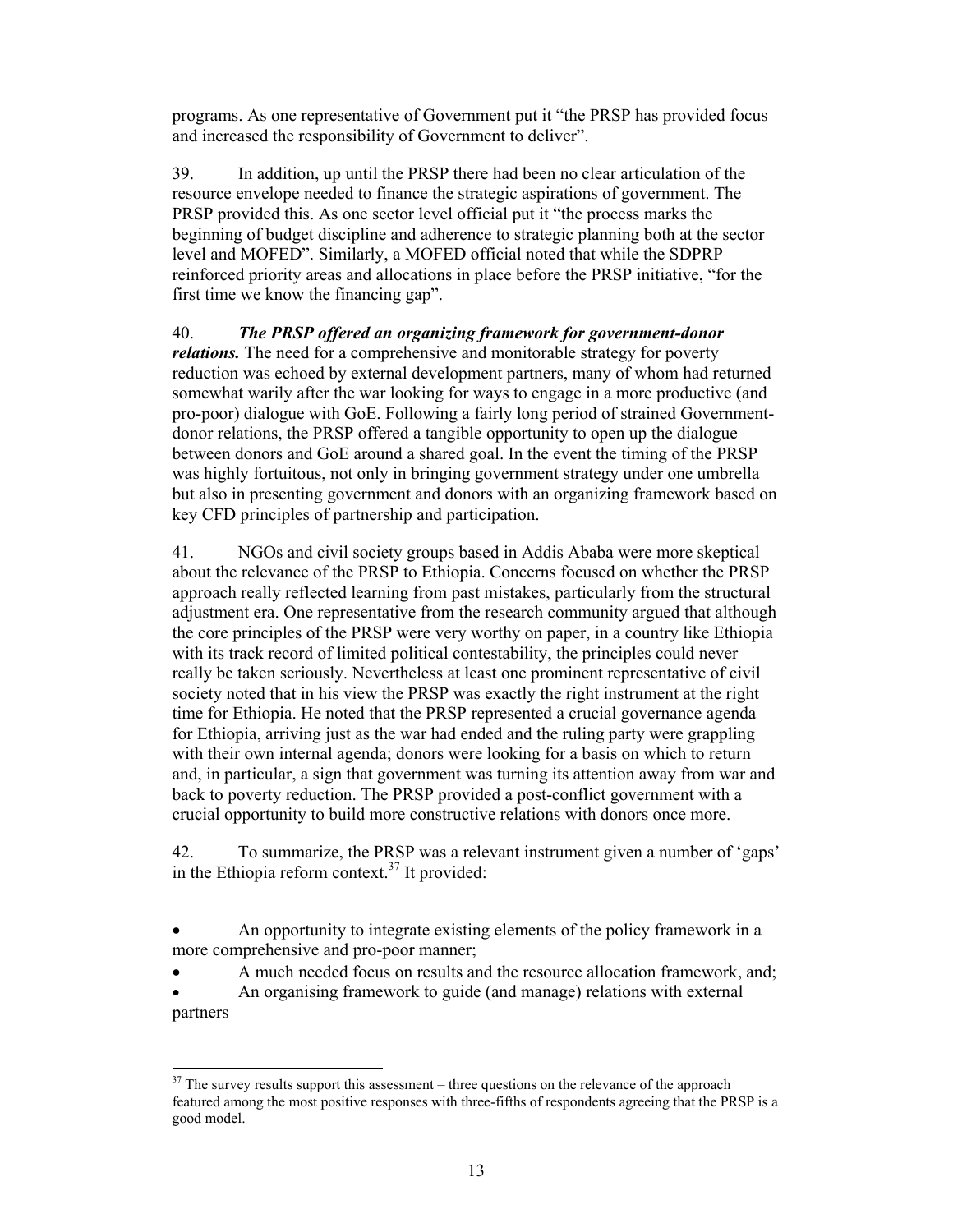### **C. Application of the Principles**

43. **Country-led with broad based participation:** Overall, the PRSP approach has been well received by central Government and the ensuing process very much led by them. A strong sense of ownership of the document and process at central government levels stems from EPRDF's wish to use the PRSP as an opportunity to rearticulate existing strategy and policy commitments rather than undergo an extensive review of past policies. The fact that ADLI – the EPRDF's development strategy - forms such a significant part of the final document is as good a measure as any of government's leadership of the process.<sup>38</sup>

44. But government ownership and country ownership are not the same thing, and an initial wariness from GoE about broad-based participation risked turning the process into one dominated largely by the technocrats. Habitually wary of dialogue with private and non-government actors, government officials feared that involving too many constituencies would slow down the process and invite too many different perspectives on matters of substance. It took the government almost 7 months to decide on a consultative process. $39$  Yet, once decided, the process was taken very seriously and, by most accounts, ended up being one of the most broad-based and extensive of its kind in a PRSP country.

45. The consultation process, which was organised from within MEDAC (now MOFED), closely mirrored the federal and administrative hierarchy of the country. Grass-roots discussions were held at woreda level with participants drawn from across each Region. In total 117 woreda level consultations took place over a 3 day period with some participants travelling far to attend. Considerable effort was put into selecting representative groups of participants, particularly from amongst women and pastoralist groups. Local facilitators were chosen from schools, health centers and district government and given poverty training prior to the consultation workshops. Government also tried to keep the process 'apolitical' by discouraging party affiliates and politicians from joining woreda-level consultations.

46. The consultations themselves focused around building awareness about poverty and its causes, getting feedback on existing government policy and identifying key sectoral areas for prioritization in the PRSP. Proceedings from the consultation meetings were written up and aggregated to the Regional level. Altogether the woreda level consultations involved upwards of 6000 people.

47. Further consultations involving 2000 people were held at the Regional level. Those who observed the Regional consultations noted that they were generally less inclusive and less dynamic than the woreda level consultations, and tended to be dominated by Government officials. Finally, Federal level consultations of various kinds were held involving NGOs, CSOs, Trade Unions, and Parliamentarians, members of the private sector, the research and academic community, donors and representatives of government.

 $\overline{\phantom{a}}$ <sup>38</sup> As will be discussed further on, the Bank and other donors have continued to question the premises of ADLI through successive workshops, seminars and development debates. However, rather than risk losing the intense sense of ownership that GoE feels over the strategy, the Bank is advocating a gradual re-balancing of ADLI as part of their ongoing dialogue through the PRSP, CAS and now the PRSC. <sup>39</sup> Some have argued that the elapsed time between the I-PRSP and the consultations was also due to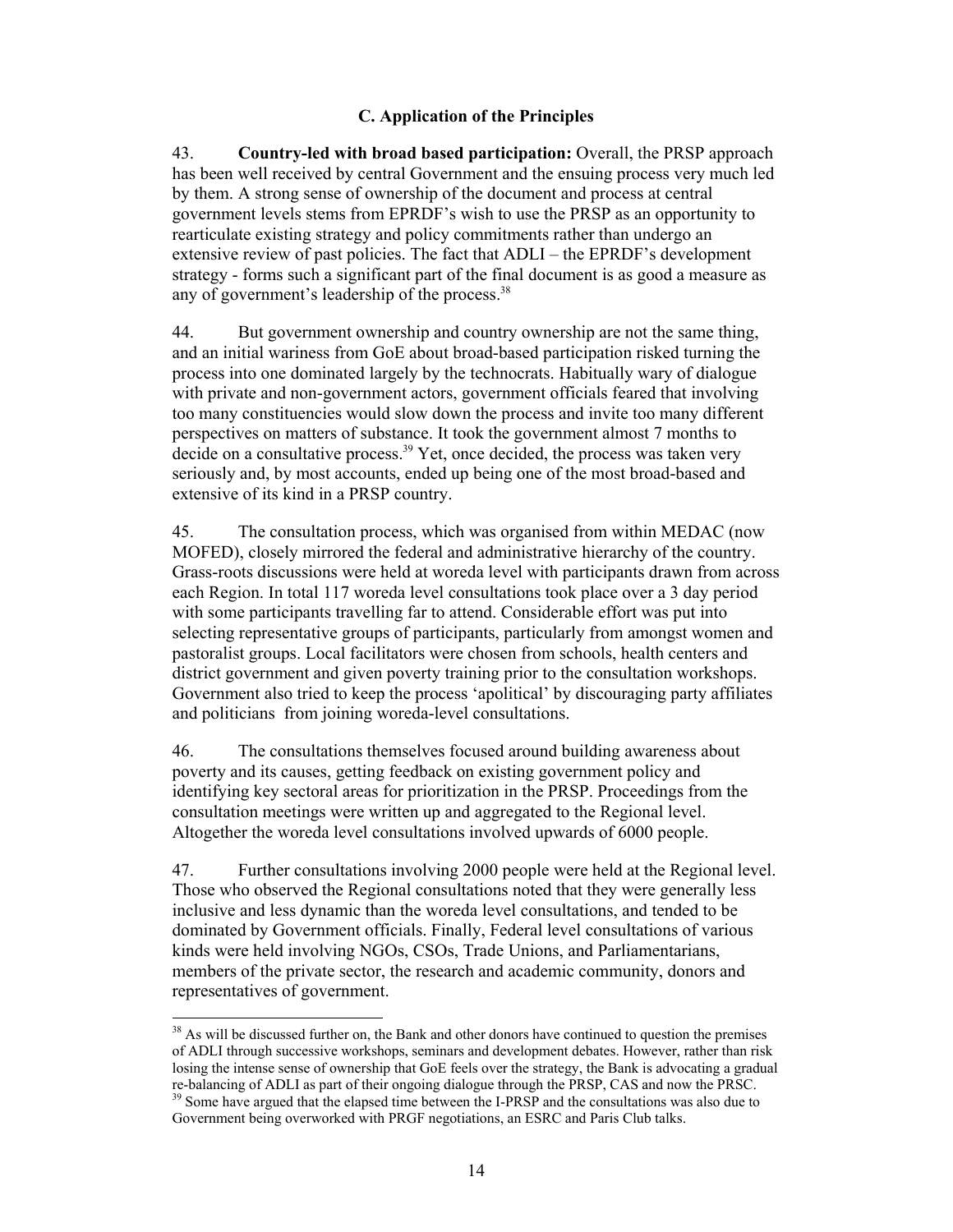48. In engaging with the process, some groups were particularly well organized. For example, the Addis Abba Chambers of Commerce prepared a detailed input into the Federal level consultations based on a process of consultation with their own membership. The NGO PRSP Task Force was formed to manage the process of consultation and debate with NGOs and CSOs (Box 6). The Donor Assistance Group (DAG) also played a vital role in helping to leverage finance for the consultation process and in preparing a joint Issues Note summarizing donor inputs to the initial phases of PRSP preparation.

#### **Box 6: Civil Society Mobilization Around SDPRP**

The SDPRP provided a platform for an active engagement of civil society in the public policy process. NGOs countered their capacity problems and the traditional closed culture of the government in various ways. First, they organized themselves into an "NGO Task Force on the PRSP" which a) held a series of awareness and sectoral analysis workshops, b) commissioned a study on NGOs' contribution to poverty alleviation which fed into a paper on their perspective on the SDPRP40 c) closely followed the *woreda* consultations d) made successive attempts to work closely with the PRSP Secretariat and e) discussed and continue to discuss their role in monitoring of the SDPRP. Second, they formed coalitions with the donor community. Third, they engaged various stakeholders via a series of public discussions. For example, the Forum for Social Studies (FSS) ran a Poverty Dialogue series in which the policy issues raised were submitted as part of the PRSP process.

*Source: Gabriel (2002).* 

49. Representatives of government were generally positive about the impact of the consultative process, feeling that the scale of the process was a good measure of its effectiveness. Some recognized that more could be done to integrate the views of different stakeholder groups, but saw this as an ongoing process for government. Amongst NGO and CSO representatives, the views were more mixed. Interviews in Addis Ababa and SNNP region, backed up by an independent survey of PRSP stakeholders carried out for this evaluation (see Annex 4 for a summary of survey results), found that on-balance NGOs and CSOs viewed the consultation process as an important step forward for Ethiopia. Respondents noted that the PRSP approach offered a 'good model' and value-added over past aid-driven modalities. At the same time, however, they expressed concern that the outputs of the consultation process did not feed into the final strategy document<sup>41</sup> and that their engagement in the larger PRSP process had fallen off considerably following the formal consultation process.<sup>42</sup> CSO and NGO respondents were also concerned that the consultations offered little exploration of policy alternatives and that discussions around the macroeconomic framework were insufficiently participatory.43 Many were concerned that their views on government strategy including ADLI, state ownership of land and land-lease policies, had not been listened to in spite of the level of debate surrounding them internationally.44 Comments made by NGO representatives at a roundtable meeting in

 $\overline{\phantom{a}}$ 

<sup>&</sup>lt;sup>40</sup> The commissioned paper is Belshaw and Coyle (2001); for the NGO submission, see NGO Task Force on PRSP (2002).

<sup>&</sup>lt;sup>41</sup> This was also the view of some government officials, particularly one or two officials who had been closely involved in the design of the consultative process.

<sup>&</sup>lt;sup>42</sup> Although contact with government offices was now considered more possible than before the consultations.

Expectations were high, fuelled in part by the larger international effort by NGOs to increase their access to and voice in this area.

 $44$  Gabriel (2002), p. 7.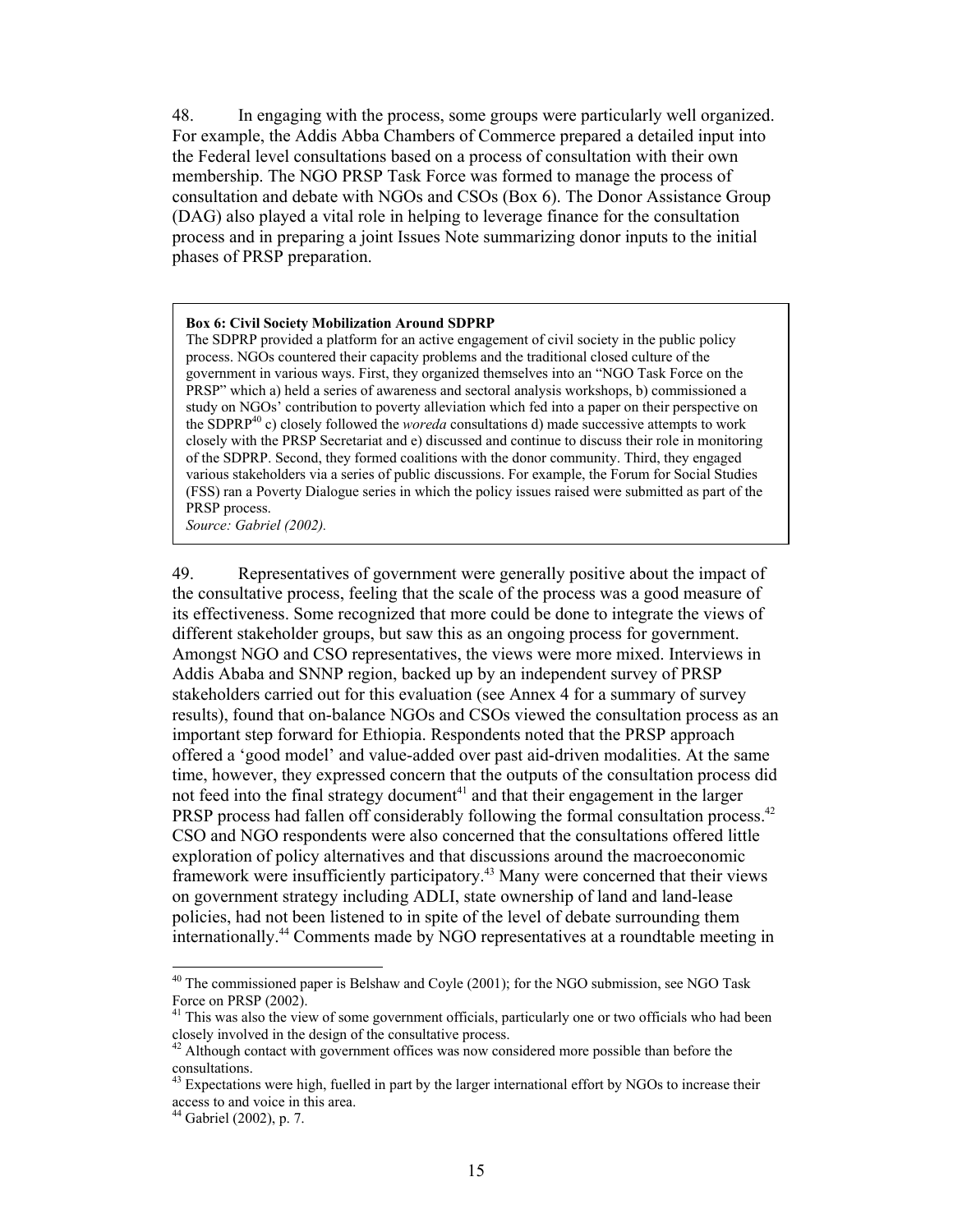July 2003 45 reflected their feelings of frustration "we had expectations of greater transparency and policy change, especially on governance."

50. Some donors also expressed disappointment that the final PRSP document did not adequately reflect issues raised during the consultations and that opportunities for stakeholder engagement had declined following the end of the consultative process. Nevertheless, of those interviewed and surveyed, the majority felt that the participatory process had contributed value-added in its own right. This was further confirmed during interviews at *woreda* level, where several references were made to the importance of the consultative workshops in contributing to peoples' awareness of poverty issues and an increasing sense of community responsibility (as well as governmental responsibility) for addressing them.

51. **Comprehensive and long term**: The SDPRP presents a wide-ranging diagnosis of poverty and its key determinants using the results of two Household Income Consumption and Expenditure surveys (HICES) carried out in 1995/6 and 1999/2000 and a series of welfare monitoring surveys conducted annually since 1995/6. Most of the poverty analysis details quantitative trends in income (consumption) based poverty, both temporal and spatial. Data on non-income dimensions covers nutritional levels (stunting and wasting), access to health services, literacy and various dimensions of asset ownership with some disaggregation by gender. The analysis also addresses key areas of vulnerability – food security and HIV/AIDS – albeit in a highly aggregated manner.

52. The resulting poverty profile represents a marked improvement over previous efforts as set out in ADLI, the Five Year Plan and other strategic documents. What is missing from the diagnostic is an integrated qualitative assessment of peoples' perceptions of both poverty and vulnerability. The chapter makes few direct references to any qualitative assessments of poverty, nor does it make any substantive

use of qualitative findings of the PRSP consultations themselves, although the document does commit to conducting a PPA to address apparent disagreements between the quantitative analysis and the perceptions expressed by ordinary people during the consultation process "In the Woreda

 $\overline{\phantom{a}}$ 

#### **Box 7: Fiscal Challenges of the SDPRP**

The SDPRP estimates total expenditures on poverty-related sectors between FY03 to FY05 to be 37.3 billion Birr, with almost threefifths allocated to education and roads. Total expenditure on the SDPRP is projected to rise from 18.4% of GDP in FY03 to 19.9% of GDP in FY05. The document illustrates the level of resources necessary to make the massive increases in spending on basic service delivery required to meet SDPRP goals. It presents the resources available given the information in the MEFF. With only the MEFF resources available, the SDPRP shows how much could be spent towards SDPRP targets given currently available resources. Given the significant divergence between available resources and the level of funding required to meet SDPRP goals, the government notes that ODA per capita to Ethiopia is below average and calls upon donors to step up their support to close the gap and support the realization of SDPRP goals.

consultations…many participants expressed the opinion that the level of poverty is increasing. On the surface this seems inconsistent with the results of the quantitative analysis which shows a level or declining trend in absolute poverty levels…A participatory poverty assessment study could help clarify the reasons for this apparent disagreement" (SDPRP 2002:19). At a minimum this "apparent disagreement" is

 $45$  Held at the offices of the umbrella NGO organisation CRDA.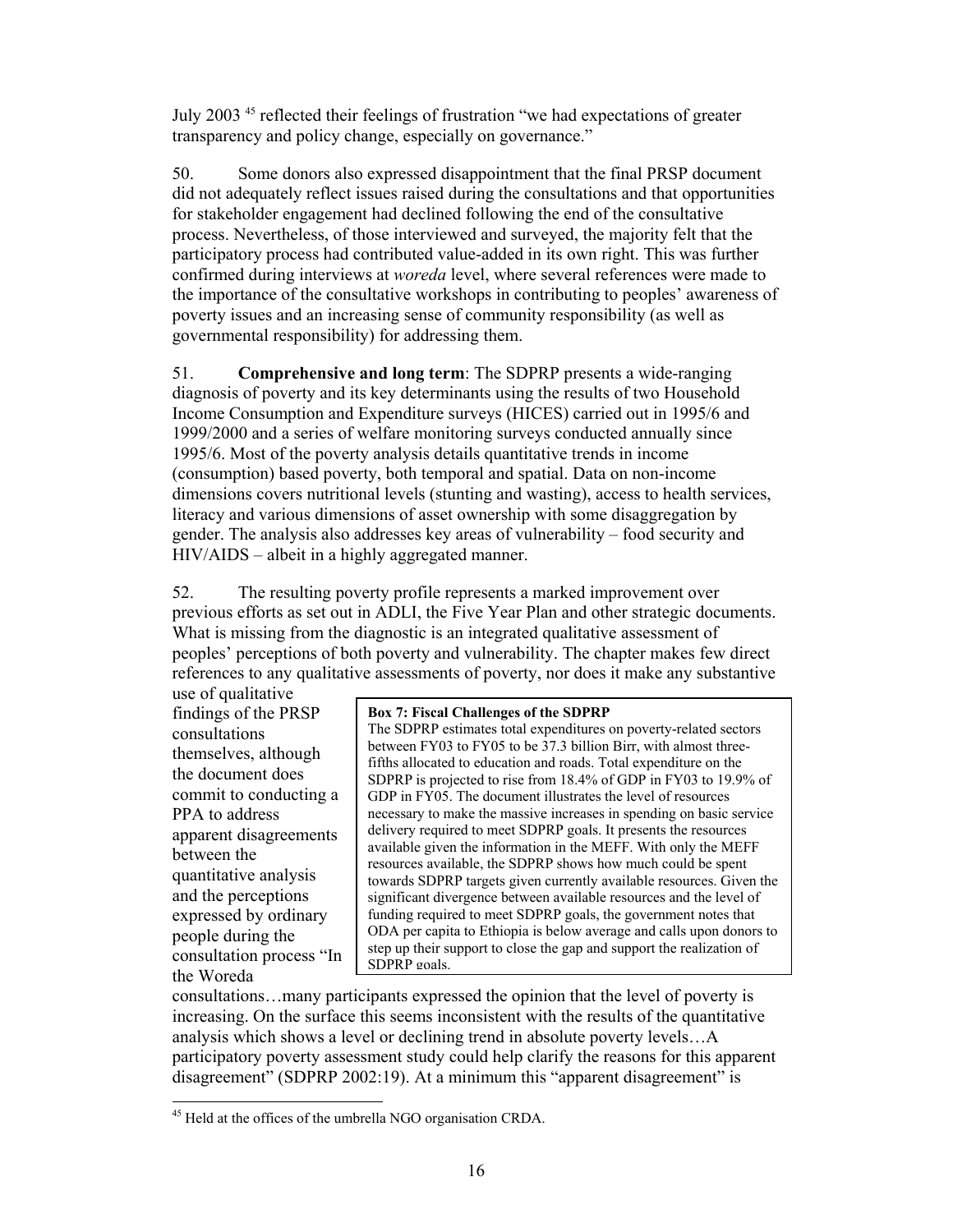likely to reflect discrepancies between subjective and objective data – a not uncommon result. A more serious interpretation might be that the quantitative trends noted in the poverty profile are in some sense misleading due to comparability problems in the 1995/1996 and 1999/2000 HICES data. A HICES planned for 2004, together with a systematic PPA, could help to shed important light on where the source of this disagreement lies.

53. The Poverty Reduction Strategy: Backed up by continued macroeconomic stability, Ethiopia's poverty strategy focuses on promoting agriculturally-led growth as set out in ADLI, while seeking to improve the environment for exports and private sector growth. This is supported by an emphasis on investment in education and infrastructure, coupled with improved social services, particularly in health and safe water. Capacity building and governance issues are identified as part of the ongoing process of decentralization and judicial and civil service reform.

54. The strategy covers both sectoral and cross-cutting issues in some detail. According to one senior government official, preparing the document "made GoE more mindful of the key linkages between sectors." But there are also important issues that are not adequately covered and key linkages that are not made. Capacity building is a crucial theme with its own chapter, which sets the SDPRP apart from many other PRSPs, but inadequate links are made between the severe problems of weak capacity, the demands of rapid decentralization and the likely impact this will have on the pace of SDPRP implementation.<sup>46</sup> This seems a crucial linkage given the central importance of the government's decentralization agenda to the efficacy of SDPRP implementation. The work on growth and poverty linkages and links with sectoral strategies is impressive but is underdeveloped, particularly in relation to the productive sectors. Perhaps of more concern is that no real consideration is given to trade-offs between sector priorities over the medium term, for instance, between continued large investments in the social sectors and much needed investments in infrastructure and risk diversification and only scant attention is paid to the possible downside risks of the strategy.47

55. *Aid and the fiscal challenge:* The full cost of the programs necessary to achieve SDPRP targets exceed the resources envisaged in the Macroeconomic and Fiscal Framework (MEFF) (Box 7). The MEFF presented in the SDPRP also involves fairly ambitious assumptions regarding real GDP growth (5.7 percent per annum until 2015).48 Given the relatively low levels of ODA, a doubling and possibly a tripling of ODA is required to help Ethiopia meet the poverty, education, hunger eradication,

 $\overline{a}$ 

<sup>&</sup>lt;sup>46</sup> A major World Bank support programme for capacity building (PSCAP) is intended to address some of these weaknesses, in particular as part of Government's ambitious agenda of "democratic decentralization."

<sup>&</sup>lt;sup>47</sup> Difficult to do for sure but an area where the Bank and the Fund have been pressing in PRSP countries.

<sup>&</sup>lt;sup>48</sup> The first half of the 1990s were years of relatively strong growth, with substantial improvement in food and export supply. After 1996, the economy suffered, however, from multiple shocks: adverse weather conditions, deteriorating terms of trade, high HIV/ AIDs prevalence, and conflict. Overall, growth was lower, at about 4%/year. This may also reflect the end of catch-up growth, and the emergence of new constraints requiring second generation reforms. Unfortunately, the drought and collapse in coffee prices in 2002/3 has severely impacted on growth outturns for the first year of SDPRP implementation.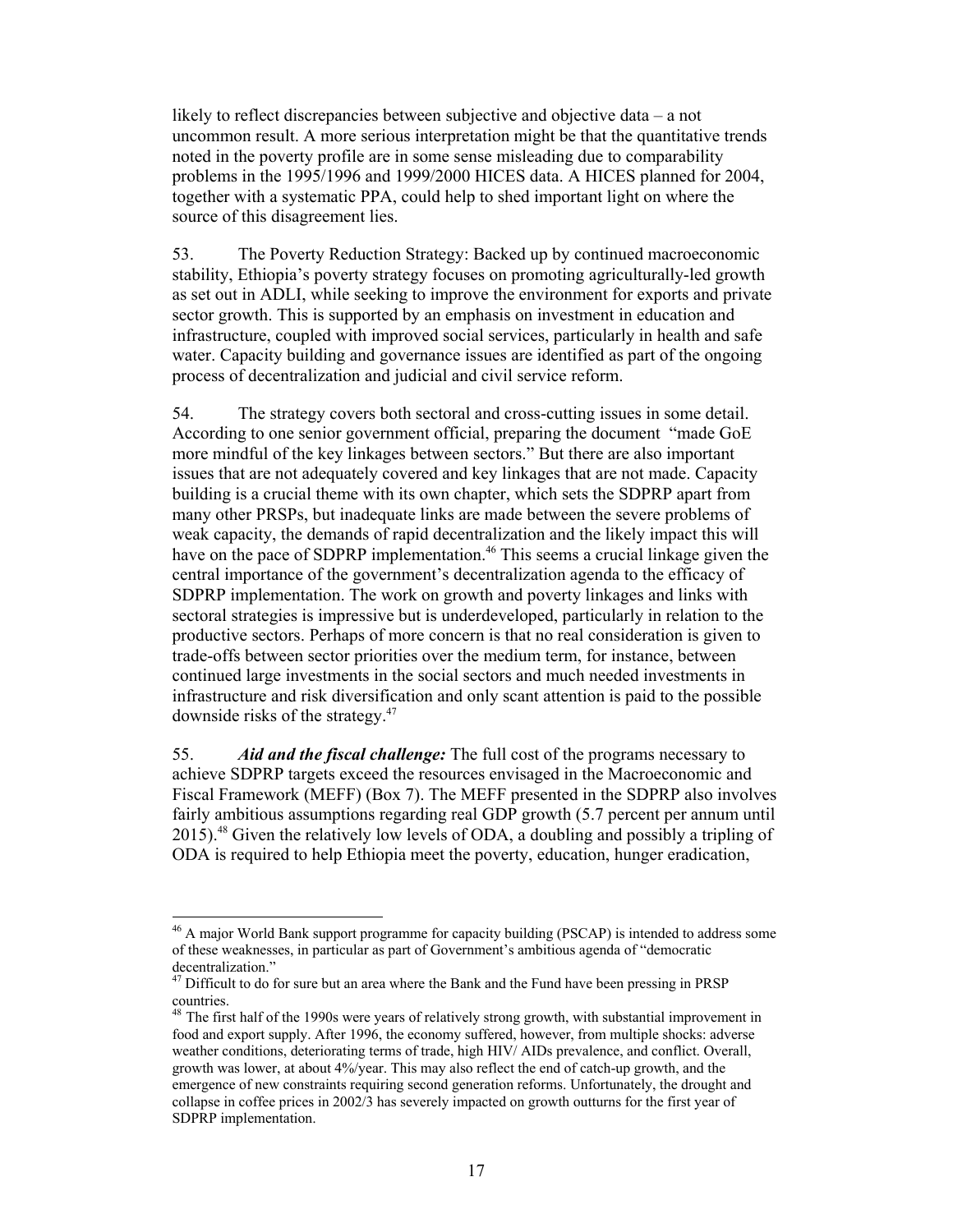water and sanitation and HIV/Malaria MDGs by 2015.<sup>49</sup> To avoid a further debt crisis, increased aid flows would have to be predominantly in the form of grants.

56. **Results-oriented**: The SDPRP provides indicators and targets for monitoring and evaluating the implementation of the strategy. Altogether the SDPRP includes 25 'indicative' targets and indicators. The majority relate to the social sectors. Two relate directly to the poverty headcount, 5 relate to education (gross enrolment, education share, repetition rate, girl/boy ratio etc), 8 relate broadly to health (IMR, MMR, health budget share and HIV prevalence), 5 to the rural/agricultural sector (farming households covered by TVET, new cooperatives established) and 1 to infrastructure (the road network). In addition, 9 performance targets are identified incorporating the main HIPC triggers required for reaching Completion Points.<sup>50</sup>

57. The SDPRP Monitoring and Evaluation system is based on an existing 'topdown' monitoring system operating at national, sector and federal levels. Coordination will be handled by the Welfare Monitoring Unit in MOFED. The M&E system is expected to draw upon existing data sources such as the annual Welfare Monitoring Surveys, and the Household Income Consumption and Expenditure Surveys (HICES). The ongoing Agricultural Sample Census will significantly strengthen the scope of survey data. Administrative data from the Sector Development Programs in health, education and roads will also be integrated into the M&E system. Both survey and administrative data will be complemented by participatory studies, although no clear commitment is made to arrangements for participatory monitoring by non-governmental stakeholders.

58. The Joint Staff Assessment (2002) notes the impressive progress made by Ethiopia in recent years in setting up and developing a welfare monitoring system that in turn forms the foundation of the SDPRP M&E plan. However the JSA also notes that further work needs to be done to include more specific annualized targets and to translate priority actions to indicators beyond the social sectors, particularly in private investment, food security and employment. More attention also needs to be paid to differentiating indicators spatially and by gender, and to tracking budget and program delivery goals at regional and local level

59. Tracking of poverty reducing expenditures is complex in Ethiopia because of the absence of a uniform and integrated financial information system across the vertically decentralized system. The joint Bank-Fund Board paper on 'Tracking Poverty Reducing Spending in HIPCs' (2001), while noting the overall health of the system compared to many other low-income countries, notes two specific issues: first, regarding ex post reporting of expenditures, key concerns include the timeliness, reliability and classification of regional expenditure (and now woreda level) figures; second, regarding the setting of expenditure targets ex ante, such targets could be expected to embrace regional as well as federal expenditures, but the autonomy afforded to Regional governments does not allow federal government to dictate regional expenditure allocations across the board. The recently introduced block grant system may complicate matters further (Box 8).

 $\overline{\phantom{a}}$ 

<sup>&</sup>lt;sup>49</sup> Ethiopia: Accelerating the Progress Towards the MDGs. Impact on Aid Requirements. World Bank. mimeo

<sup>50</sup> HSDP I had 110 indicators and HSDP II 50 indicators.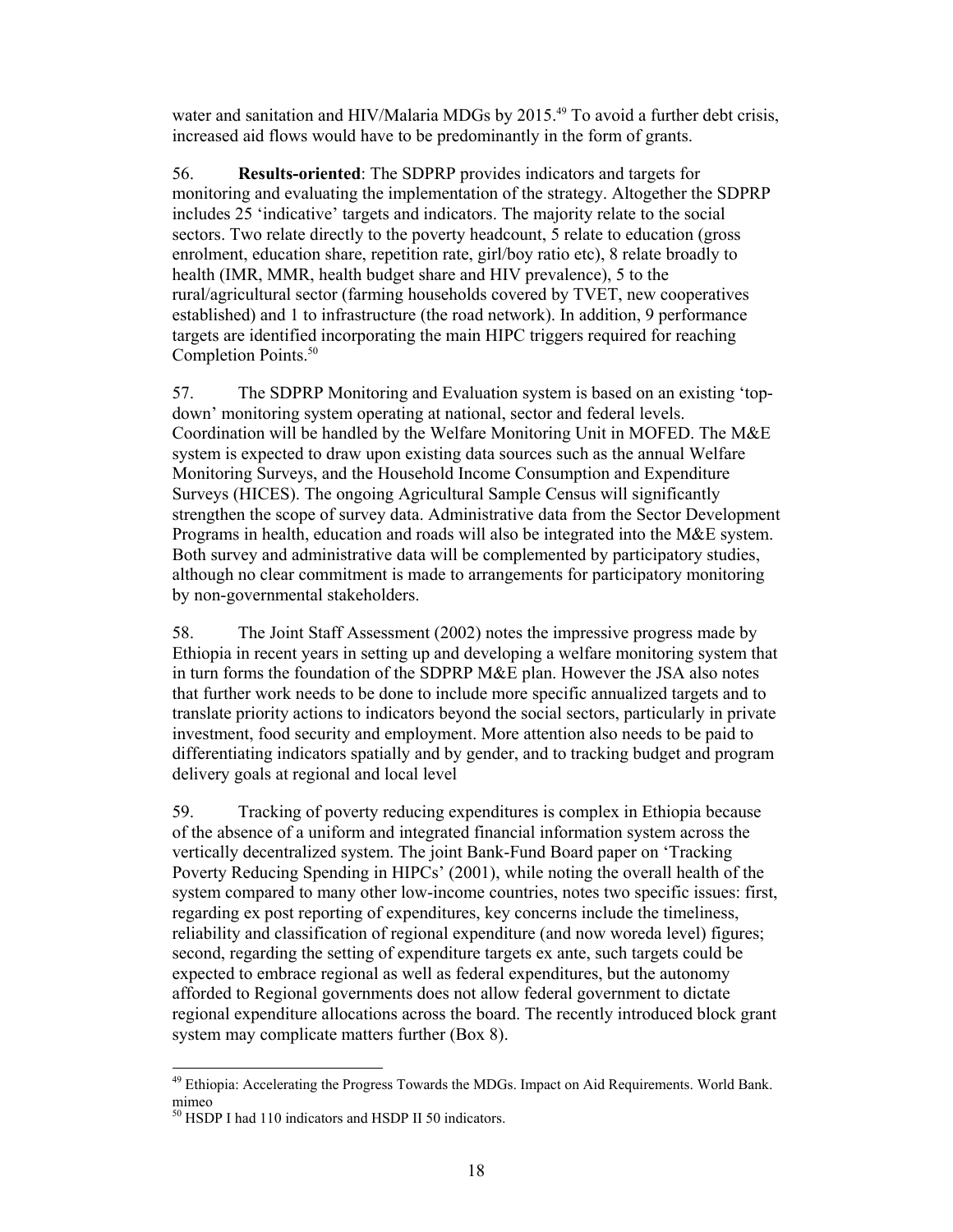**Box 8: Setting Expenditure Share Targets in a Decentralizing Context**  "In the Ethiopia context, the respective roles of federal and regional governments in setting targets that incorporate both federal and regional budgets is not clear. Even if it is formally legitimate for the federal government to set such expenditure targets for the regions, it might be seen as undermining the principles and purposes of decentralization. Furthermore, if targets are set in this way and aid flows are made to depend on their achievement, a region could find itself penalized on account of the failure of other regions to meet their targets. Decentralization of expenditure via block grants to woredas [will] exacerbate this contradiction in national target setting" *Source: Stephen Lister (2002)* 

60. The SDPRP highlights areas requiring attention in monitoring the implementation of the strategy. One is capacity building of the Central Statistical Authority (CSA) and the Welfare Monitoring Unit (WMU), which at the time of the evaluation was working with a minimum number of staff. Another is standardizing and ensuring consistency across reporting systems at different levels. Most important of all is strengthening analysis and use of data at all levels of government, particularly at regional and low levels of administration in the light of Government's commitment to deeper decentralization. The JSA notes that a key requirement will be to involve non-government stakeholders in both the generation of data and its analysis and use. The SDPRP contains no timetable or plan for any of these actions.

61. **Partnership**: Against a backdrop of strained Government-donor relations in both the 1980s and 1990s, most Government officials and donor staff agree that the introduction of the PRSP marked a critical turning point for Ethiopia. The preparation of the I-PRSP did cause some initial friction as Government and donors oriented themselves in the new framework.<sup>51</sup> Some donors reported feeling 'frozen out' of the process early on; complaining of "too much Government ownership!" Government, on the other hand, was concerned at the prospect of donor interference and the opening up of too many divergent areas of dialogue. Headway was eventually made by donors coordinating their engagement within the framework of the Development Assistance Group (spearheaded through a newly formed Core PRSP group), and Government agreeing to work directly with the DAG. Relations between donors and Government at this time underwent a major shift (Box 9).

 $\overline{\phantom{a}}$ 

<sup>&</sup>lt;sup>51</sup> Government was uneasy about the prospect of more donor 'interference' while donors committed to financing the PRSP approach were looking for a more prominent seat at the policy table.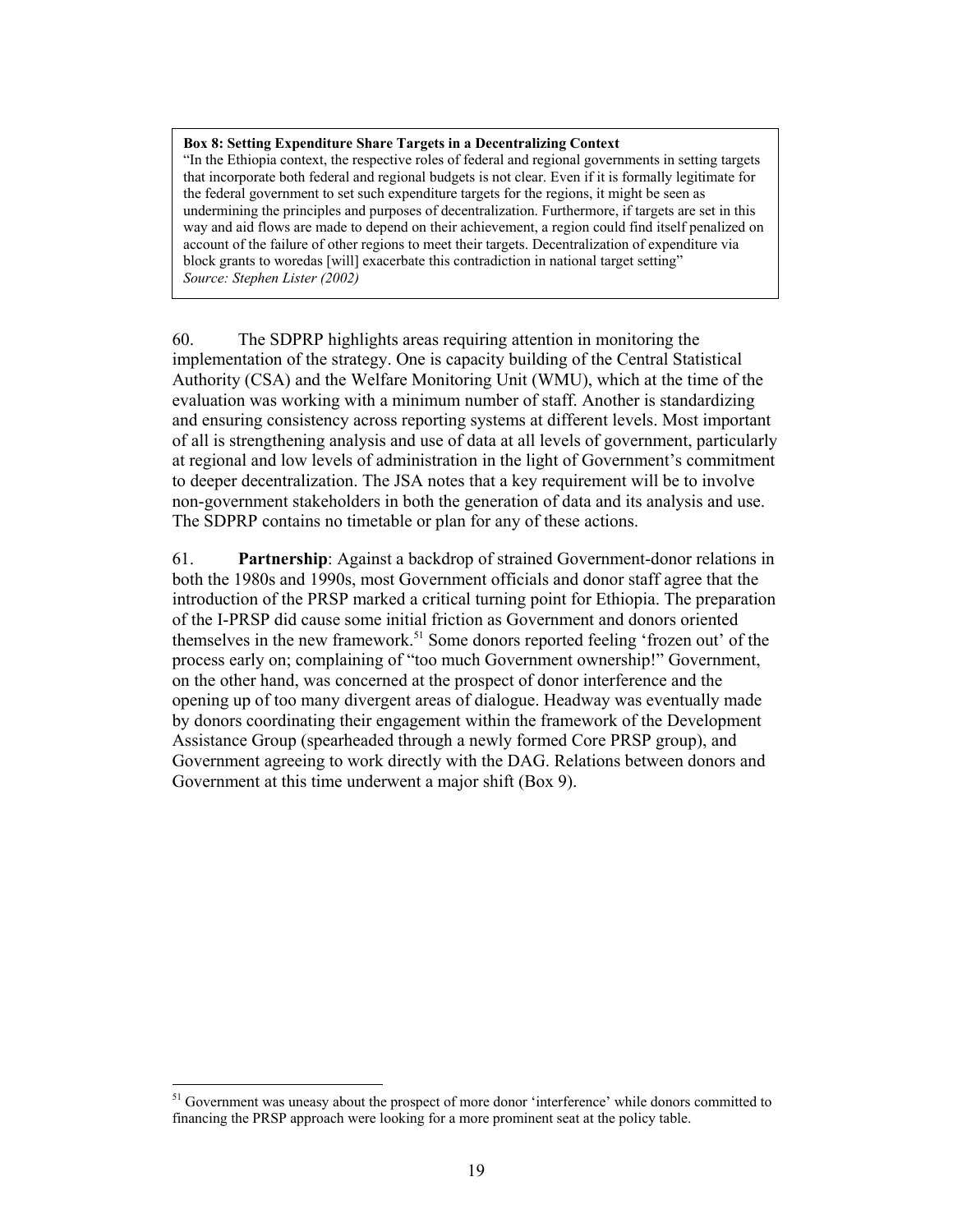### 62. The institutional framework in which donors operated during the PRSP

process was instrumental. Donors agreed on rules of engagement for support of the SDPRP process, including the establishment of a Joint Donor Fund to commonly support SDPRP preparation. The SDPRP approach itself contributed substantially to a more coordinated approach on the side of the donors. At various moments in the process, donors were 'forced' to agree on common positions including the way forward. For example, after an intensive collaborative process within the donor community, the DAG was able to agree on a common substantial input in the form of an *Issues Note* presented during the federal consultations. As some interviewees

#### **Box 9: The Development Assistance Group**

The Development Assistance Group has 40 plus members covering the vast majority of donor agencies working in Ethiopia. In September 2001, the DAG Core Group (DAG CG) was established with 17 members to support the PRSP in a coordinated manner. The DAG-CG chaired by UNDP, meets weekly and is supported by a secretariat hosted by UNDP. A pooled donor fund was established to channel donor support for PRSP preparations. The DAG CG also prepared a joint issues note as an input to federal consultations and organized the preparation of a Joint Partner Review to sit alongside the JSA.

indicated, for an individual donor not being part of the common DAG position was simply not an option. Similar processes took place when preparing joint positions on the draft SDPRP and the Joint Partner Review of the final SDPRP document. Finally, close collaboration between government and donor officials during the process, and in particular during the consultation process, had the effect of building greater mutual understanding across, within, and between the two groups (World Bank 2003a). Related efforts to expand cooperation around the PER and CFAA processes also secured a stronger basis for donor partnership.

63. Beyond government and donors, a newly formed public-private forum in which representatives of government and the private sector meet to dialogue on PSD, growth and trade issues is a promising new development. According to NGO representatives a similar dialogue mechanism has yet to be established with NGOs/CSOs, although the Government reported that it had established consultative mechanisms with NGOs/ CSOs which it utilized in SDPRP consultations and was planning to revisit in the preparation of the Annual Progress Report.

64. Not everyone was equally impressed with the new 'spirit of partnership', however. Several participants in the consultation process felt that talk of a new partnership was incorrect at this stage, particularly when there saw little willingness on the part of government to shift the policy agenda in response to new ideas. Others saw the prospects for equal partnership, particularly between government and the IFIs and between government and CSOs as having been largely unchanged by the PRSP process. In their view, government 'owned' the process but made few serious concessions to wider public ownership, while the IFIs continued to hold the purse strings. Even some donors expressed concern that the new partnership framework was taking up more time of government than in the past, resulting in higher transactions costs and potentially some delays in SDPRP implementation, although all hoped that this was a product of the early stages of the process and that costs would begin to decline as partnership arrangements bedded-down.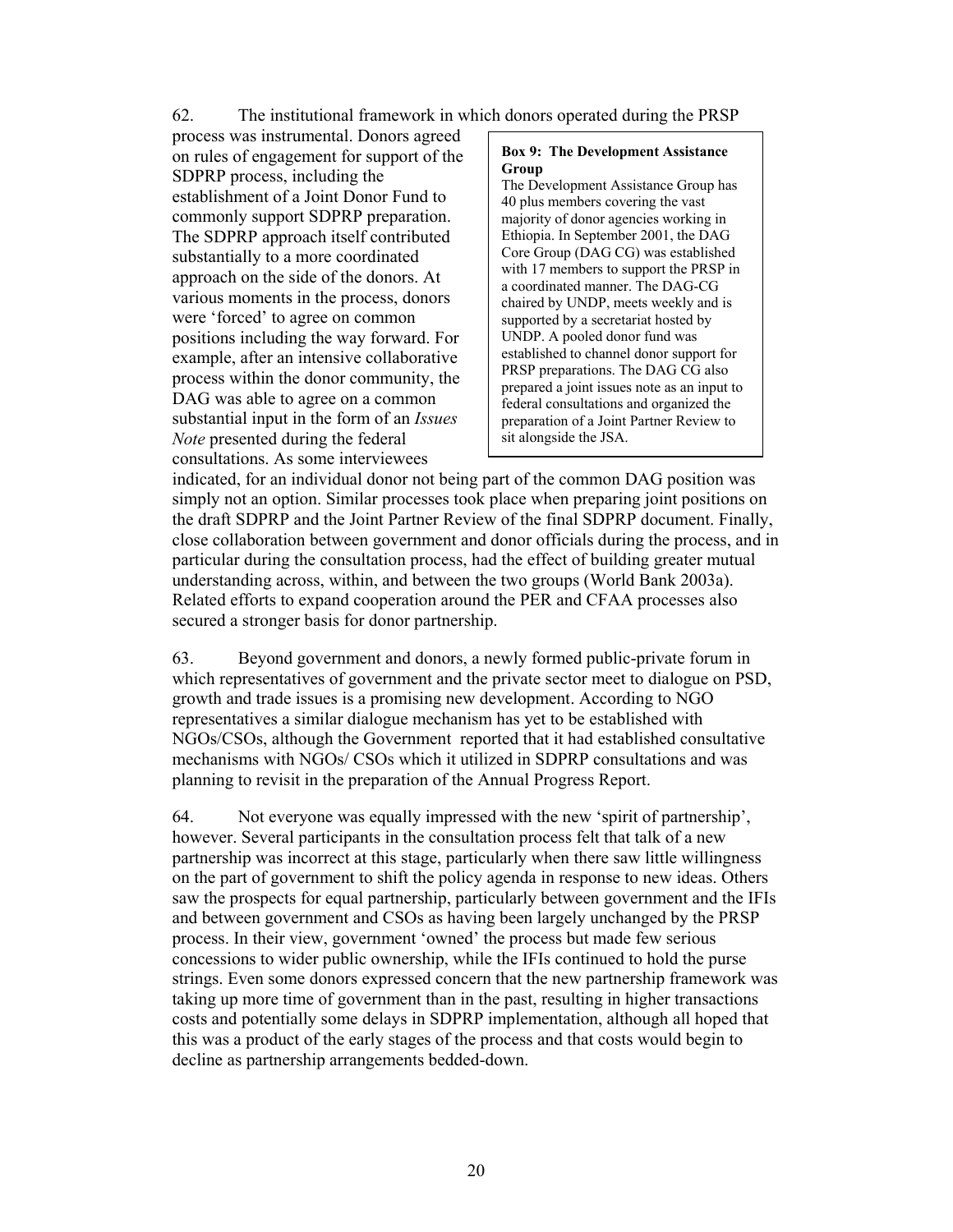65. **Conclusion:** The PRSP process in Ethiopia adhered closely to the underlying principles in both its preparation and the resulting strategy. The process was relevant, was led by government and drew heavily on existing strategy. The process of local participation was broadly based. The strategy itself adopts a multidimensional approach to poverty reduction. An M&E framework is identified and broad links are made to the fiscal framework. External financing needs are identified. The process provided a new context for government-donor relations and the beginnings of an aid reform process in Ethiopia.

66. But the process is also revealing some potentially divergent expectations between stakeholder groups. The government clearly sees the PRSP process as an opportunity to articulate its longstanding policy program to a wider audience and to confirm its leadership of the policymaking process in the face of international pressure.<sup>52</sup> Donors see it as the first step on the road to more openness and possibly more influence over government policymaking, and a new context for aid relations in the country. CSOs and NGOs see the PRSP in a more radical light, hoping for a more fundamental shift in the political economy of policy making and relations between government and people. Although these expectations are not necessarily in conflict they are the source of some frustrations already. Being aware of differing expectations and finding the right balance between strong government ownership and wider public ownership of the process will be crucial in the months and years ahead.

### **D. Preliminary Evidence on Results**

67. This section reports on some key areas of progress between SDPRP endorsement and the evaluation mission in July 2003. It also draws on some initial evidence from the draft APR available to the team at the time of writing. Two things are important to note in evaluating progress to date. First, the first year of SDPRP implementation overlapped with one of the worst food crises Ethiopia has seen for many years, resulting in a necessary diversion of resources and capacity away from some other areas of government policy. Second, at the time of the evaluation mission there was relatively little documented evidence of results, in part because the first APR had not been written but also because it was too early in the implementation period for key results to have emerged. The evaluation therefore relies heavily on a structured mix of key informant interviews, an independent stakeholder survey, a field visit to SNNP region and, where available, documentary evidence of progress with particular aspects of government policy. $53$ 

68. **Processes for policy formulation and implementation:** The development vision set out in the SDPRP builds directly on the EPRDF's existing policy program. Bank staff also note some important signs of second generation thinking in the lead up to the SDPRP, particularly around PSD, that even if not clearly articulated in the current document, provide an important context for rebalancing old policy agendas (including ADLI). How much of this was due to the influence of the CAS consultations and how much to the consultative process leading up to the SDPRP is not entirely clear.

 $\overline{\phantom{a}}$ 

<sup>&</sup>lt;sup>52</sup> Following the war in particular.

<sup>&</sup>lt;sup>53</sup> For example, the evaluation of HSDPI (FDRE 2003) and the draft Implementation Completion Report of ESAC and ERSC (World Bank 2003c).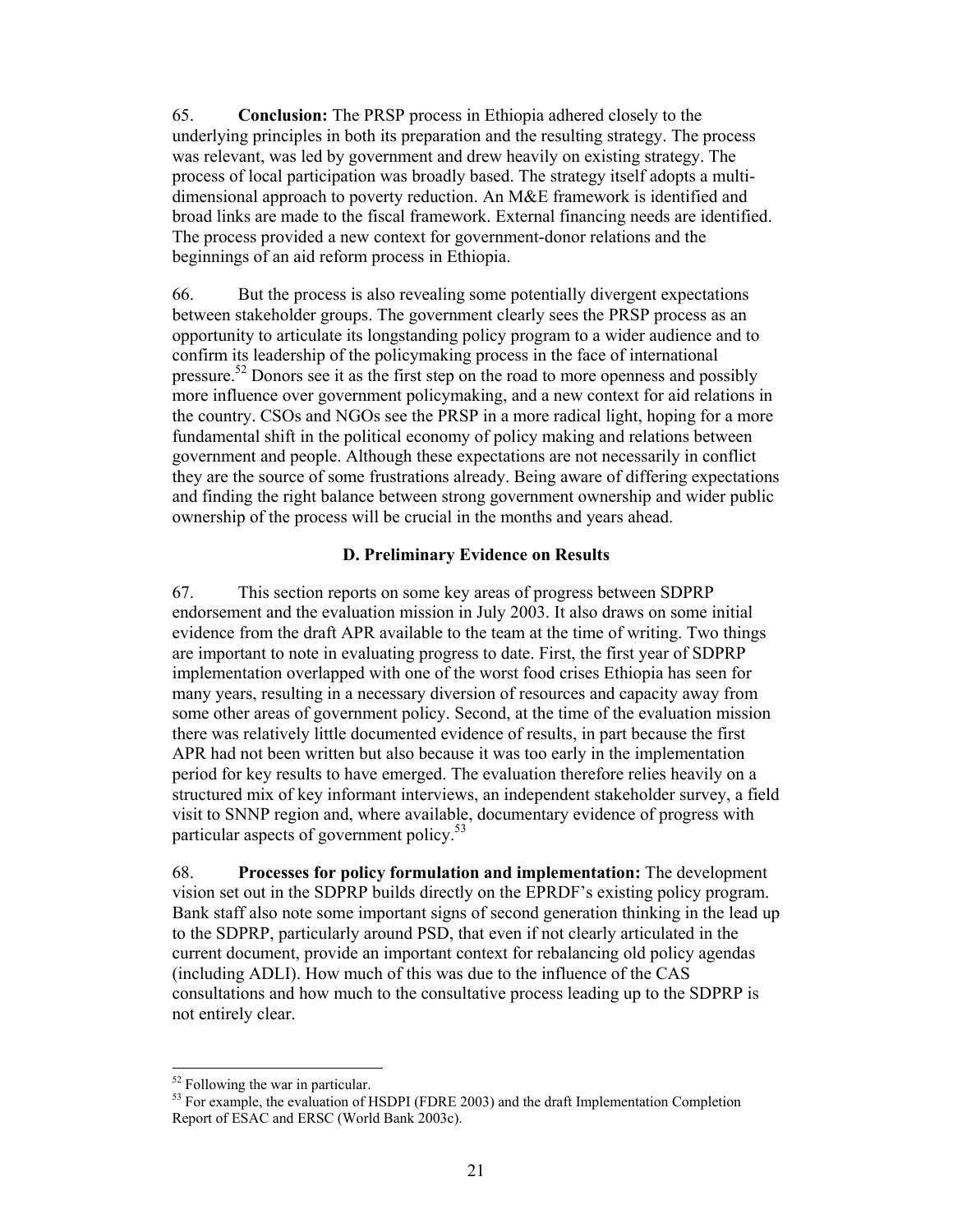69. The transparency of the policy framework in the SDPRP<sup>54</sup> is regarded by government and by donors as a key strength and a crucial basis for going forward with greater donor alignment and harmonization. So it is interesting to note that a series of decisions taken by government immediately after SDPRP endorsement around resettlement, education and ICT (not included explicitly in the SDPRP but part of the EPRDF's wider development vision) raised concerns amongst some donors that important policy decisions were being taken outside of the SDPRP framework. Whether or not the decision to enact policy in these areas was deliberately left until the three-year SDPRP policy matrix had been endorsed is not clear, but the experience served to remind some donors of the political nature of policymaking and the fact that donor alignment and harmonization is as much a political challenge for all involved as a technical challenge.

70. As noted already, NGO and CSO representatives were less convinced that the PRSP had brought about tangible change in the policy process. They also noted that the absence of a clear, institutionalized dialogue mechanism – similar to the one established for private sector partners - for finding out how government was planning to take forward its policy priorities. On balance, representatives felt that the process had given them few opportunities to address or influence public policy in any meaningful way, confirming their view that, despite initially high expectations, the PRSP process had contributed little towards improving political accountability in the country. Whether these expectations were reasonable is a question returned to later. What is clear is that almost all non-government stakeholders agreed that the SDPRP (and the CAS process) brought into the open a number of policy issues that were not previously discussed in public, in particular issues relating to land and land tenure, competition and the financial sector. Although the debate around macroeconomic and structural policies was still considered inadequate by many, they did acknowledge that the fact that the discussion was happening at all was a key output of the SDPRP process.

71. **Decentralization and capacity building:** Following on from the first phase of institutional reforms in the early 1990s, the period of PRSP preparation saw the launch of the Government's second phase designed to shift decision making closer to people and improve the responsiveness of service delivery. While the PRSP itself was not responsible for initiating this second phase,<sup>55</sup> observers note that the PRSP process gave the GoE the 'urge not to wait'. Consequently in 2001, the Government launched a series of far reaching legal, fiscal and administrative measures in the four most populous regions (Amhara, Oromia, SNNP and Tigrai). The aim, which forms a critical pillar of the SDPRP, was to empower the local government sphere to deliver the bulk of basic services in a responsive manner, as well as promote democratization and local economic development. The process involved the transfer of significant proportions of regional subsidies to woredas in the form of formula-derived 'block grants'. Implemented for the first time in FY01/02, these unearmarked transfers are expected to empower local authorities to make critical service delivery decisions and promote downward accountability. In addition, regions have been streamlined and numerous zones (existing between regions and woredas) eliminated. Regional and

 $\overline{\phantom{a}}$ 

<sup>&</sup>lt;sup>54</sup> It represents the first time that all the different branches of government policy are combined in one strategic document.

<sup>&</sup>lt;sup>55</sup> This occurred during the 2001 Party Congress.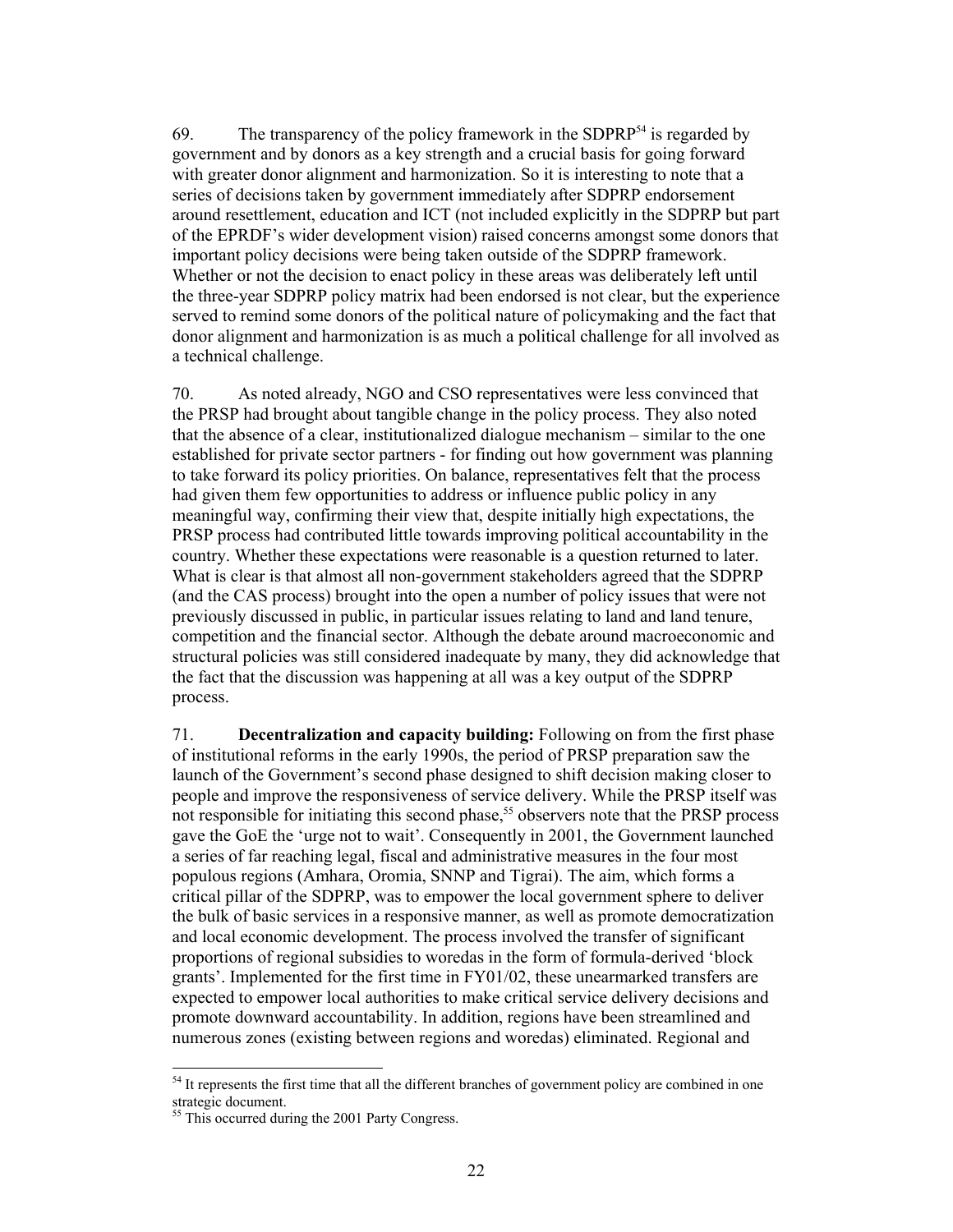zonal staff are being redeployed to woredas to carry out basic public financial management functions.

72. Donors have been generally supportive of the push towards decentralization, but most, if not all, had hoped for a more phased approach allowing for a more careful matching of responsibility and capacity along the way. Many fear a weakening of Ethiopia's tradition of administrative discipline in public financial management, as well as new tensions arising between downward and upward accountability. There are concerns that newly empowered district governments will not be able to handle reporting and monitoring of national and sectoral targets any time soon, with implications for both PRSP and MDG monitoring. A field visit to SNNP region in July 2003 confirmed the state of flux over the new system at local level. The challenges associated with the institutional reform process are numerous and are likely to represent a major continuing challenge for SDPRP implementation.

73. **Monitoring and evaluation:** Early progress here was probably one of the main casualties of the immediate months following SDPRP endorsement. Although Ethiopia already had a fairly extensive system of welfare monitoring, interviewees remarked about a loss of momentum and the PRSP process "getting stuck on M&E." Results from the survey of PRSP stakeholders in July 2003 suggested limited familiarity amongst non-governmental groups about plans for taking forward M&E, and little knowledge of how the results of SDPRP implementation would be fed-back into a process of policy adjustment, suggesting that this could have been more forcefully communicated to them (see Annex 4 for a summary of survey results).

74. Slow progress with M&E in the initial months was attributed by government officials to the time taken up by the emergency situation, the introduction of the block grant system and engaging with donor-related processes, such as the work on harmonization and preparing for the CG. However, by the time of the evaluation mission in July there were already signs that some progress was being made. Work on a revised policy action matrix was underway, catalyzed in part by the need for prospective budget support donors to get agreement on a shared performance assessment framework based on the SDPRP. Supported by a donor-funded consultant, the process involved identifying annualized indicators for key performance targets and providing a clearer articulation of inputs, outputs and outcomes across the main multi-sectoral themes of the SDPRP. Work was still ongoing at the time of the evaluation mission but the process did result in the 400 plus indicators in the SDPRP being reduced to 127 by the time of PRSC pre-appraisal, with a further winnowing expected during the appraisal phase in August.

75. In addition to the policy matrix, a secretariat for monitoring implementation was formed out of the technical committee for SDPRP preparation in MoFED. A proposal was prepared to strengthen monitoring capacity including (i) data collection and analysis at low levels of aggregation; (ii) more effective use of administrative data; (iii) increased capacity for analysis; (iv) integration of available data in a more user friendly way and (v) dissemination and open access. The proposal encompasses the monitoring needs of both the SDPRP and MDGs and was submitted to the DAG for financial support. At the time of the evaluation there was no clear indication from the DAG about how the proposal would be supported.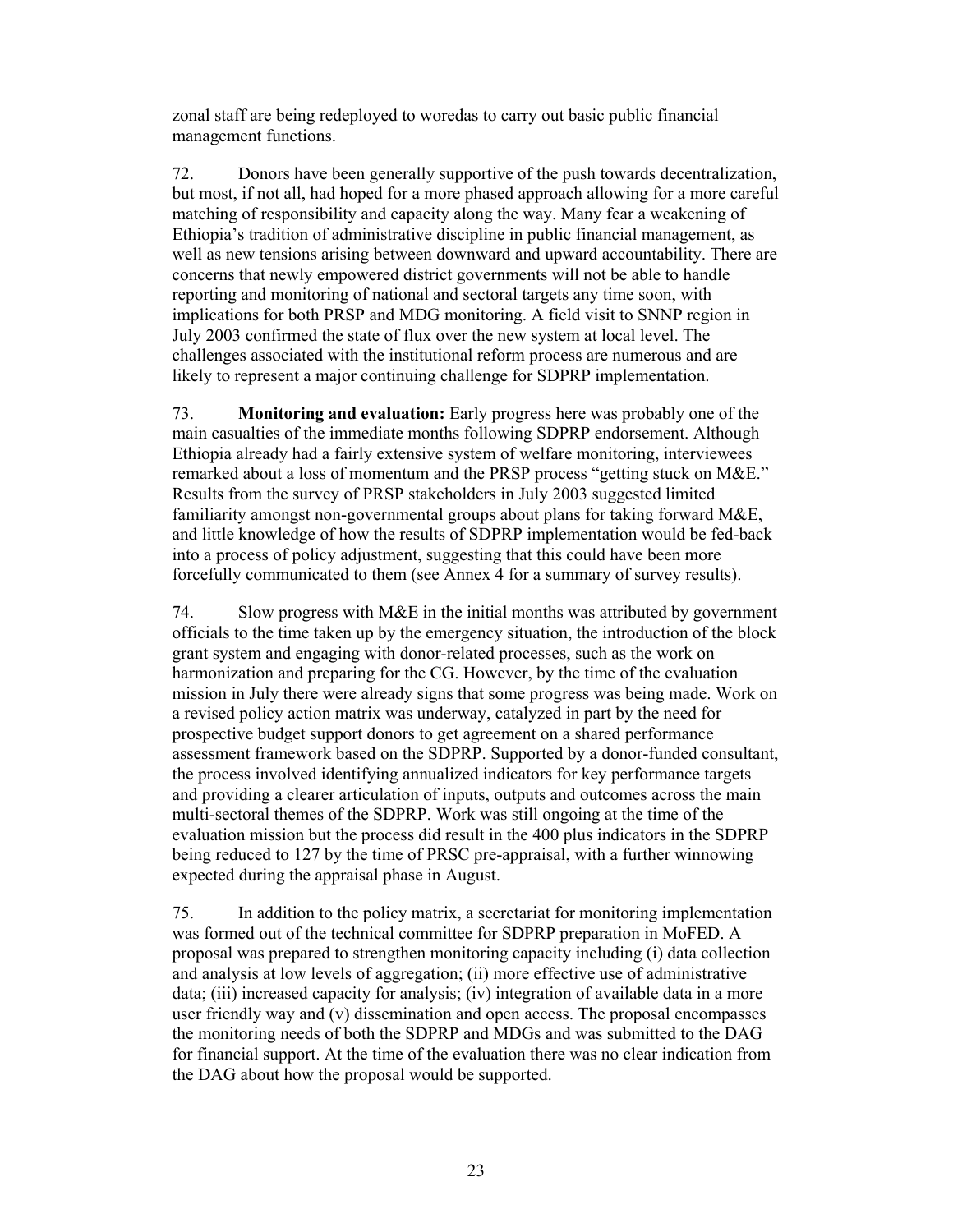76. The increased pace of progress around M&E in the second half of 2003 is clearly linked to both the PRSC preparation process and the need on the part of government to prepare an Annual Progress Report for HIPC completion. In such a large and diverse context, however, the challenges of M&E are considerable and there is still some way to go before a fully functioning M&E system is in place. For instance, at the time of the APR there was still relatively little progress in developing monitoring and evaluation indicators, with the exception of health and education. Little detail is available on who will be responsible for monitoring and what the time frame is for implementing the M&E system. Institutional arrangements, particularly those relating to lower levels of aggregation are still to be defined. Links back into the budget and decision-making process are not clear, particularly at local level,  $56$  while participation by non-government actors - amongst the private sector and NGOs - to improve on local capacity for M&E is not clearly defined.

#### 77. **Alignment of the budget process:** Even before the SDPRP, the

Government of Ethiopia had committed to increasing the share of total expenditures going to poverty-oriented sectors. Figure 2 shows the gradual increase in expenditures as a share of GDP. Continued commitment to poverty-oriented spending is clear in the SDPRP resource allocation framework. Table 1 shows budget estimates for the 2002/3 budget. As a share of total expenditure, poverty oriented spending was predicted to be around 48 percent in 2002/3 compared to 37 percent in 2001/2. While the budget out-turns reported in the APR confirm a rising trend, overall the figures are well below budget estimates, suggesting a lack of realism and discipline in expenditure planning. Discrepancies are largely due to lower than projected resources, including domestic revenues (in part because of a lower than projected growth rate) and external assistance.





 $\overline{\phantom{a}}$ 

<sup>&</sup>lt;sup>56</sup> A decentralized approach to M&E has been piloted as part of the health sector development program but according to the head of planning and programming only 2 regions had taken any ownership of M&E, while the SDPRP has increased demands for data from these levels.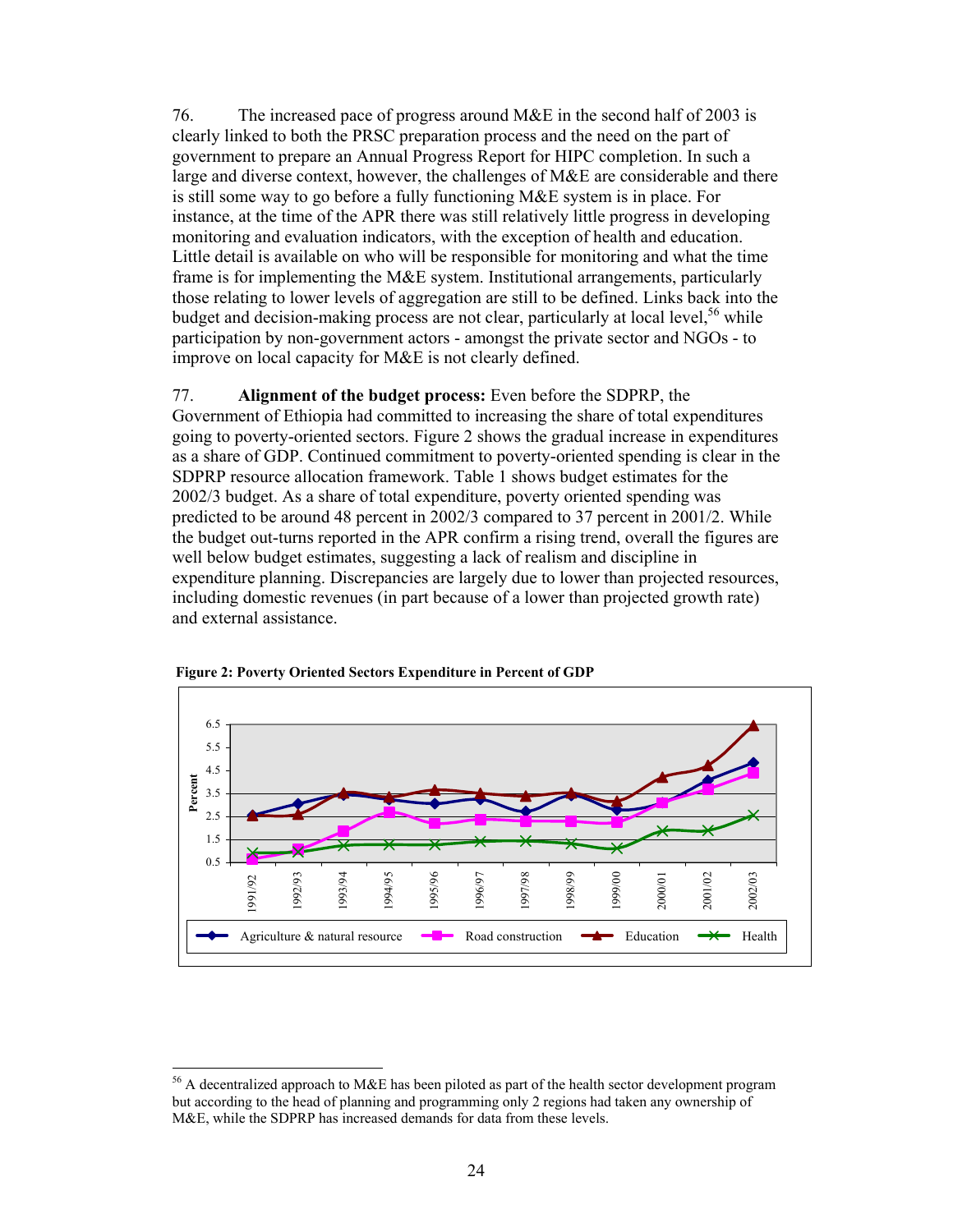| <b>Poverty-Oriented</b><br><b>Sector</b> | 2002/3 Budget<br>(ET Birr<br>millions) | Budget as % of<br>total<br>expenditure* | 2002/3 Pre.<br>Actual | $2002/3$ out-turn<br>as % of budget |
|------------------------------------------|----------------------------------------|-----------------------------------------|-----------------------|-------------------------------------|
| Agriculture $\&$<br>natural resources    | 2,635.8                                | 12.3                                    | 2039.2                | 77.4                                |
| Health                                   | 1390.9                                 | 6.5                                     | 913.9                 | 65.7                                |
| Education                                | 3863.5                                 | 18                                      | 3174.8                | 82.2                                |
| Roads                                    | 2,449.7                                | 11.4                                    | 1889.7                | 77.2                                |
| <b>Total</b>                             | 10339.9                                | 48.2                                    | 8027.5                | 77.6                                |

**Table 1: Expenditure Forecast and Budget for Poverty Oriented Sectors (2002/3)** 

\* Including special programs

 $\overline{\phantom{a}}$ 

*Source: SDPRP 2002, MOFED Budget 2002/3, APR 2003* 

78. Several important steps have been taken to improve budget alignment and strategic priorities during the first year of SDPRP implementation, including merging MEDAC and MOF into MOFED to facilitate integration of the capital and recurrent budgets, and completion of Ethiopia's first CFAA.<sup>57</sup> Efforts to capture donor funds in the budget are also continuing with an attempt to get a 3 year forecast of aid flows, although government's ability to collect reliable data on actual disbursements remains complicated by segmented donor programs, multiple disbursement channels and unreliable reporting.

79. Work on development of the Macroeconomic and Fiscal Framework (MEFF) continued, but as successive PERs have noted, preparation of MEFFs has been something of a "shadow exercise" in Ethiopia. Interviews with the Budget Department in July 2003 confirmed relatively weak links between the MEFF and the annual budget process, noting difficulties in constructing financial projections which rely heavily on regional data. Consequently the MEFF is rarely based on actuals and "…the annual budget differs greatly from the MEFF". The full procedural integration of recurrent and capital budgeting – in part requiring a functional review and restructuring of MOFED and bureaus of finance at regional level – has yet to be effected. At the local level, the heavy recurrent orientation of the block grant means that woredas are in effect managing only recurrent budgets. Ethiopia therefore continues to operate with a largely incremental, partially integrated budget system.

80. The PER 2001 notes a number of challenges for increasing the poverty focus of expenditures under the PRSP, including putting forward a convincing timetable for the on-going reforms in public expenditure management; showing how the capacities for welfare analysis and expenditure planning will be linked and strengthened at each level from the centre down to woredas; and explaining how the Government intends to reconcile the imperatives of decentralization and of medium term expenditure planning. These issues have come to the fore as part of the SDPRP process, as has the importance of getting various processes that feed into the budget - such as sector reviews – to adjust their schedules to fit with the national budget cycle. Progress is being made in these areas supported by donors moving towards a joint budget support framework.

<sup>&</sup>lt;sup>57</sup> According to the latest HIPC tracking survey Ethiopia has initiated or completed 50 percent of measures in its action plan to improve PEM. The CFAA and CPAR also found that the system overall was "credible" with weaknesses being addressed.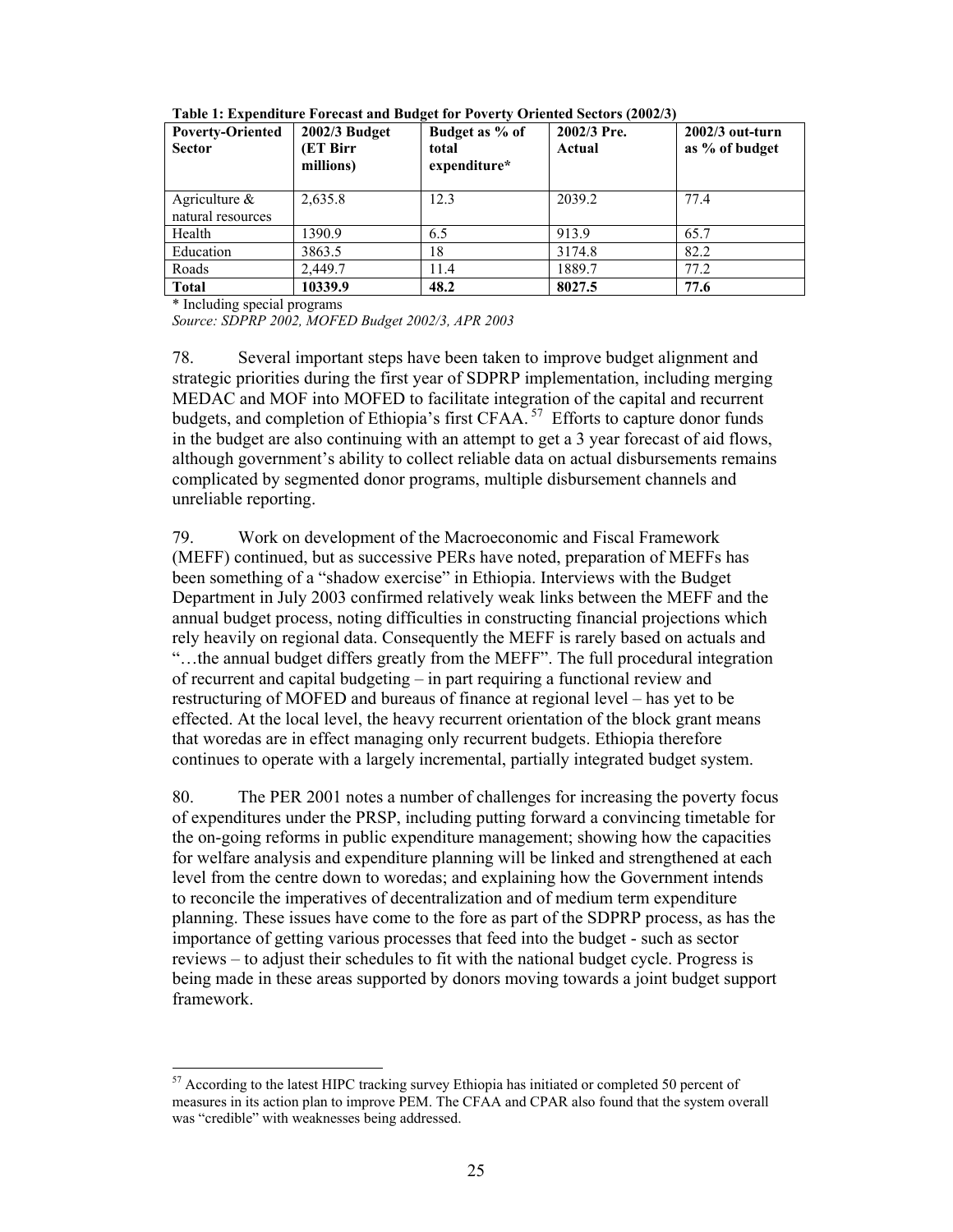81. At local government level, the challenge of aligning budget priorities with those of the SDPRP is even greater. Woreda level budgets are in a major state of flux in regions undergoing the second wave of decentralization. In the two woredas visited during the evaluation mission, staff were unable to say how recent changes in the block grant system, increased devolution of responsibility for service delivery and the SDPRP related to one another. In both cases the lions share of the budget (recurrent and capital) allocated for the fiscal year just ended had been used on salaries.<sup>58</sup> Efficiency measures were being taken including staff cuts and increasing the number of hours worked by teachers and health workers. Nevertheless it was hard for woreda officials to see how the local development priorities raised in PRSP consultations could be reflected in local budgets, at least for the foreseeable future. Where there was some room for manoeuvre it was largely due to the presence of NGO or donorfinanced projects, where these didn't exist there were major concerns about how woredas would manage front-line service delivery in the short to medium run.

82. **Aid Modalities and donor alignment:** Since the completion of the SDPRP, Government and donors have formed a Joint government-donor Task Force on Harmonization and agreed on a 'dialogue architecture' to facilitate dialogue on high level policy issues (Box 10). The new dialogue architecture is expected to be a key building block in the institutional framework for SDPRP implementation and the Annual Progress Report. While taking forward specific aspects of the harmonization agenda – including procurement and project reporting - has proven difficult in practice, the SDPRP nevertheless has enabled harmonization around important processes such as multi-donor budget support. The APR points to the establishment of the joint High Level Forum as a key area of progress. The Joint Partner Review prepared by members of the DAG also acknowledges the contribution of the HLF but also notes lack of progress on activating the thematic policy forums envisaged as part of the original 'dialogue architecture'.

 $\overline{\phantom{a}}$ 

<sup>&</sup>lt;sup>58</sup> In Shebedino woreda, SNNP region, it was noted by staff in the Education Bureau that the standard unit cost estimate for basic education was 10 birr per capita, but the current budget allocation was 1.3 birr per capita.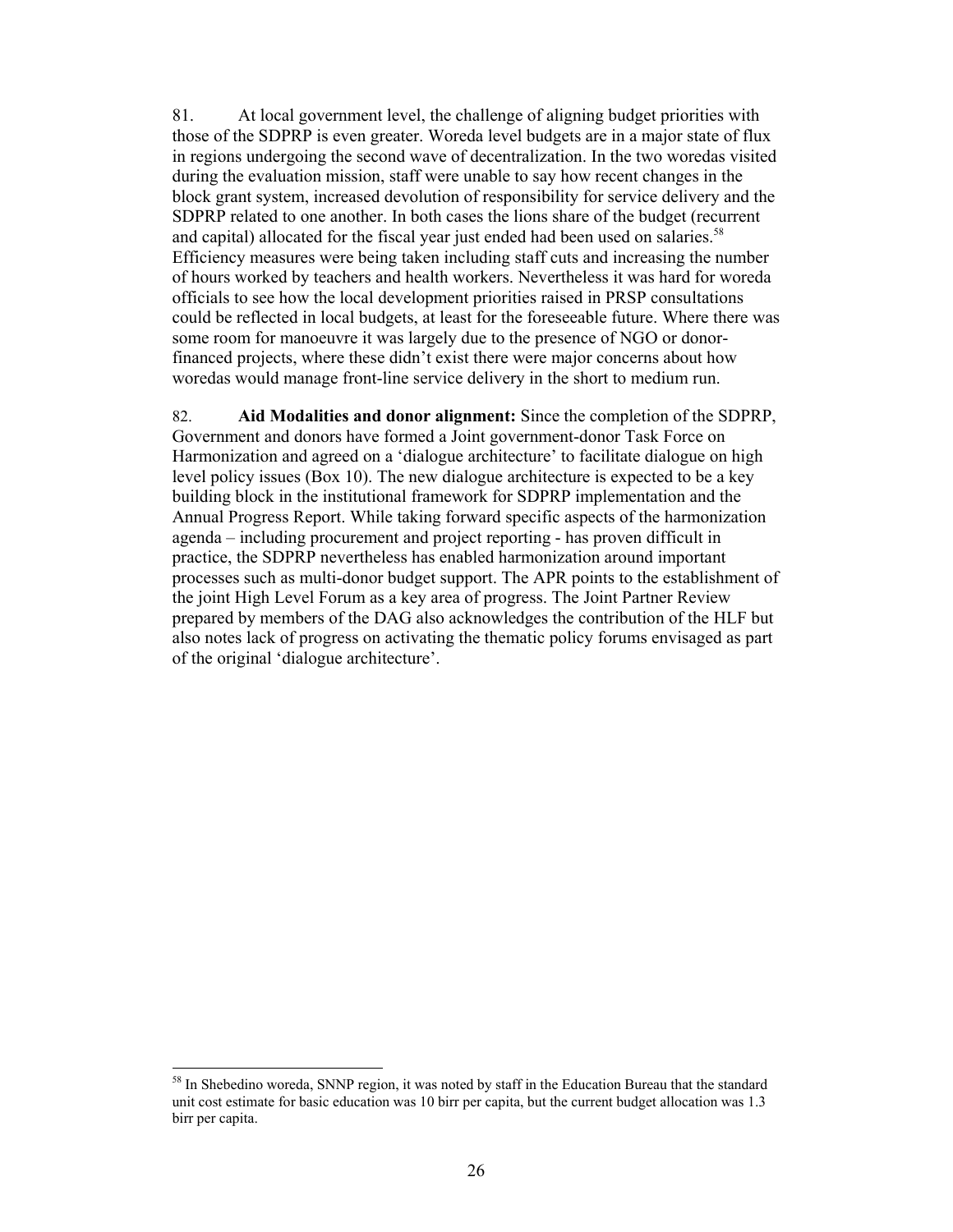83. Beyond the broad architecture, significant progress has also been made in clarifying the modalities for a shift towards general budget support. Although the provision of various forms of budget support predate the PRSP, budget support donors note that the PRSP process undoubtedly strengthened the approach, in particular the willingness to act in a more coordinated and predictable manner. For a significant number of donors as well as for government, the PRSP and general budget support are

**Box 10: A Comprehensive Dialogue Architecture**  Government and donors have agreed on a new dialogue architecture for **government-donor** dialogue. The structure consists of three layers. On top a High Level government-donor forum (HLF), that will meet quarterly at ministerial level and will be the key structure for enabling mutual accountability and better policy dialogue. More specifically, HLF will: (i) oversee SDPRP implementation and monitoring, (ii) oversee progress with harmonization and (iii) provide a forum for discussion of high-level policy issues. The HLF will be supported by subsidiary groups that will report to HLF on issues relating to SDPRP and harmonization. There are two kind of subsidiary groups: joint groups covering sectors (e.g. Health and Education) and groups covering processes (e.g. Joint group on Public Finance Management). Lastly the architecture will be supported by a secretariat that will be responsible for horizontal and vertical communications between HLF and subsidiary groups and logistics. *Source: World Bank (2003a)*

key instruments for bringing together aid effectiveness and harmonization. Other key alignment tools mentioned by stakeholders include the CFAA and CPAR and, potentially, the PER.

84. Following a SPA mission in September 2002 (Box 11), agreement was reached between government and donors interested in providing budget support on a common framework for budget support to be aligned with the SDPRP and the government's budget cycle. Since then a Joint Budget Support Group with 6 members  $(including the World Bank)<sup>59</sup>$  has continued to meet regularly to agree on basic principles and modalities for committing and disbursing budget support funds.<sup>60</sup> Progress against the core elements of the framework identified in 2002 has been strong, with plans to gradually align disbursements with the Ethiopian financial calendar, develop a shared conditionality framework based on the SDPRP and use of the Annual Progress Report (APR) as the basis for a joint donor performance assessment. An action plan prepared by government following the CFAA provides the basis for donor technical and financial support to improved public financial management.

85. Improved government-donor relations in Ethiopia have also gained momentum from the wider international aid reform process. In June 2002, Ethiopia became one of three pilot countries worldwide on harmonization of operational policies, procedures and practices. Ethiopia also provided a case study on their experiences of aid management at the High Level Meeting on Harmonization in Rome in February 2003.

 $\overline{\phantom{a}}$ 59 The 6 members are the World Bank, EU, AfDB, DFID, Sweden and Canada.

 $60$  One off disbursements outside of the common framework were made by some donors in 2001/2.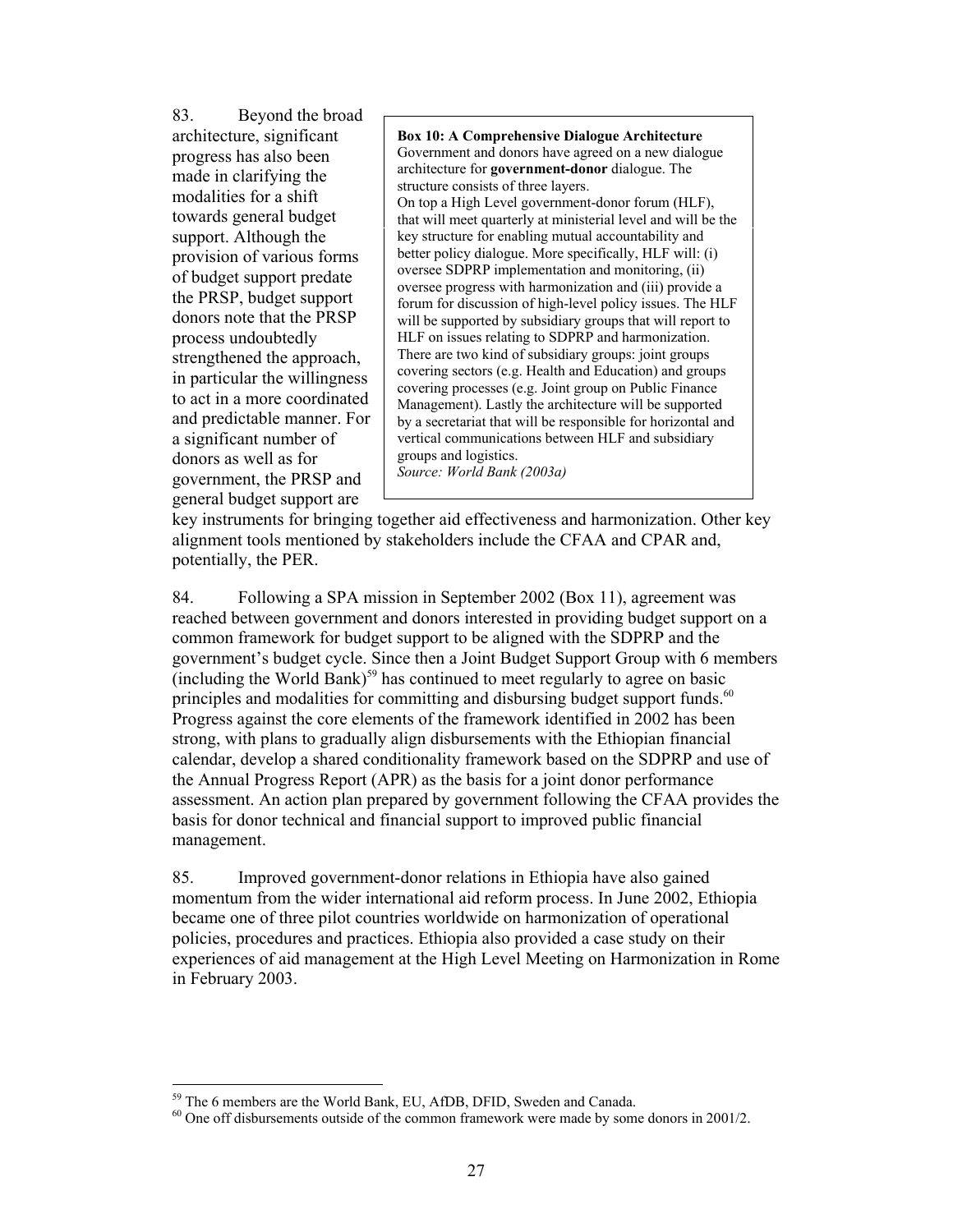#### **Box 11: SPA Mission on Harmonization of Budget Support**

In September 2002, a mission comprising representatives of the EC, DFID, SIDA and the World Bank engaged in discussions with the GoE about arriving at a new common framework for budget support aligned to the SDPRP and budget cycles. Core elements of this framework would include agreements between donors and government on:

- Annual timetable for making budget support and PRGF commitments, conditionality agreements, disbursements etc.
- Information which would be provided by the SDPRP review as a basis for making judgements about budget support operations
- A common conditionality framework drawn from the SDPRP which would provide a 'menu' from which donors would draw their individual operations (and to which they would limit themselves)
- A process for supporting the government in its efforts to improve public financial management and control – particularly at regional and woreda level

 Procedures for disbursement, financial management controls and audits Within this framework the expectation is that donors would make multi-year funding commitments (subject to performance) to enable the Government to plan its medium term macroeconomic and fiscal projections. *Source: SPA Mission Notes September 2002* 

86. While progress with alignment and general budget support has been significant and more rapid than in many other low-income countries, it remains difficult to assess how deep is the shift in priorities in donor support to the SDPRP (assessment of the extent of World Bank alignment is in the next section). In most cases it is simply too soon – country strategy papers have not all been adjusted to reflect the SDPRP yet,<sup>61</sup> stand alone projects and programs are still ongoing. Limited prioritisation within the SDPRP is one reason given by donors for the slow pace of alignment (outside of budget support). But not all donors are equally keen on alignment and there remains, despite broad agreements on harmonization, a number who are adopting a wait and see attitude. There is also uncertainty about how 'new' money being made available through various global funds, specifically for HIV/AIDs, will fit into the SDPRP framework.

### **III. WORLD BANK EFFECTIVENESS**

87. Against a backdrop of progress in taking forward the core PRSP principles and some preliminary evidence of positive results, this section turns to an assessment of the Bank's role in supporting the adoption of PRSP principles and aligning its assistance program with the PRSP framework and other development partners.

### **A. World Bank Support during PRSP Formulation**

88. **Support for the underlying principles:** The Bank's role in PRSP preparation can be characterised as relatively "hands off". The opinion, at least on the donor side, is that government largely did it their own way, looking to the Bank and other donors only when specific advice or resources were needed. The Bank did nevertheless provide significant inputs to the process through a combination of PRSP missions, technical guidance, supporting analytical work (including upstream work

 $\overline{\phantom{a}}$ 

 $<sup>61</sup>$  Although some have, including the Bank's CAS and DFID's Country Assistance Plan, both of which</sup> have has a primary objective close alignment with the SDPRP.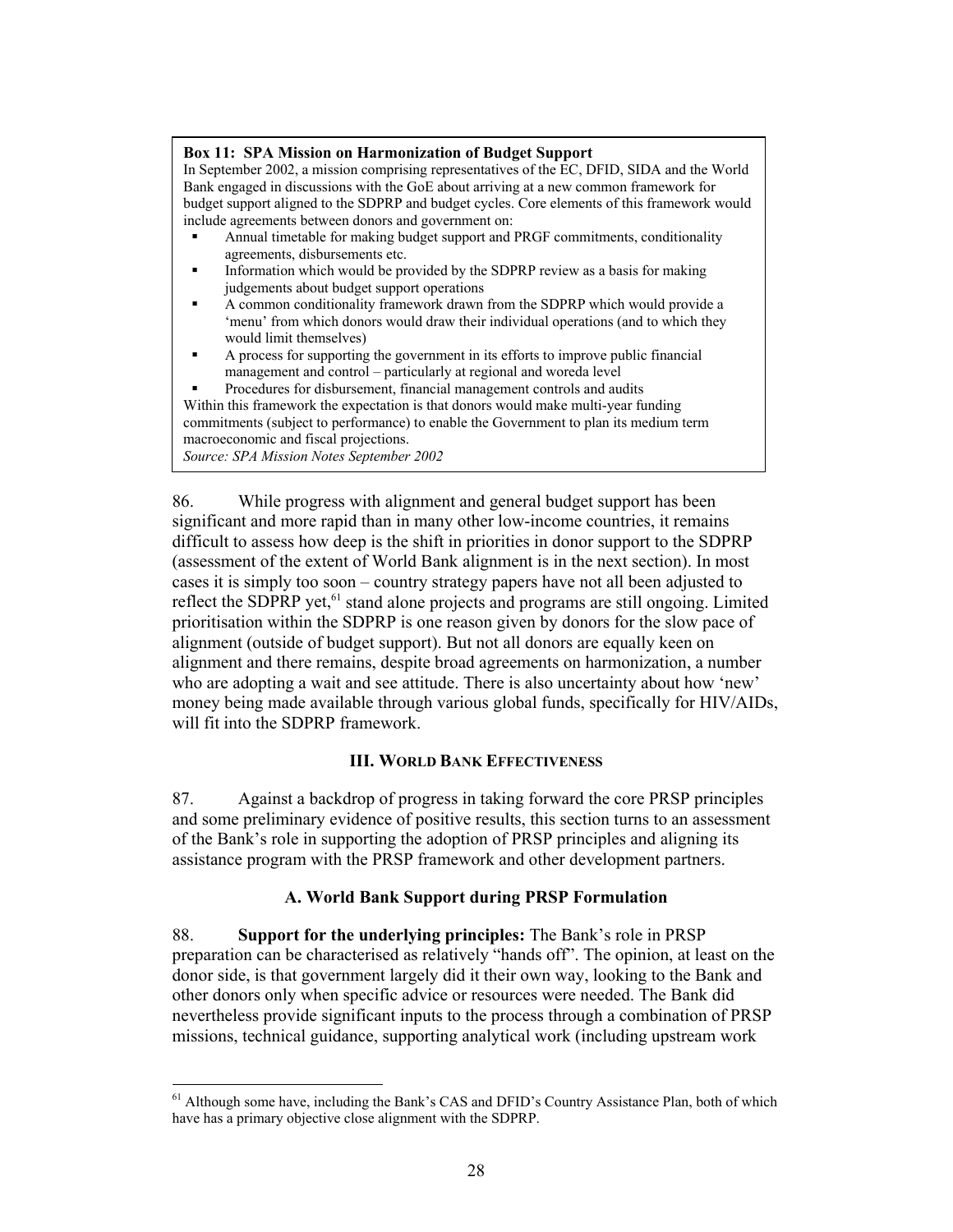for the planned PRSC) and, importantly, a series of workshops hosted as part of the 2003-2006 CAS preparations.

89. The Bank's support for the PRSP process was led by the Washington based PRSP Task Manager, advised as needed by the PRSP Lead Adviser based in PREM.<sup>62</sup> Washington based members of the country team conducted a series of PRSP missions during the course of PRSP preparation. A mission in April 2001 focused on the views of the government with regard to the scope of the PRSP, the potential benefits they saw from the process and a possible program of support for the PRSP. $^{63}$  In July 2001, another mission assessed developments in the preparation process, followed up on possible World Bank and donor support and stressed to government the importance of looking analytically at the impact of current programs. A September 2001 mission discussed details of the consultative process and agreed with government the agenda for the full PRSP. A March 2002 mission highlighted government's progress in various areas and donor interactions around the PRSP.

| Table 2. Cost of World Dalik Support to FKSI Trucess (5000s)<br>Costs incurred in: | <b>PRSP</b> |       |
|------------------------------------------------------------------------------------|-------------|-------|
| FY01                                                                               | \$220       |       |
| <b>FY02</b>                                                                        | \$11        | \$95  |
| <b>FY03</b>                                                                        |             | \$80  |
| <b>Total</b>                                                                       | \$231       | \$175 |

**Table 2: Cost of World Bank Support to PRSP Process (\$000s)** 

*Source: World Bank data as of October 2003.* 

 $\overline{\phantom{a}}$ 

90. The Bank also provided various forms of technical input and guidance to enhance local capacity. This included assisting with the preparation of Terms of Reference for the work on monitoring and evaluation undertaken by 2 consultants funded by DFID; providing guidance on how to cost PRSP programs, outlining the calculation of cost estimates and the financing and program implications of costs; and sharing comments on the government's proposed study on sources of growth. Washington based staff also provided extremely detailed comments, both editorial and substantive, and feedback on the draft SDPRP itself.

91. Table 2 shows the total costs of the Bank's support for the I-PRSP, PRSP and the JSAs. The average cost of Bank support in Ethiopia over the two phases of the process was \$203,000 slightly above the average for Africa, which was around \$195,000 for FY03. Given the scale of the process in Ethiopia and various delays in taking the process forward early on, these costs seem appropriate.

92. More generally, the Bank continued to provide supporting analytical work in the form of a Public Expenditure Review completed in December 2001, which although a multi-donor effort, was coordinated by the Bank and involved Washington based staff from the country team and the central unit of PREM. Three of the main objectives of the PER were to provide the analytical foundation on fiscal issues for the government to formulate its PRSP; to evaluate systems for tracking public expenditure; and, to improve the understanding of budgetary institutions, systems, processes and capacity constraints at the regional level in the context of the PRSP.

<sup>&</sup>lt;sup>62</sup> PREM is the Poverty Reduction and Economic Management network of the Bank.

<sup>&</sup>lt;sup>63</sup> The mission also noted very little movement on the PRSP since the drafting of the 1-PRSP 5 months earlier, hence much of the focus was about encouraging Government to kick-start the process once more.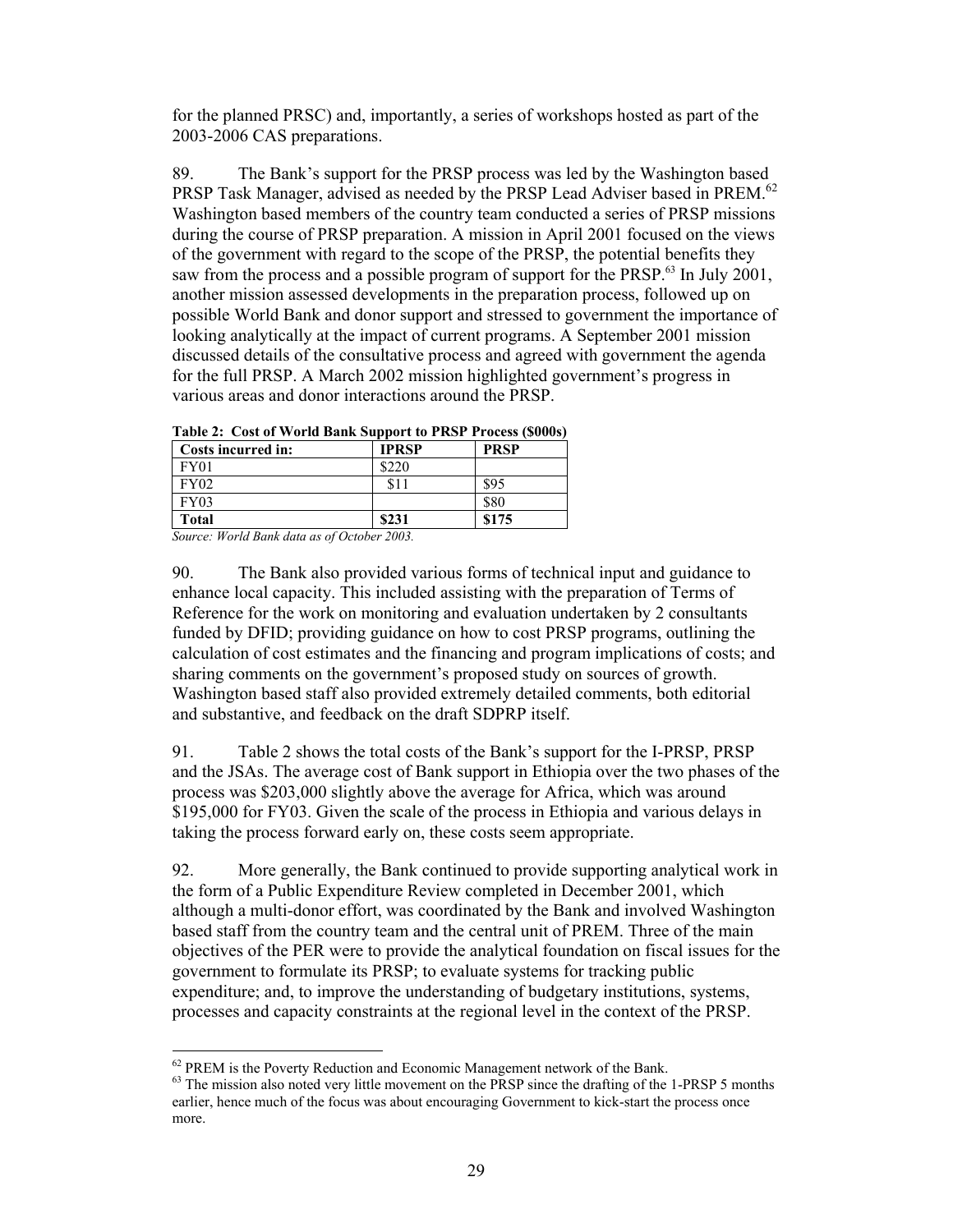Key findings from the PER are noted in Box 13. A Bank Country Economic Memorandum is underway on Sources of Growth while the IMF provided technical support for a PSIA exercise looking at the impact of the introduction of VAT on poor groups, some of the results of which are indicated in the APR.

participated. Officials from the PRSP Technical Committee also attended a WBI Regional Workshop on PRSPs held in Abidjan in June 2000.

94. **CAS – PRSP consultations.** The relationship between the consultation process for the 2003 CAS and the PRSP preparation process is not entirely clear. Government officials were reluctant to admit that these consultations played an important part in their thinking around the PRSP, another sign of their fierce protection of their policy agenda. On the other hand, Bank staff claim that the two processes influenced and were influenced by each other. Most significant was a series of high-level workshops between March 2002 and June 2002 on key topics in the CAS /SDPRP agenda. The three workshops falling within the SDPRP preparation period covered decentralization, capacity building and private sector development. The workshop on PSD was held when the SDPRP draft was virtually complete, nevertheless both private sector representatives and Bank sector staff noted some positive influence on the final SDPRP draft, and even more significantly, a major boost to government-private sector dialogue in areas such as financial sector reform, telecommunications and competition reform.<sup>64</sup>

95. The relationship between the CAS preparation process and the SDPRP illustrates how the Bank has to manage a delicate balance between ensuring that

 $\overline{\phantom{a}}$ 

<sup>&</sup>lt;sup>64</sup> See "Incorporating the Investment Climate Agenda Into PRSPs and CASs – The Ethiopian Experience", Presentation by World Bank, Africa region, on February 25, 2003. Available at http://www.worldbank.org/wbi/B-SPAN/sub\_investment\_climate\_ethiopia.htm .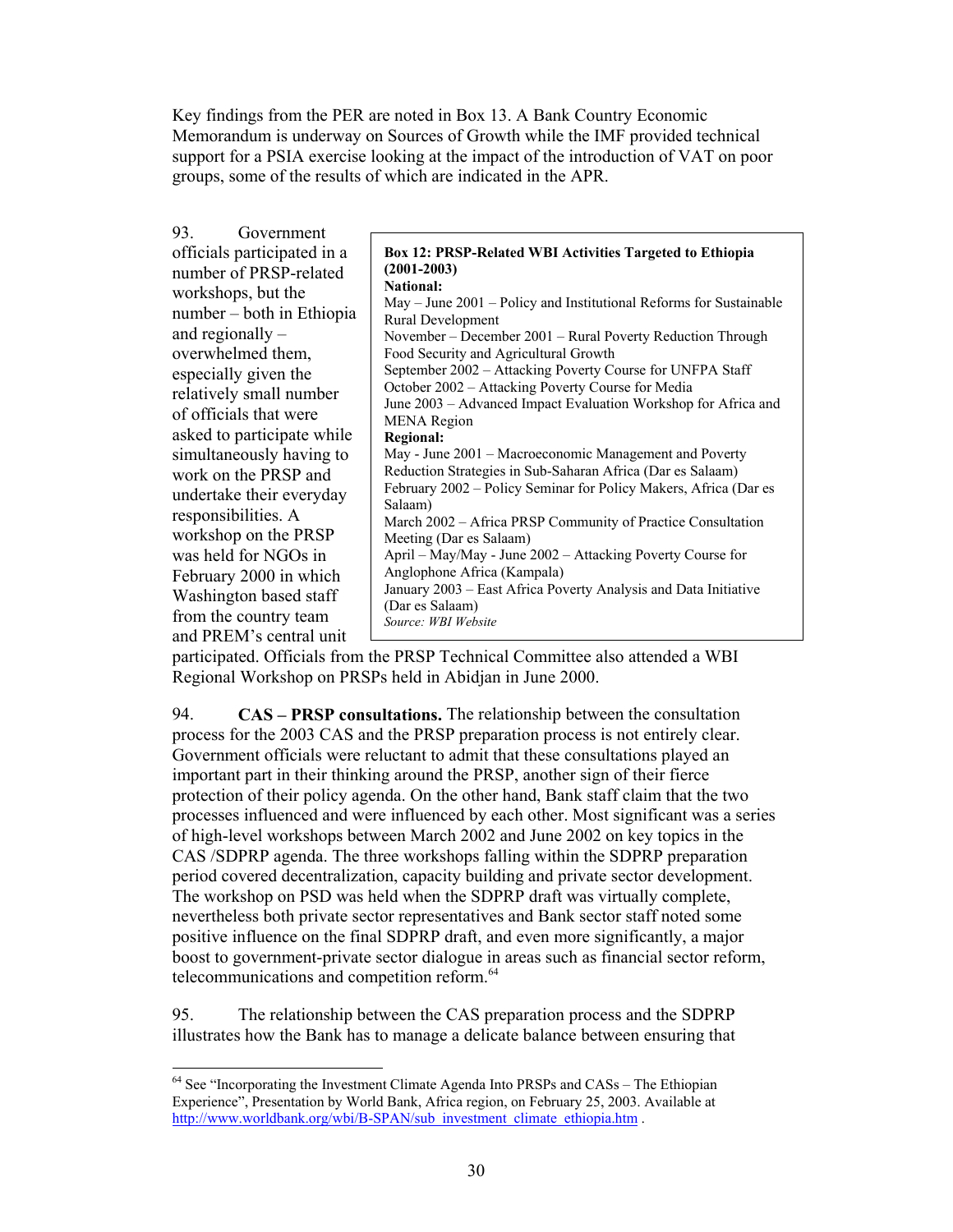government takes full ownership of the PRSP, while wanting to influence the policy process through its lending and policy dialogue. In Ethiopia, the country team got this balance more or less right with the SDPRP leading the agenda throughout and the CAS consultations picking up on specific areas of policy interest to the Bank and other donor partners. There were concerns expressed in internal meetings about not wanting to push the CAS timetable too hard so as to risk undermining government ownership of the PRSP. But in the end, CAS presentation to the Board was first delayed until December 2002 and then later to April 2003 to ensure that the SDPRP was not over-identified with the CAS timetable and that the full effects of the drought on the macro framework could be taken account of.

96. **Bank behavior**: Responses from Government officials about Bank support for the PRSP principles were almost entirely positive. Officials in MOFED stated that "the Bank has facilitated and worked in partnership and where necessary provided us with funds". Both the Washington-based team and the country-based team were regarded as constructive and government officials appreciated the Bank's ability to bring in the best advice and the necessary technical support when it was needed. At Regional and woreda level, government officials were aware of the World Bank's role in facilitating the PRSP and, in spite of stating strongly that the process must be country-led, were keen for the Bank to do more to ensure progress with implementation.

97. Government officials also noted that improved relations with the Bank since 2000/1 were positively correlated with the Bank's decentralization; noting significant benefits of having the country team, and particularly the Country Director, based in Addis.<sup>65</sup> This was echoed by members of the DAG who had witnessed a significant improvement in collaboration with the Bank in the last few years, with the Bank playing an active and constructive role in DAG processes. Particular 'high points' noted were the setting out between the Bank and the DAG-Core Group of a common position on revisions to the SDPRP policy matrix; joint participation in the SPA mission to agree terms for budget support; and combined support across the DAG for Ethiopia's inclusion as a harmonization pilot. The only reservation noted was that the Bank seemed to lack on the ground capacity to see the harmonization process through.

 $\overline{\phantom{a}}$ 

<sup>&</sup>lt;sup>65</sup> The last Client Feedback Survey conducted in 1997 noted that World Bank staff were perceived as helpful and competent yet they needed to be more open and transparent with local counterparts, private sector and the general public. The presence of the Resident Mission was felt to make a difference but it required greater authority to make decisions, which may be facilitated by actually having the Country Director on the ground.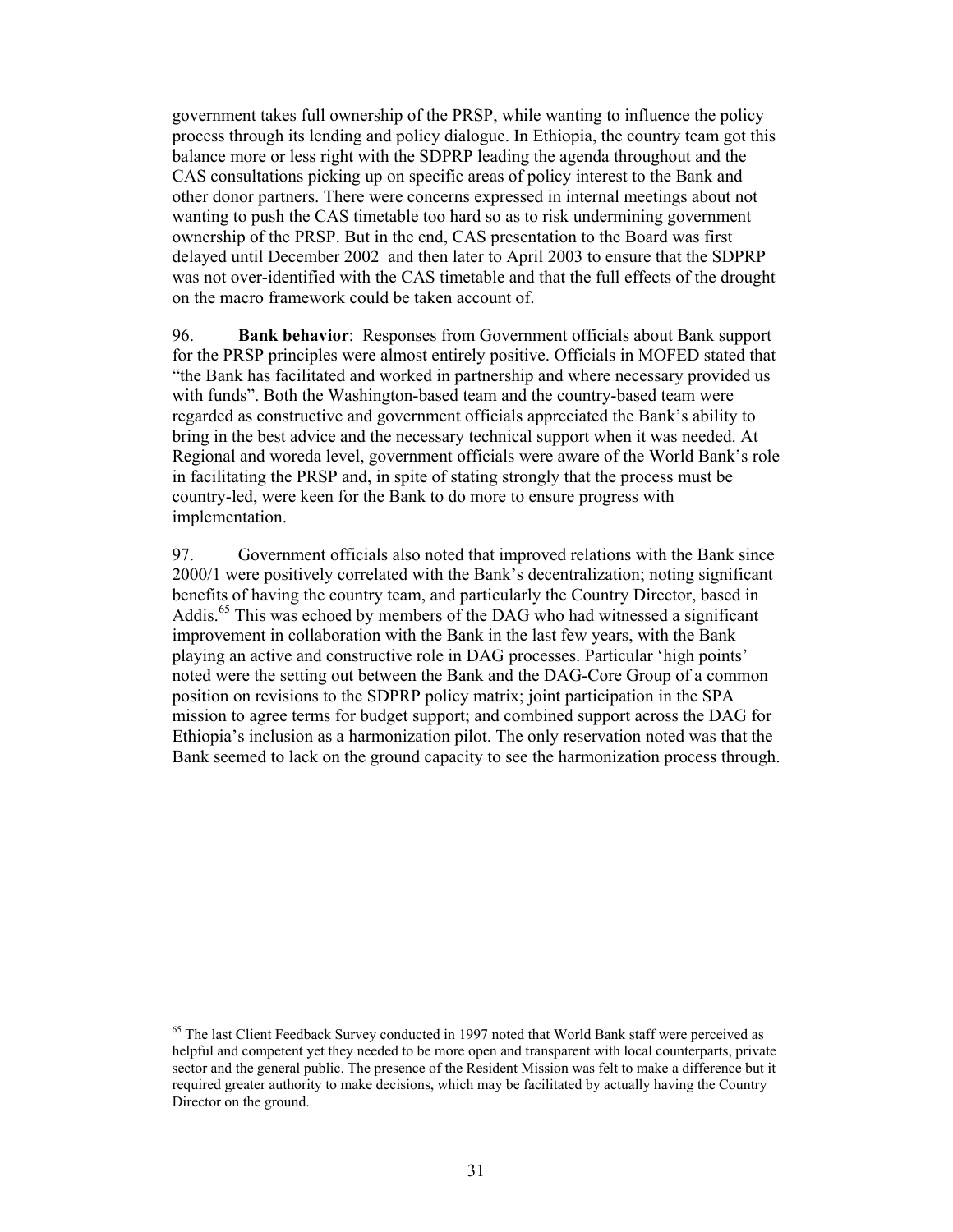#### **Box 13: Highlights of the 2001 Public Expenditure Review**

The 2001 PER stressed the view that the GoE should press ahead with developing a systematic MTEF, a constant refrain from prior PERs.<sup>66</sup> It notes that the government has undertaken two significant reforms in public expenditure management: 1) a commitment to adhere to the financial calendar for the FY03 budget cycle so that regions can have an earlier intimation of their resource envelope 2) merging of MoF and MEDaC into MOFED which would effect integration of capital and recurrent budgets.

On *tracking of public expenditures for poverty reduction*, the PER finds that the main challenge faced by the Expenditure Management and Control Programme (EMCP) (housed in CSRP) is obtaining better management information for improved public service delivery, as Ethiopia already has a strong tradition of expenditure discipline. Although there has been an increasing awareness and demand for effective poverty monitoring generated by the PRSP, the Welfare Monitoring Unit (WMU) in MEDaC still needs to build significant managerial and analytical capacity.

In *increasing the poverty focus of public expenditures*, the PER notes the principle challenges under the full PRSP would be: (i) to present a more comprehensive picture of the nature, causes and dimensions of poverty in Ethiopia; (ii) to spell out priorities and a programme for research and analysis to supplement existing data; (iii) to put forward a convincing timetable for the on-going reforrns in public expenditure management; (iv) to show how the capacities for welfare analysis and expenditure planning will be linked and strengthened at each level from the centre down to woredas; and (v) to explain how the Government intends to reconcile the imperatives of decentralization and of medium term expenditure planning.

On *aid management,* the PER states that the uncertainty of aid flows has been a major impediment to moving over to medium term expenditure planning as external loans and grants account for as much as two-thirds of federal capital budget. A government committee was mandated to brief a donor sub-group on public expenditure every six months with the intention of providing a forum for government-donor dialogue on these issues.

Finally, on *regional public expenditure management*, the review finds that regions have suffered due to reduced federal grants and aid flows during the border conflict although this trend has been reversed since FY01. Although communities set priorities in an elaborate way, this does not feed into expenditure allocation in any meaningful way as the former is done without any idea of a resource constraint – the change in the budget cycle should alleviate this problem. Further, regions are unable to plan their expenditures in the medium term because resource envelopes are set annually. On aid management, regions prefer "federal money" as aid money brings many uncertainties and procedures with it. Finally, although regions are technically allowed to design their own policies for intra-regional decentralization, in practice this varies considerably from region to region.

*Source: PER 2001* 

 $\overline{\phantom{a}}$ 

98. The Joint Budget Support Group noted a general enhancement in Bankdonor relations with the shift towards more shared analytical work, such as the PER and CFAA processes, and improved Bank-Fund collaboration since 2001. In relation to the PRSP principles themselves, the group acknowledged that the Bank had actually exercised considerable "patience" in ensuring that the government to follow its own course. As one donor representative noted "There has been a major sea change in Bank behavior."

99. The above paints a picture of a country team working in line with the underlying principles of the PRSP, in which there were no obvious tensions between Washington and Addis and between the Bank and other donors. However, representatives of NGOs were disappointed that the PRSP process did not sway the government more in terms of considering policy alternatives. They questioned whether the Bank could have done more to facilitate this. Some members of the NGO PRSP Task Force felt particularly let down when their efforts to get a seat on the

 $66$  The PER for FY03 was still underway at the time of finalizing this report.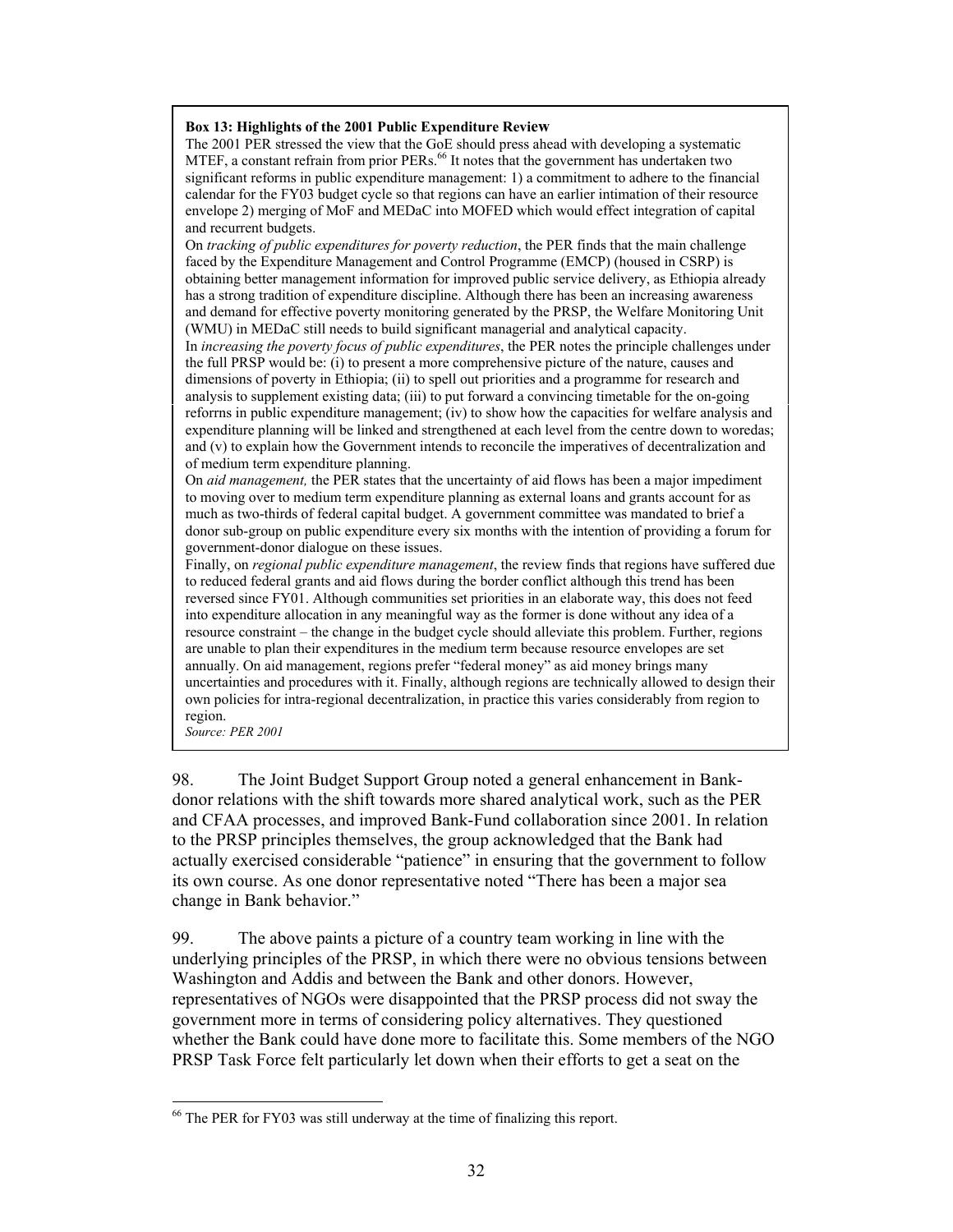PRSP Technical Committee were not supported by Bank staff. Precisely what the Bank's role should have or could have been in arbitrating between government and NGO/CSOs was never made clear but given Ethiopia's history of weak political accountability, it is reasonable to venture whether the Bank could have done more at the awareness building stage to examine expectations about the role of different actors in the process. A more systematic approach to communication both on the part of the Bank and government may have been one way of addressing this.

### **B. Bank Support and Alignment during PRSP Implementation**

100. Bank financial and analytical support for PRSP implementation is set out in the 2003 Country Assistance Strategy. The main dimensions for assessing CAS alignment with the PRSP are defined in the most recent Joint Staff Annual Progress Report on PRSPs as: vision, diagnosis, program and results.

101. **Vision:** The CAS supports the development vision set out in the SDPRP. It explains the SDPRP's overarching objective, its four pillars and main cross-cutting themes and how the PRSP targets for the medium to long term are consistent with the MDGs, along with obstacles and IDA's strategy to help Ethiopia meet these goals. The CAS goes further than the SDPRP in detailing weaknesses in the current strategy for promoting growth and private sector development and in reducing vulnerabilities and managing risks.

102. **Diagnosis:** The analysis of the country situation identifies key obstacles to future growth and poverty reduction in Ethiopia. The CAS notes the comments made in the JSA about the strengths and weaknesses of the SDPRP and the Boards emphasis on the need for further articulation of the strategy for promoting growth and private sector development and improving the workings of the civil service and improving service delivery at local level.

103. **Program:** The assistance program focuses on three 'clusters of objectives' that track closely with the SDPRP – enhancing pro-poor growth; enhancing human development outcomes by improving governance; and, reducing vulnerability (Figure 1). As mentioned earlier, no explicit reference is made to ADLI. Instead the CAS refers to accelerating rural growth, enhancing urban growth and supporting the development of financial markets to bring about more robust pro-poor growth. The government's commitment to decentralization and improved local governance is picked up by the Bank in the form of support for wide ranging reforms of the public sector through civil service reform and capacity building at central and local levels, civil society empowerment and improved social sector delivery.

104. At the heart of the Bank's program of support for the SDPRP is a series of PRSCs intended to support each of the strategic objectives of the CAS. Partly fortuitously and partly planned, initial preparations for the PRSC coincided with the SPA mission in September 2002. This meant that from the very beginning PRSC discussions were connected to wider discussions of alignment and harmonization and other donor plans to provide budget support behind the SDPRP. The PRSC preappraisal mission took place in August 2003 and the appraisal mission in October 2003. PRSC I is expected to focus on public sector reform, rural development and PSD. Subsequent PRSCs will expand the focus on PSD, rural development, local government capacity and human development. The first of their kind in Ethiopia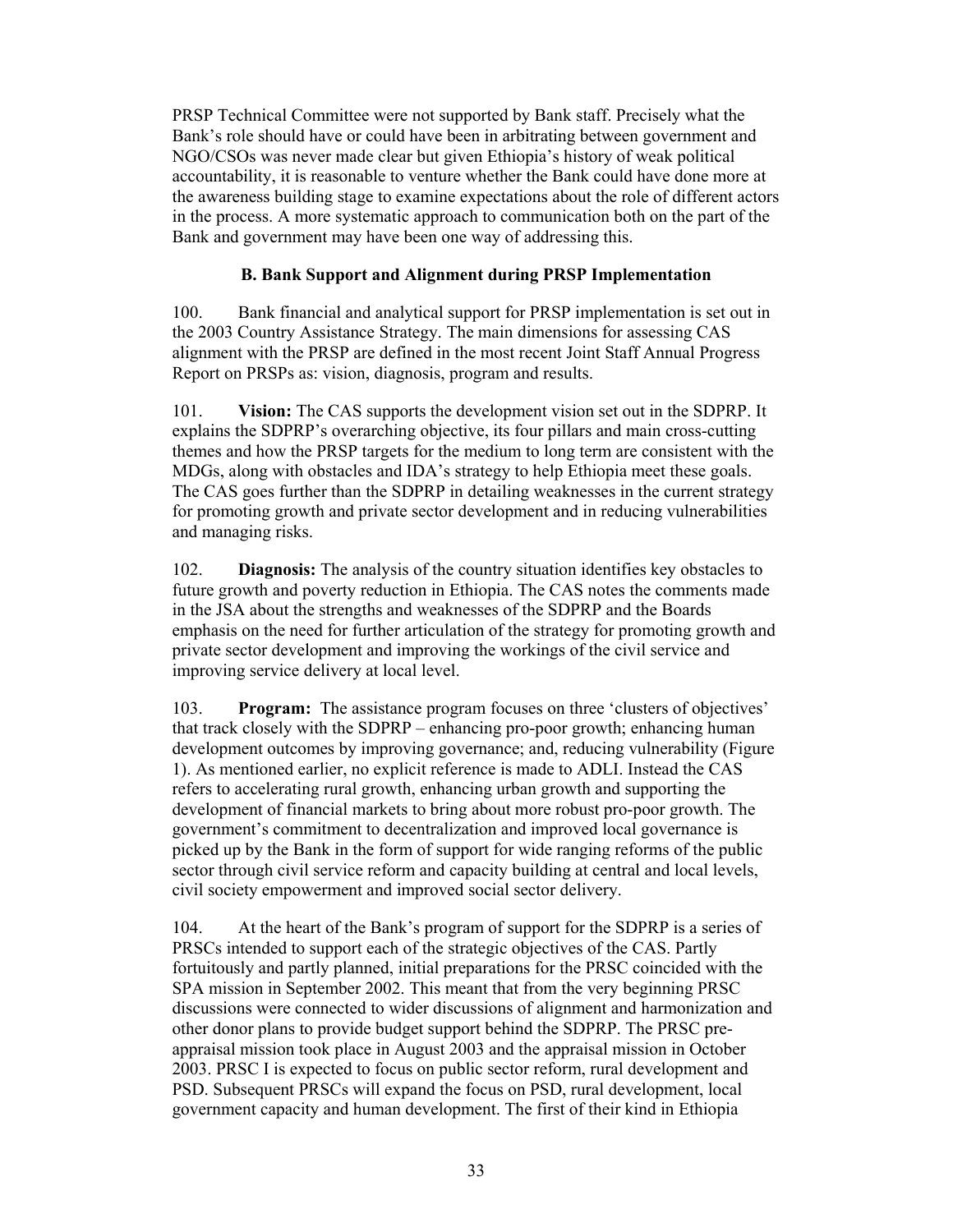(largely because of the emphasis on cross-sectoral priorities) the PRSCs have not only brought the issue of donor alignment with the SDPRP to the fore, they have also contributed to a more multi-sectoral approach for the country team. While this has challenged the work of some sector specialists, the general view is that it has also led to a more collaborative climate within the country office.

#### **Box 14: Linking Sector Support with the SDPRP– The Example of Health**

Since 1993 Bank support for health has been focused on the Health Sector Development Programme. The HSDP set a precedent in Ethiopia in developing a comprehensive vision for the health sector with a medium to long term planning horizon supported by a multi-donor partnership. Over time, the Bank and other donors have worked hard to integrate the HSDP into government's wider decentralization and capacity building programme. The presence of the HSDP made defining medium-term priorities and monitorable indicators for the SDPRP considerably easier than in some other sectors. However, the SDPRP is also about greater cross-sectoral working, and as noted by Bank staff, bringing together sectors to work more effectively together requires breaking new ground in Ethiopia. As a response the Bank is planning to roll-up its support to the health sector into the forthcoming PRSC. Some of the relevant sector indicators will be incorporated into PRSC I while the full extent of the Bank's work in health will be reflected in the design of PRSC II. Some other donors are expected to follow-suit. While health sector officials remain confused about the implications of such a shift – most are used to much more tangible donor support, such as projects – the plan reflects a clear intention by the Bank to support the ambitious cross-sectoral agenda underlying the SDPRP.

105. **Results:** CAS progress indicators track reasonably closely with those identified in the SDPRP monitoring framework. The CAS also states that it will monitor progress on key MDG targets. None of the indicators are quantified, however, and the links with specific CAS instruments not identified. Almost all the progress indicators relate to final or intermediate outcomes. None focus on process changes linked specifically to SDPRP implementation.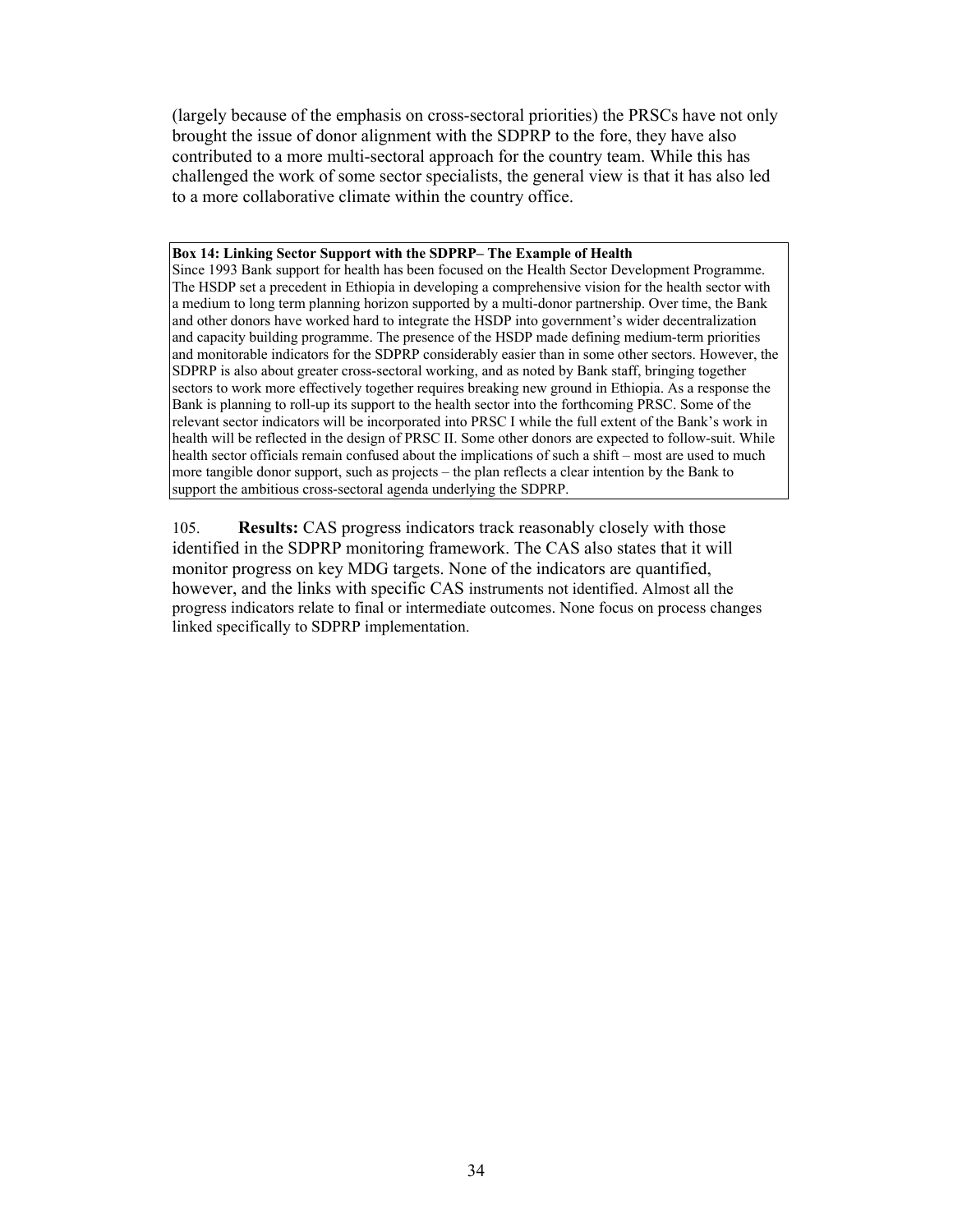



*Source: Based on CAS 2003 and SDPRP* 

106. **CAS Process:** As already noted the CAS consultations (made up largely of a series of high-level workshops) were carried out in parallel with SDPRP preparation process. Although the two processes were seen by the Bank as synergistic, in the end, any influence the CAS may have had on the final SDPRP seems subtle at best, and any concerns about the CAS 'driving' the PRSP process appear largely unfounded.

107. **Prioritization and selectivity:** The CAS lending program covers a complex range of activities covering PSD, roads, energy, rural capacity building, education, water, empowering civil society, pastoral development, drought recovery, HIV/AIDS and public sector capacity building. While the overarching emphasis is on infrastructure development and capacity building it is difficult to identify a clear set of priorities based on the Bank's comparative advantage vis-à-vis other donors. The country team and the CAS explain the approach in terms of IDA's financial dominance and its key leadership role in supporting the transition from the SDPRP vision to tangible improvements in policies and capacities. The expectation is that in the medium to long term, as other donors scale up their programs, that IDA will gradually focus in areas attracting less support from other donors, such as infrastructure.

108. As presented the CAS straddles two (related) objectives. The first is to move towards new modalities such as budget support and programme lending for capacity building as a way of inviting other donors into the process, and thereby reducing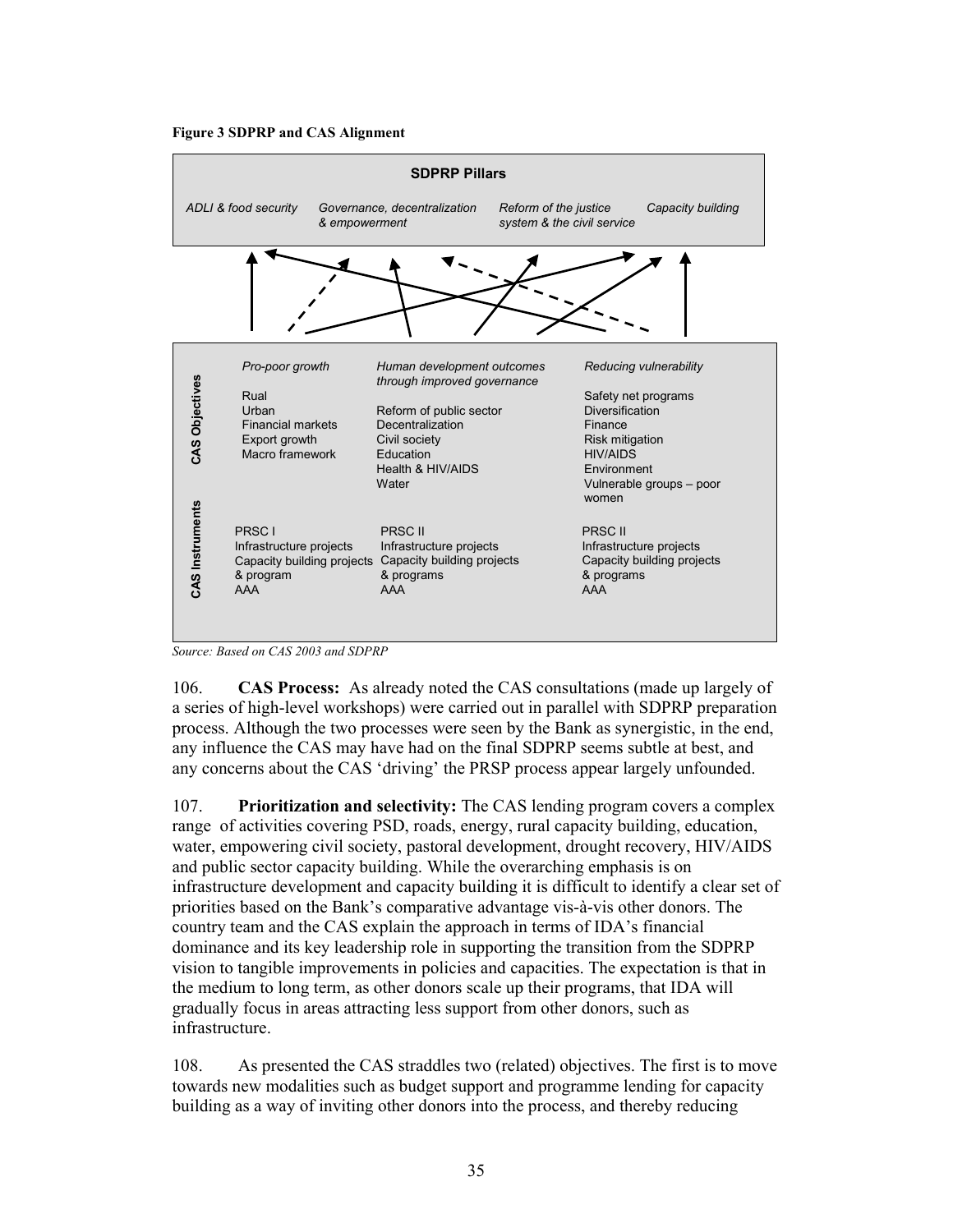transactions costs for the government and facilitating an increased in aid disbursements. The second is to continue covering the bases (mainly with fairly large projects) not covered by other donors. The challenge will be in ensuring that these objectives don't become polarized over time including knowing when to exit and encourage other development partners to take the lead role.

109. **Alignment of non-lending:** Perhaps one of the most innovative aspects of the CAS is the plan to use the non-lending program not only as a tool for supporting further national dialogue but as a way of seeking to strengthen the monitoring and evaluation of key policies included in the SDPRP. A central aim is to bring in local researchers to help build local capacity, in addition to bringing in international experience. The concept note for the *Institutional Governance Review* (IGR) for example explicitly states its main objective as "supporting the Public Institutions Working Group of the SDPRP in reviewing the ongoing experience with decentralization within regional states, and assessing its progressive impact on service delivery and democratic empowerment" (World Bank 2003b). Other aspects of AAA are oriented towards the main pillars of the SDPRP (and critical bottlenecks to improve performance) including growth, M&E support, vulnerability and risk assessment, poverty reduction in cities and rural development.

110. **Donor coordination:** The CAS uses a CDF-type matrix to describe thematically key areas of involvement of Government, multilaterals, bilaterals, NGOs and the private sector. Since Ethiopia's initial inclusion as a CDF pilot, the Bank has sought to foster the key principles of partnership and coordination. Now, as a key member of the DAG, the Bank is able to share that role across a wider cross-section of donor partners. The SPA mission on aligning budget support and the PRSP, plus the international effort on harmonization have substantially shaped government and donor efforts at coordination in Ethiopia, and the Bank has played an important role, along with others, in taking them forward. The CAS restates the Bank's commitment to "effectively implementing the harmonization agenda on the foundation of the SDPRP" and to ensure that its support "leverages that of other donors in a complementary fashion". A few indications are given of specific areas of joint activity, such as financial sector and public expenditure issues with the IMF, roads and water with AfDB and with the joint budget support group. Nothing more concrete is offered in terms of principles for engaging in joint lending or analytical work although several activities engaged in recently have involved extensive joint donor support, including the CFAA, CPAR and PER. A specific instance of good donor cooperation around the SDPRP includes World Bank-DFID support for technical assistance on monitoring and evaluation.

111. **Ways of working:** In terms of ways of working, the PRSP approach, along with the PRSC, have resulted in some important changes. There is more emphasis on multi-sectoral working in the country team, there is greater collaboration and information sharing with other donors through the DAG, and the on-the-ground presence of the Country Director has definitely improved relations with both government and other donors. A good illustration of how the Bank's approach is shifting is the PER process (Box 15). However, the Bank's size and dominance in policy dialogue in Ethiopia remains a concern to some donors. Although the PRSP has increased opportunities for joint working within the donor community there is still a concern from some of the smaller donors that the Bank can go it alone when it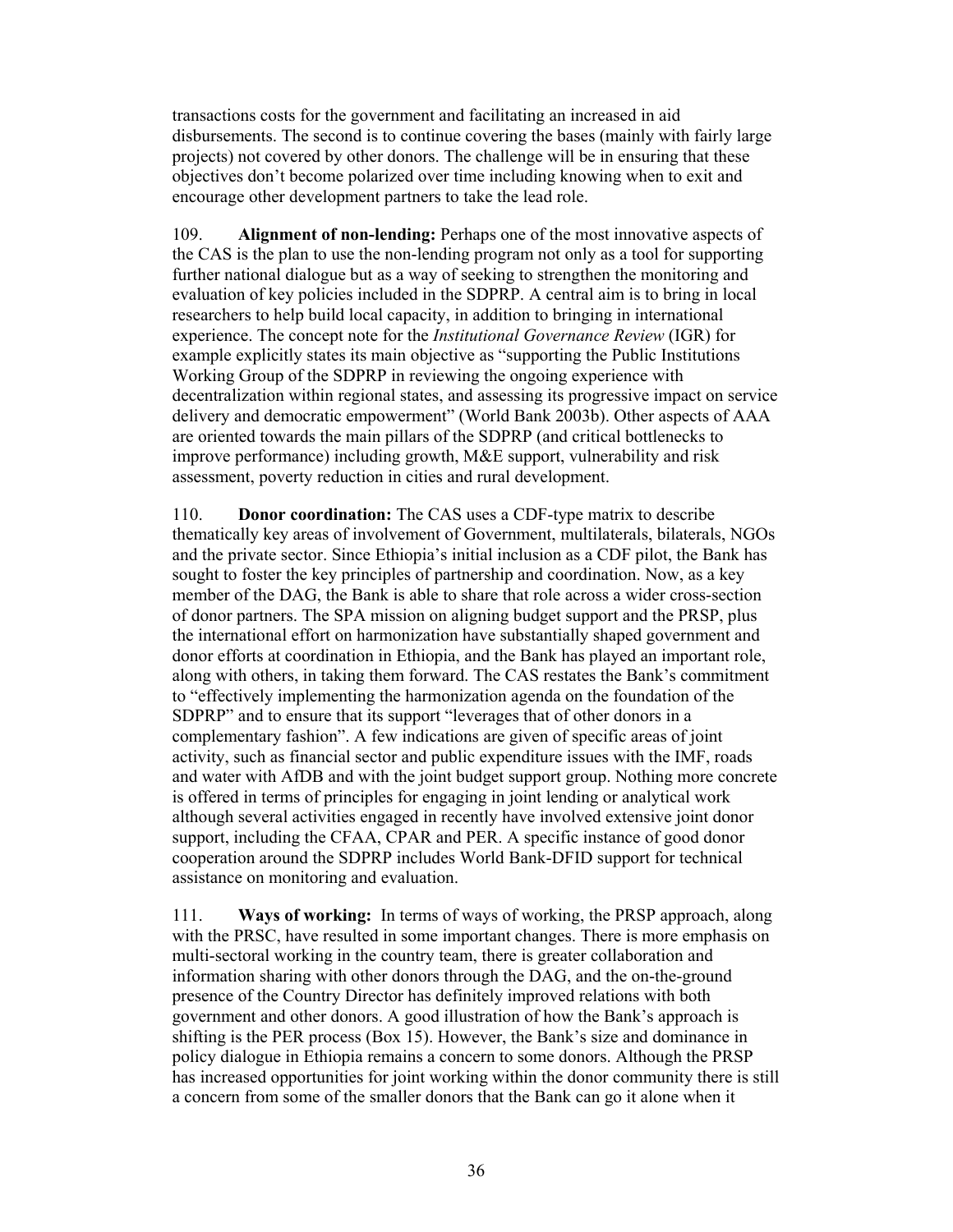wants to. The breadth of its CAS only serves to fuel this worry. Remaining fully engaged in donor coordination processes will be vital to ensure that this doesn't happen.

112. While ways of working have shifted significantly several commentators noted a disconnect with some of its timetables, schedules and appraisal processes. One instance related to preparations for the forthcoming PRSC when some members of the joint budget support group noted a loss of joined-up working with the sheer size of the Bank PRSC team.<sup>67</sup> The ground was recovered and cooperation put back on track, but the instance illustrates well the Bank's continuing dilemma in Ethiopia of how to adjust its own ways of working to fit best with the changing aid context. Ironically, by the time of the PRSC appraisal in October 2003 the ratio of Bank staff to donors participating in the joint mission had completely reversed, with far more donors' staff than Bank staff participating in appraisal meetings.

#### **Box 15: Changing the PER Process to Increase Impact**

Historically the Bank has led on the PER. More recently a collaborative approach has been used, with a number of donors funding and carrying out different sections of the PER. In 2001 a joint workshop enabled government and donors to discuss recommendations together in draft. Despite these changes the PER has continued to have only a marginal impact on the government's PEM reform program –

- The PER 2001 for instance was produced to late (September) to feed into formulation of the Ethiopian budget (1995 in the ET calendar) which is completed between April-June.
- There has been no formal institutional arrangement allowing GoE and donors to discuss and formally accept PER recommendations or for GoE to implement those recommendations it accepts.
- Finally the PER has been little used by donors to improve the way they work with government, suggesting weak donor ownership of the process.

In response to these criticisms, the Bank proposed various changes to the approach (in line with CDF principles) including having the process aspects of the PER managed more on a continuous basis locally, under MOFED's guidance. A technical committee in government would then mobilize studies and technical assistance as and when government wants it. This would allow the timing of specialized outputs to be better coordinated with government's budget cycle. The formal PER report produced by Bank staff would then be more of a technical input into the process, providing data and analysis on topics of high priority to government.

### **IV. BANK-IMF COOPERATION AND THE JSA**

#### **A. Role of the JSA**

113. **Highlights of the Joint Staff Assessment:** Staff noted the strengths of the PRSP strategy as (i) strong country ownership and a broad-based participatory process; (ii) a sound diagnosis of the poverty situation; (iii) an appropriate emphasis of the importance of rural and agrarian development in the lives of the poor, with a recognition of the importance of private sector development to increase non-farm income and generate growth; and (iv) a welcome stress on investing in human capacity*,* as demonstrated by the reorientation of expenditures from military outlays toward social spending. However the strategy needed to be further elaborated in a number of areas, including more detailed work on the costing of programs; a further

 $\overline{\phantom{a}}$ 

 $67$  The PRSC identification mission involved 18 team members (3 of which were from other donor agencies).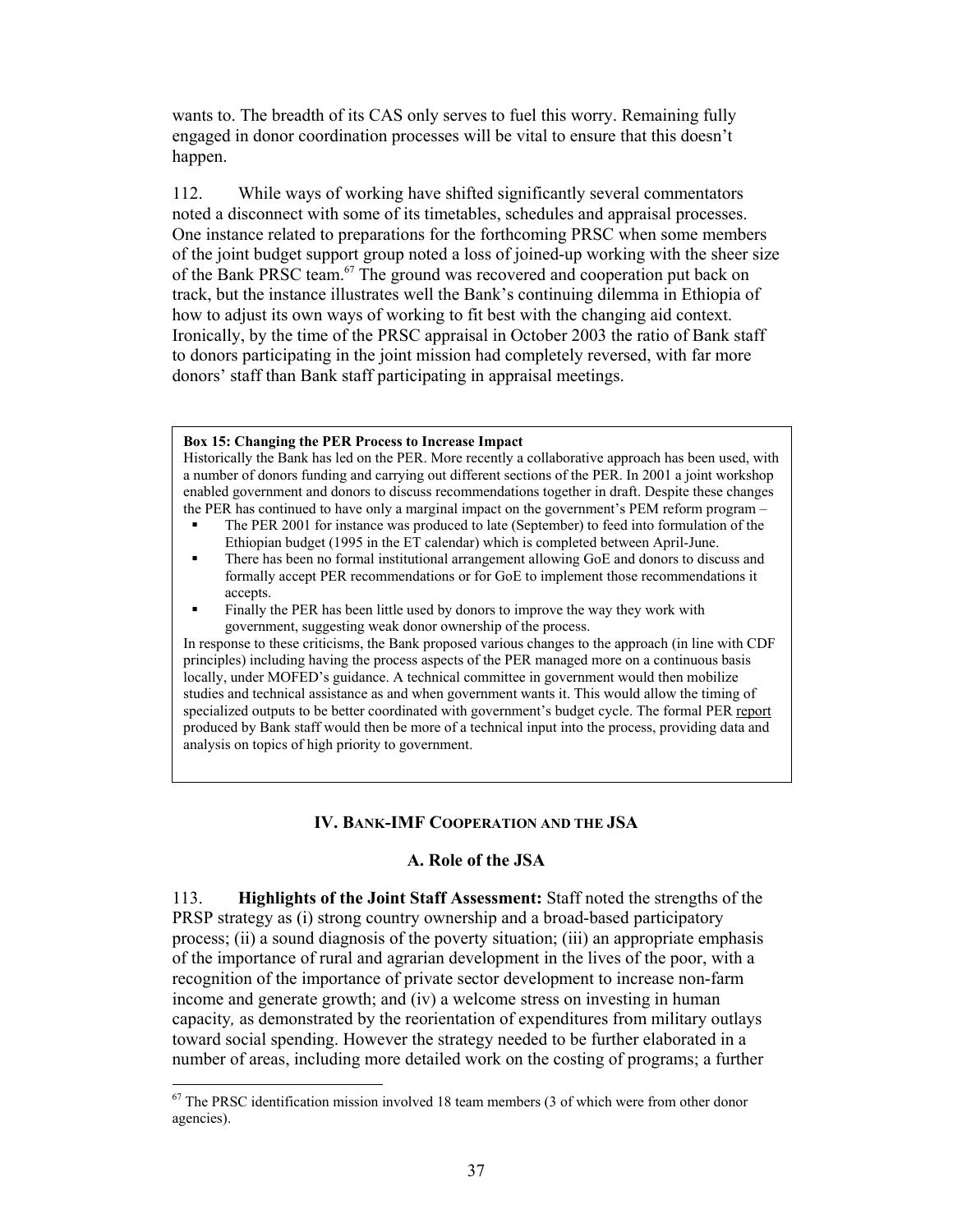examination of the linkages between growth and poverty; and, more specific policy measures to encourage private sector and agricultural development, and to tailor the strategy in light of the evolving process of decentralization.

114. **Quality of the JSA:** The JSA covers all the main components as set out in the JSA Guidelines (World Bank 2001d). It takes into account the country's starting point and provides clear and candid assessments in most areas. Where the JSA falls short is in its assessment of the extent to which the SDPRP considers major issues raised in the consultative process and their relationship to the strategy itself. There is no direct reference to issues arising out of the JSA on the I-PRSP, in particular the need for greater attention to prioritization of high-impact public actions as well as trade-offs, and ensuring that these are realistically reflected in the macroeconomic framework. Nor is there any tracking back to a recommendation in the JSA of the I-PRSP that more emphasis be placed on food security issues and that a comprehensive food security strategy be developed in the full PRSP.

115. On the macroeconomic framework the JSA notes consistency with the PRGF for 2002/3 but also points to possible dangers in the more ambitious scenarios presented for the outer years. The joint staffs comment on ambitious growth and revenue assumptions and the larger financing requirements implied by the SDPRP. Possible risks to the financing of the SDPRP are noted if these ambitious targets are not realized.

116. Where the JSA is perhaps weakest is in its assessment of aid relations, the prospects for harmonization and alignment and the contribution made by the PRSP process towards building more effective aid partnerships.

117. **The JSA process:** The JSA ended up being a somewhat rushed process. The delay in final preparation of the SDPRP, meant that the JSA had to be written during August 2002, when many Bank staff and donor representatives were on leave. Drafting was handled entirely by Bank and Fund staff in Washington. The Bank took the lead on the first draft in close collaboration with Fund staff. Subsequent drafts reflected the contribution of both sets of staff. The JSA was regarded as a good collaborative effort between the two institutions. In tandem with the JSA, the DAG-CG prepared its own Joint Partner Review (JPR). This was an important process for the DAG, reflecting for the first time a shared donor position on any aspect of government strategy.

118. Views on the JSA were hard to glean from groups outside of the donor group. Virtually no one in government had read it or claimed to have access to it. Many outside of government regarded it as an 'academic exercise' with limited bearing in Ethiopia. There was also some confusion about who it was being written for – the Boards of the IFIs or the government? While the Joint Partner Review is clearly written with government in mind, the JSA Guidelines are clear that the primary audience is the IFI Boards. Nevertheless there were clear expectations from some quarters that the JSA should be seen as an important guide to government about what the Bank and the Fund might expect in the forthcoming APR. Several donors noted the lack of follow-up during the first year of implementation on either JSA or JPR comments.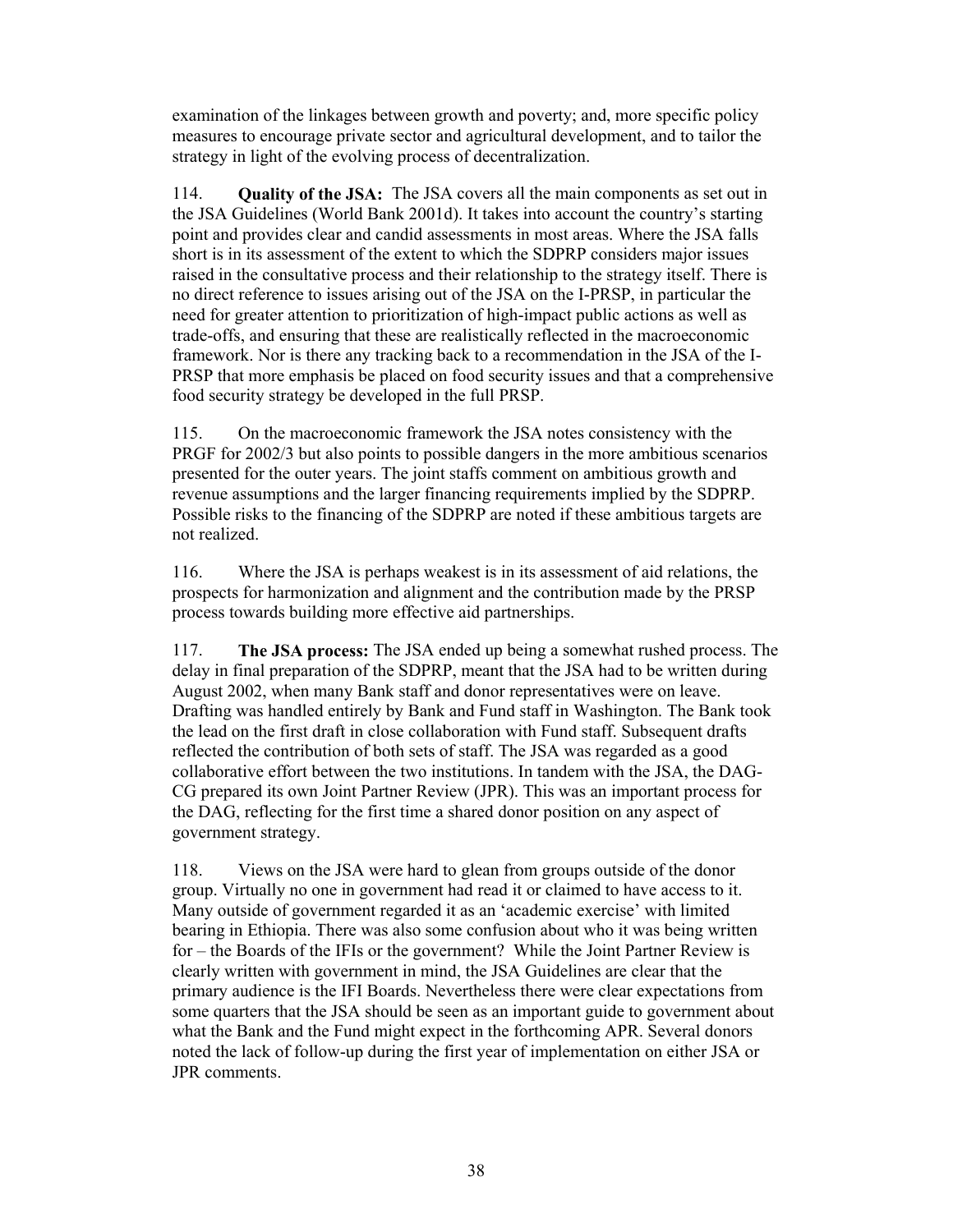#### **B. Bank-Fund Cooperation**

119. Bank-Fund collaboration was not a topic many in Addis felt able to comment on. Nevertheless stakeholders with some contact with both institutions, and particularly amongst donors, acknowledged that relations between the Bretton Woods institutions had improved and had 'warmed up' significantly during the PRSP period.

120. From the perspective of both Bank and Fund staff based in Addis and in Washington, the PRSP process had been a period of constructive engagement. Addis based staff had participated in several consultations and the Fund was an active member in DAG discussions. Washington-based Fund staff were less involved on a regular basis but did take the lead in encouraging government to undertake an assessment of the sources of growth and to consider alternative macroeconomic scenarios in the SDPRP. The IMF country team also played a central role in preparing the JSA in collaboration with the Bank country team. Donor representatives noted several areas of increased cooperation between the Bank and Fund, most recently around financial sector development and the inclusion of a Bank country economist on the latest PRGF review.<sup>68</sup> Fund staff based in Addis also participated in various PRSC missions, including almost all of the August 2003 PRSC mission meetings.

121. Areas where collaboration could have been better included the early stages of the CFAA, where there was the perception that the IMF could have supported (or been asked to support) the process more directly and, as a result, taken greater ownership of the findings. $^{69}$  IMF participation in PERs was also an area that some – particularly donors - felt needed strengthening. The IMF did commit resources to the 2001 PER, including drafting a chapter on fiscal policy, nevertheless the perception was that Fund 'ownership' of the PER's findings was limited with implications for the take-up of priority issues in the PRGF. In the most recent PER 2003, the Fund was not invited to participate, this time due to the dominance of bilateral donors. However a future role for the Fund in a strengthened PER process seems vital, especially in enhancing future PRGF-SDPRP alignment.

122. At the time of the evaluation mission, some senior staff in MOFED were still expressing reservations about the IMF's stance in Ethiopia. Some were concerned about a possible disconnect between the macroeconomic framework set out in the PRGF and the financing needs of the PRSP. Although the PRGF was considered to be consistent with the policy direction of the SDPRP, the perception was that the Fund's programming rules were not altogether in alignment with the financing demands of the SDPRP. The Fund's view, however, was that the authorities assumptions in the SDPRP were too optimistic and a more realistic macroeconomic framework based on achievable growth and revenue targets and identified financing was necessary to ensure that programs were prioritized and targets could be met. The PRGF review in 2002 did allow for some relaxation of the deficit rules following requests for greater flexibility from MOFED, but the perception remained that more should be done to address the financing needs of the PRSP and ultimately, Ethiopia's realization of the MDGs.

 $\overline{\phantom{a}}$ 

<sup>&</sup>lt;sup>68</sup> According to Fund staff, Bank staff have been invited to participate in all PRGF missions, though by their own choosing they did not attend all meetings.

<sup>&</sup>lt;sup>69</sup> Fund staff based in Addis did participate in CFAA discussions alongside other donors.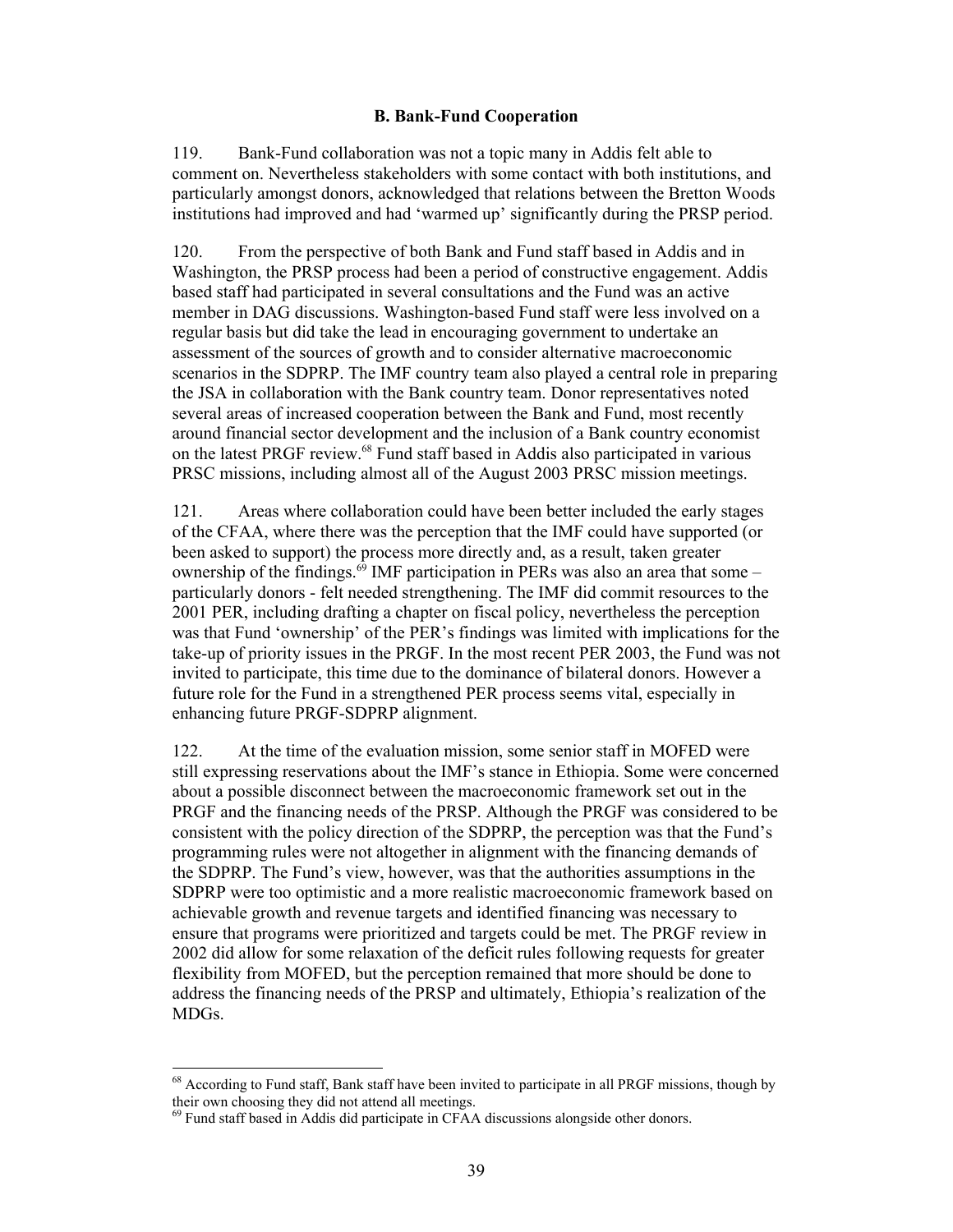### **V. MAIN CONCLUSIONS**

123. The PRSP process has been a successful experience for both the government and the Bank. The principles have been largely adhered to and have provided real momentum and a new sense of direction to what was, up until recently, an ailing government-donor partnership. However partnerships are delicate things and ensuring that the gains of late are sustained will require some real changes on both sides of the partnership, including some fairly quick evidence from donors that they are truly serious about alignment and harmonization.

124. The impact of the PRSP process on relations between government and civil society is more equivocal. There is evidence of positive change in some areas, such as in the creation of a formal dialogue mechanism between government and the private sector. Some observers noted that the very fact that the consultative process took place on the scale that it did is evidence that relations between government and civil society are moving in a positive direction. Others are less convinced, however, and see the promise of the PRSP as having been overwhelmed by deficiencies in the political system – poor transparency, accountability and weak political institutions. While overall process is far from complete, it seems important that whatever 'policy space' the PRSP process was able to create through the consultations that it is accompanied by shifts in Ethiopia's political culture as well. Progress with the government's agenda of decentralization and democratization will be central to making this happen.

125. Ownership of the PRSP process is evident when talking with government officials. They are clear that the PRSP offered them a chance of both continuity and opportunity – a chance to rearticulate their development vision to a wider audience and take strong leadership of the policy process in the face of international pressure. Ownership is undoubtedly present but extending it beyond Addis Ababa will be crucial for the next phase of the PRSP. Sustainability of the process will require further institutionalization of the PRSP, not just in terms of structures, but also the processes which support them, and above all, the supporting sectoral, regional and woreda strategies and action plans. There is an urgent need for all involved to link policy and practice more effectively.

126. The Bank has played a supportive and constructive role in the PRSP process. The CAS is broadly aligned with the SDPRP. Particular progress has been made with donor coordination and commitment to harmonization. Collaboration with the Fund has improved. Based on the evidence available, the Bank's work to date has been highly satisfactory in terms of supporting the PRSP process. The scale of the challenge of implementing the SDPRP and meeting the MDGs remains enormous, however. The financing gap represents two, possibly three times the ODA levels currently being provided in country. Growth has been severely affected by the recent drought and terms of trade shocks, placing an added premium on the speed of secondgeneration policy reforms. The Bank has a unique role to play in supporting Ethiopia through the next phases of its PRSP process. The challenge will be to balance its highly ambitious program of support with a clear understanding of where the risks and the rewards lie.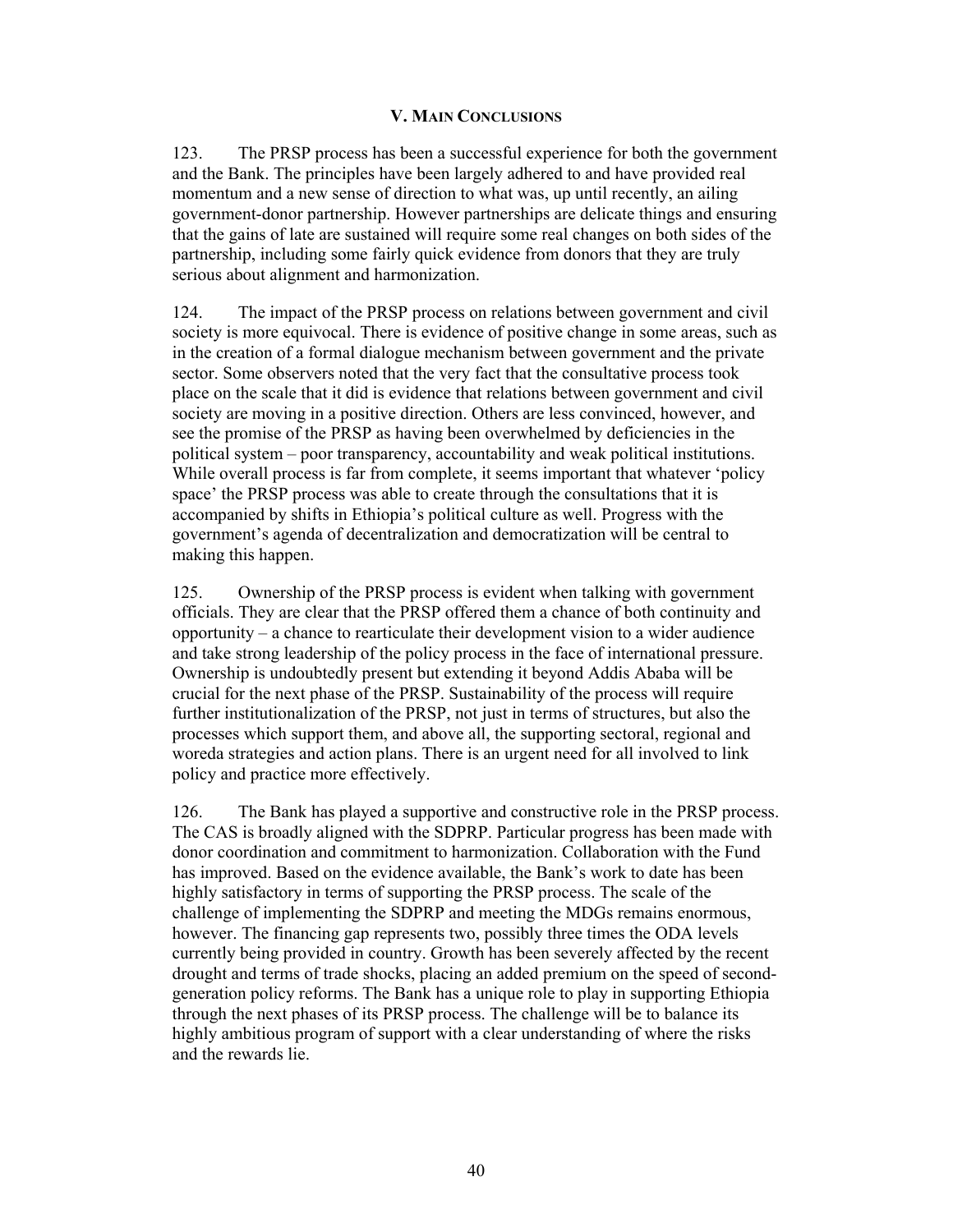#### **REFERENCES**

Abegaz, B. (2001) 'Ethiopia' in Devarajan, S. et al (eds.) 'Aid and Reform in Africa' World Bank.

- Addis Tribune (2003b), Meles Said Fighting for His Political Life, International Reputation, August 3, 2003.
- Belshaw and Coyle (2001), Poverty Reduction in Ethiopia and the Role of NGOs: Qualitative Studies of Selected Projects, ODI on behalf of CRDA, November 2001.
- Bevan (2001), "The Fiscal Dimensions of Ethiopia's Transition and Reconstruction," UNU Wider, Discussion Paper No 2001/56, August 2001.
- Bigsten et al (2003), "Growth and Poverty Reduction in Ethiopia: Evidence from Household Panel Surveys," World Development, Vol. 31, No.1, pps. 87-106.
- Bonger (1992), "State, the peasantry and rural class formation in pre-Revolutionary Ethiopia, "Afrique et Development (Senegal), 17, No. 2: pp. 89-114, 1992.
- Cohen (1995), ""Ethnic Federalism" in Ethiopia," Harvard Institute for International Development, Development Discussion Paper (U.S.), No. 519:1-24, October 1995.

Dercon, S (2000a) Changes in poverty and social indicators in Ethiopia in the 1990s: (At last) some good news from Ethiopia. Mimeo. Poverty Reduction and Social Development, Africa Region. Washington DC. World Bank.

Dercon, S (2000b) Growth and Poverty in Ethiopia in the 1990s: An economic perspective. University of Oxford, Centre for the Study of African Economies.

Dercon, S. (2002) Growth and Shocks: evidence from rural Ethiopia. Paper prepared for the IMF conference on Macroeconomic Policies and the Poor March 2002.

Devereux,S. & Sharp, K. (2003) Is Poverty Really Falling in Ethiopia? Paper Presented at the Conference "Staying Poor: Chronic Poverty and Development Policy" University of Manchester, April 2003.

Easterly (2002), Growth in Ethiopia: Retrospect and Prospect, Center for Global Development, April 2002.

Economist Intelligence Unit (2002), Ethiopia Country Profile, March 2002.

Economist Intelligence Unit (2003), Ethiopia Country Report, March 2003.

EU (2003), the Courier ACP, no 197, March-April 2003.

Federal Democratic Republic of Ethiopia (2000), I-PRSP 2000/01-2002/03, November 2000.

- Federal Democratic Republic of Ethiopia (2002), Sustainable Development and Poverty Reduction Program (SDPRP), July 2002.
- Federal Democratic Republic of Ethiopia (2003), Ministry of Health, *Ethiopia Health Sector Development Programme 1997/98-2001/02 (EFY 1990-94) – Report on the Final Evaluation of HSDP I, Volume I*, March 2003.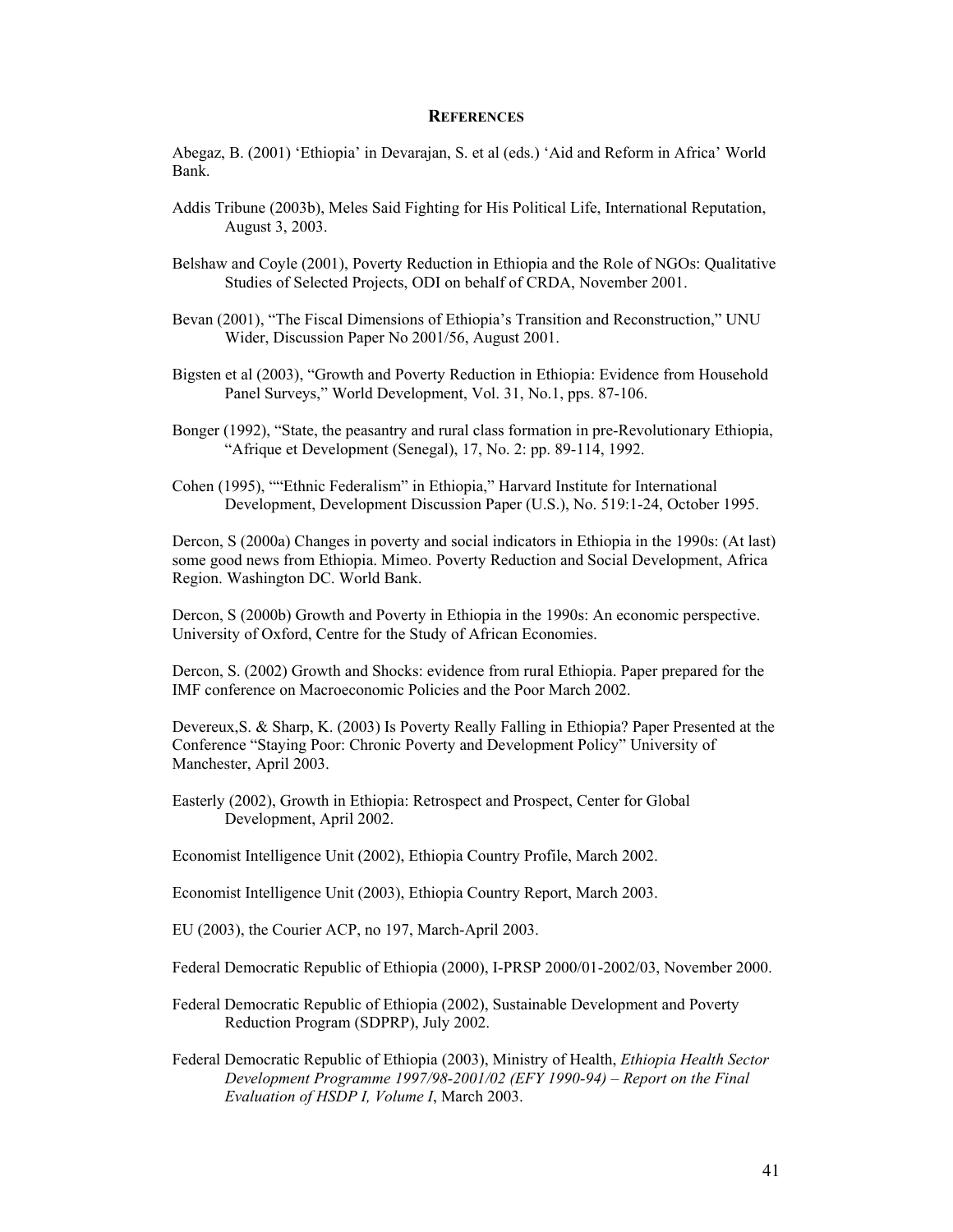- Gabriel (2002), The PRSP Process in Ethiopia: Second Meeting of the African Learning Group on PRSPs, Brussels, Belgium, November 2002.
- InterAfrica Group (200X), Civil Society Monitoring and Evaluation of the Ethiopian PRSP: Issues and Options, Advocacy Note No. 7.
- Joireman (1997) , "Opposition Politics and Ethnicity in Ethiopia: We Will All Go Down Together," The Journal of Modern African Studies, Volume 35, Issue 3 (Sep. 1997), p. 387-407.
- Kebede (2002), NGO/Civil Society Perspectives of PRSP, Papers from Ethio-Forum 2002 Conference, January 2002.
- Lyons (1996), "Closing the Transition: The May 1995 Elections in Ethiopia," The Journal of Modern African Studies, Volume 34, Issue 1 (Mar. 1996), p. 121-142.
- Oxford Analytica (2002), "Border ruling leaves much unsettled," April 30, 2002.
- Oxford Analytica (2003), "Drought adds to woes of weak regime," April 10, 2003.
- Pausewang (1994), "Local Democracy and Central Control," Ethiopia in Change: Peasantry, Nationalism and Democracy, Eds. Abebe Zegeye and Siegfried Pausewang, British Academic Press, London, 1994.
- Pausewang (1997), "Can National Identity be Built on Local Democracy?" Working Paper 1997:8, Chr. Michelsen Institute, Development Studies and Human Rights, Bergen, Norway, 1997.
- Pausewang (2002), Ethiopia: Crisis of state, good governance and the reform of the security sector. In: Debiel, Tobial and Exel Klein (eds), Fragile peace. State failure, violence and development in crisis regions. London: Zed Books, 2002, pp. 171-188.
- World Bank (1999), Consultations with the Poor, A Study to Inform the WDR 2000/01, July 1999.
- World Bank (1997), Ethiopia Country Assistance Strategy, August 1997.
- World Bank (2000a), OED Country Assistance Evaluation, November 2000.
- World Bank (2000b), Ethiopia Interim Support Strategy, November 2000.
- World Bank (2001a), JSA of I-PRSP, January 2001.
- World Bank (2001b), PER, December 2001, Volumes 1-3.
- World Bank and IMF (2001c), Revised Decision Point Document for Enhanced HIPC, October 2001.

World Bank (2001d), Guidelines for Joint Staff Assessment of a Poverty Reduction Strategy Paper, February 2001.

World Bank (2002a) Agricultural Performance in the 1990s; What happened and why? Paper presented at the Ethiopia Rural Development Workshop November, Addis Ababa. Office of the Prime Minister.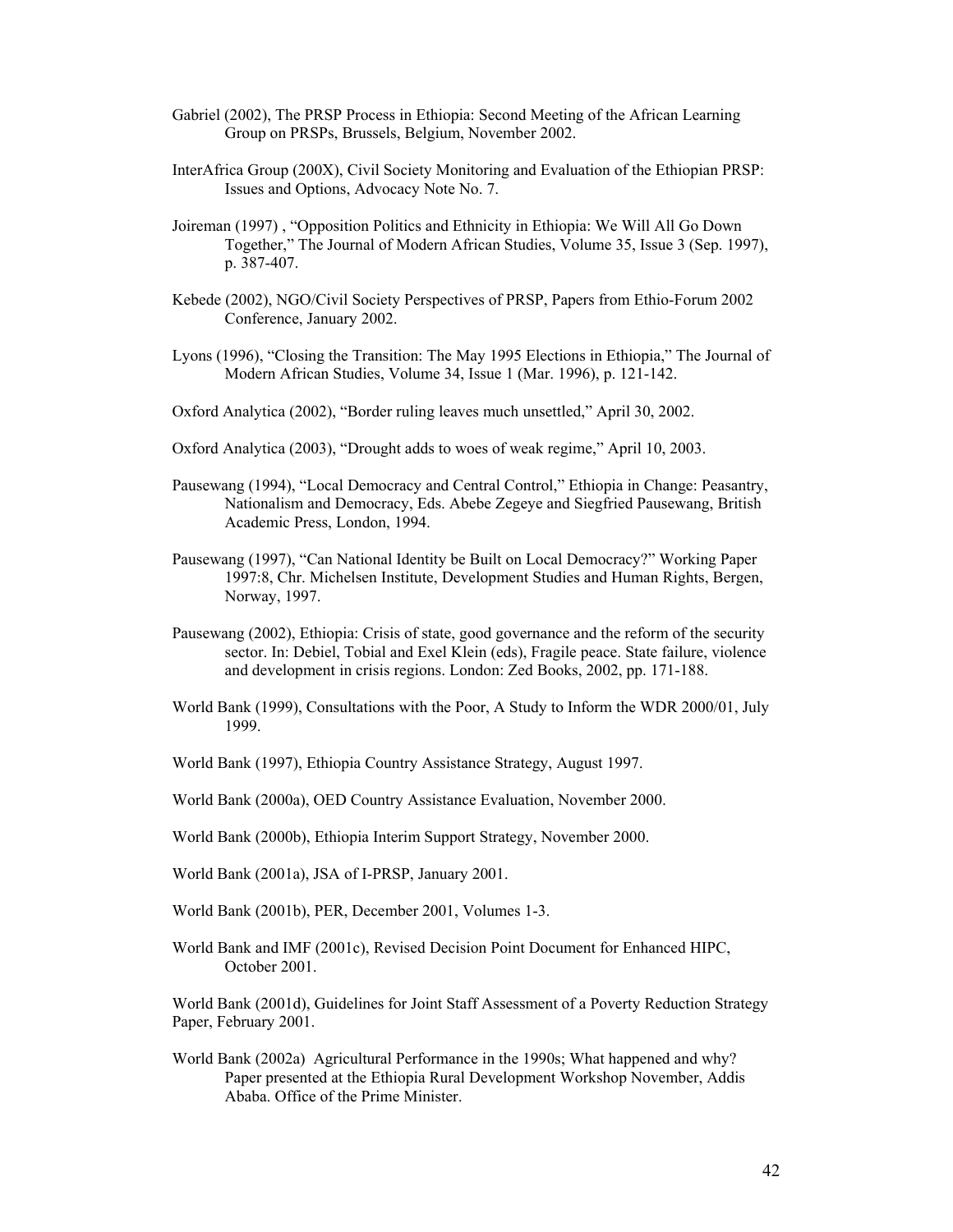World Bank (2002b), JSA of PRSP, August 2002.

- World Bank (2003a), WBI Case Study on Donor Alignment and Harmonization: The Ethiopian Case, Module 4: Innovative Practices in Support of PRSPs, May 2003.
- World Bank (2003b), Original Concept Document for Institutional Governance Review (IGR), "Issues in State Transformation: Decentralization, Delivery and Democracy," April 2003.
- World Bank (2003c), "Implementation Completion Report on a Loan/Credit/Grant in the Amount of US\$120 million to the Federal Democratic Republic of Ethiopia for An Ethiopia Structural Adjustment Credit", December 2003.
- World Bank (2003d) Country Assistance Strategy. Federal Democratic Republic of Ethiopia.
- Young (1996), "The Tigray and Eritrean Peoples Liberation Fronts: A History of Tensions and Pragmatism," The Journal of Modern African Studies, Volume 34, Issue 1 (Mar. 1996), p. 105-120.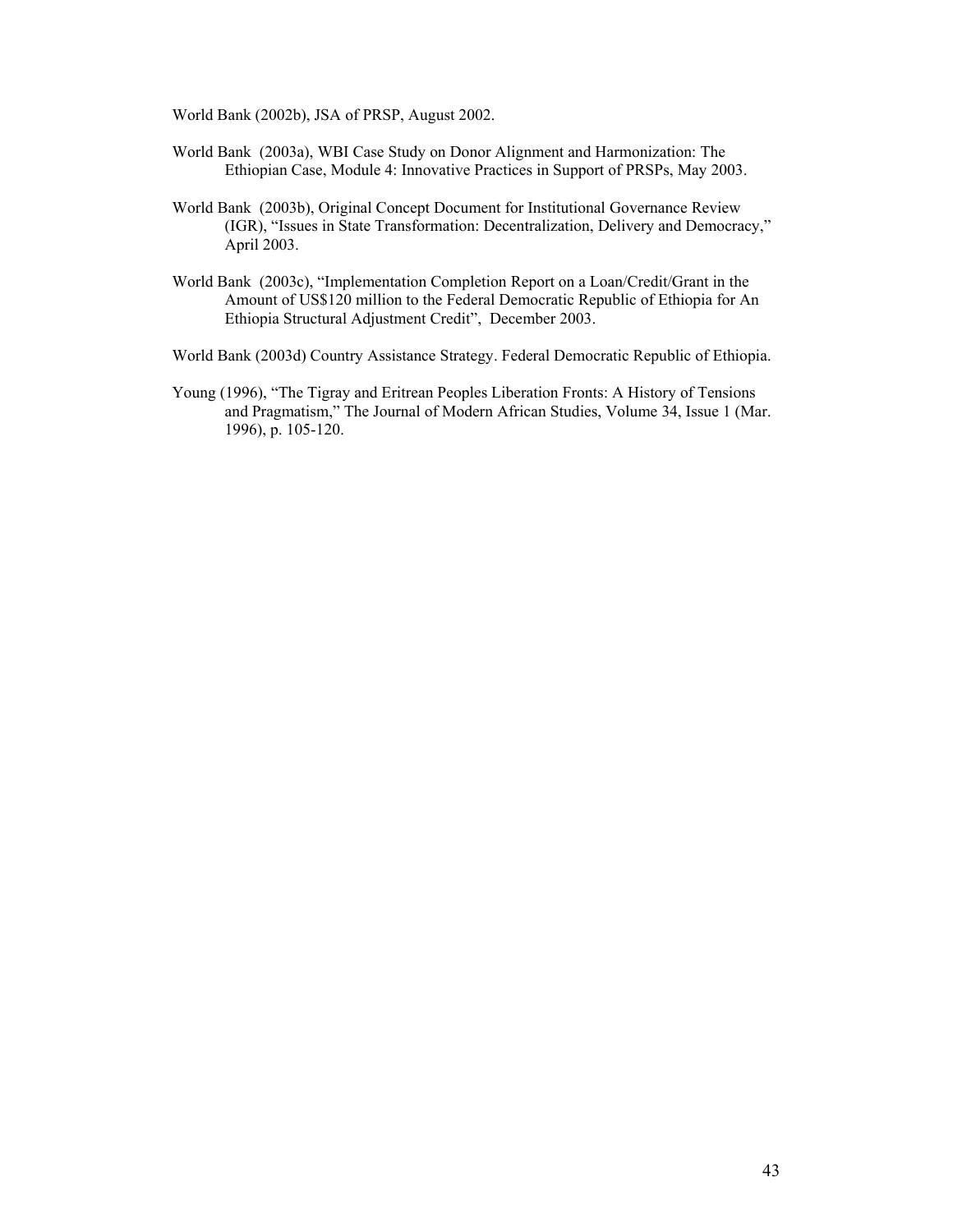### **ANNEX 1: TIMETABLE OF PRSP PREPARATION**

|               | Chronology of PRSP Process & Main Events                         | Vie | lune | $\frac{1}{2}$ | gu<br>P | Sept | ğ | $rac{5}{2}$ | Sec | $\Xi$ | ခို့ | āν | Αpr |
|---------------|------------------------------------------------------------------|-----|------|---------------|---------|------|---|-------------|-----|-------|------|----|-----|
| 2000/1        |                                                                  |     |      |               |         |      |   |             |     |       |      |    |     |
| <b>I-PRSP</b> | Technical committee established to draft I-PRSP                  |     |      |               |         |      |   |             |     |       |      |    |     |
|               | Committee attended World Bank Regional Workshop on PRSPs Abidjan |     |      |               |         |      |   |             |     |       |      |    |     |
|               | Draft I-PRSP issued                                              |     |      |               |         |      |   |             |     |       |      |    |     |
|               | I-PRSP approved                                                  |     |      |               |         |      |   |             |     |       |      |    |     |
| 2001/2        |                                                                  |     |      |               |         |      |   |             |     |       |      |    |     |
| <b>PRSP</b>   | Action plan for PRSP and consultation process official launched  |     |      |               |         |      |   |             |     |       |      |    |     |
|               | PRSP Steering/Technical committees & Secretariats formed         |     |      |               |         |      |   |             |     |       |      |    |     |
|               | Training given to Regional Technical Committees & Secretariats   |     |      |               |         |      |   |             |     |       |      |    |     |
|               | Training of facilitators & convenors for district consultations  |     |      |               |         |      |   |             |     |       |      |    |     |
|               | First consultations in 117 woredas                               |     |      |               |         |      |   |             |     |       |      |    |     |
|               | Regional consultations                                           |     |      |               |         |      |   |             |     |       |      |    |     |
|               | Federal consultation/national workshop                           |     |      |               |         |      |   |             |     |       |      |    |     |
| 2002          |                                                                  |     |      |               |         |      |   |             |     |       |      |    |     |
| <b>PRSP</b>   | PRSP draft prepared & released                                   |     |      |               |         |      |   |             |     |       |      |    |     |
|               | Final PRSP submitted to World Bank & IMF                         |     |      |               |         |      |   |             |     |       |      |    |     |
|               | JSA & Joint Partner Review                                       |     |      |               |         |      |   |             |     |       |      |    |     |
|               | PRSP endorsed                                                    |     |      |               |         |      |   |             |     |       |      |    |     |
|               | Source: Based on Getahun (UNDP Evaluation of PRSP Process)       |     |      |               |         |      |   |             |     |       |      |    |     |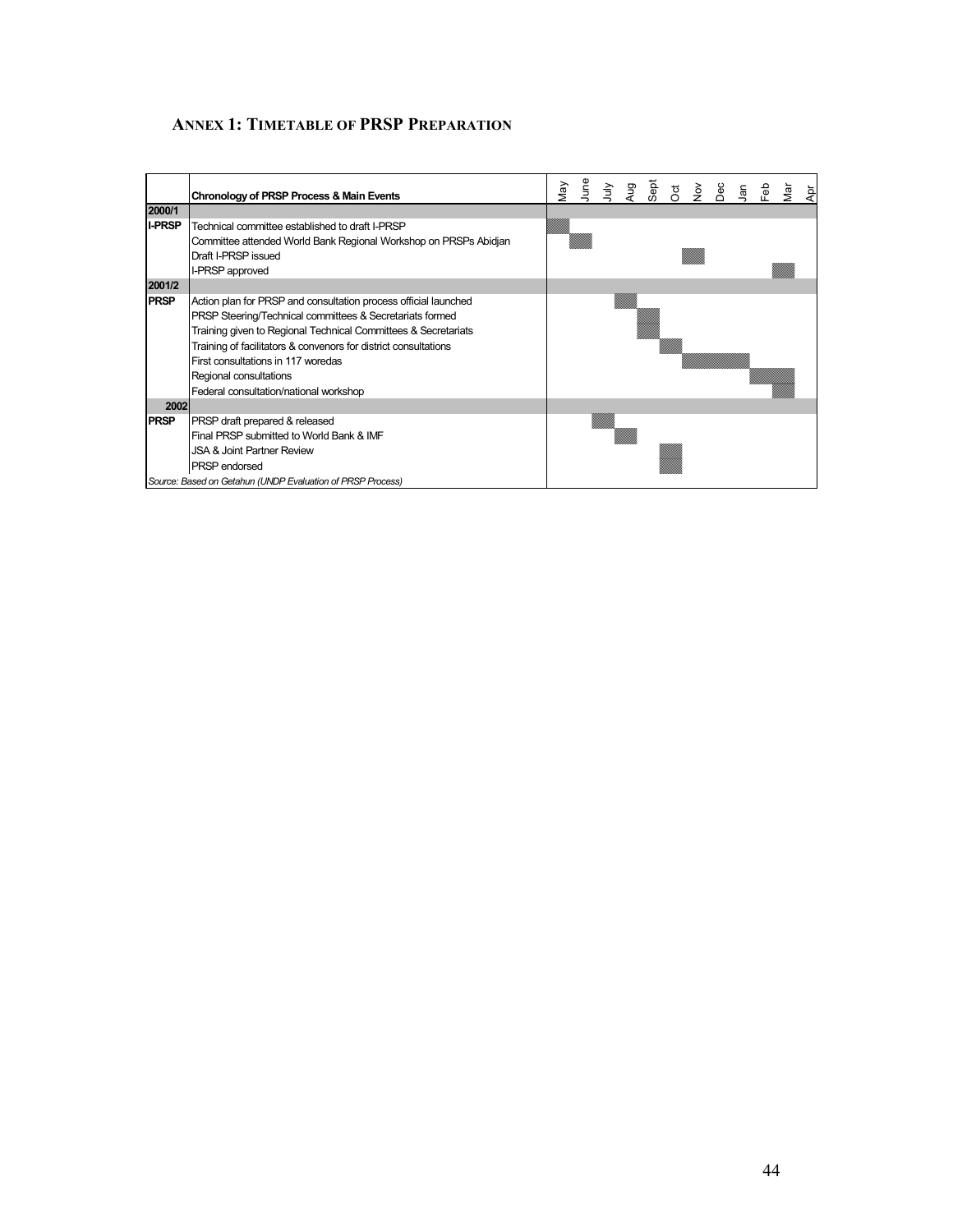#### **ANNEX 2: EVOLUTION OF THE WORLD BANK'S PROGRAM IN ETHIOPIA 1990-2003**

1990-94: The post-war multi-donor ERRP helped "reconstruct the country's war-torn infrastructure, jump-start the economy, provide essential pharmaceuticals and launch a pilot social fund" and was rated Highly Satisfactory by  $\overline{OED}^{70}$ . About half of the SAC I credit was disbursed in fiscal year 1994 for agreed reforms in liberalizing tariffs, taxes, price controls and exchange rates, and privatization of some state-owned enterprises. In spite of delays in the latter, the SAC I too was rated as Highly Satisfactory.

1995-96: In 1995 and 1996, the rest of the SAC I and ERRP credits were disbursed, however a new adjustment credit envisioned in the 1995 CAS was not prepared. The reason given for this in the 1997 CAS was that balance of payments support was not needed from the Bank; however an OED evaluation of World Bank assistance to Ethiopia noted that the main reason was the government's unwillingness towards policy-conditioned credits.

New projects in road rehabilitation, urban development and in the fertilizer sector were approved and began to be disbursed during this period. The 1996 Civil Service Reform Program was the first comprehensive effort to support institutional changes. The agenda for second generation reforms is set out in the SDPRP.

1997-98: The August 1997 CAS committed itself to increasing resources devoted to non-lending assistance, as a way of improving consideration of policy options in a government very resistant to one-size-fits all policy advice and in the absence of adjustment lending.<sup>71</sup> (OED found that the Bank's reliance on non-lending assistance *had* increased with assistance going up significantly during FY95-98 relative to FY92-94. While the PERs and sector reviews were found to be extremely useful, reports on private sector and export development were less so; furthermore, an integrated report on the government's reforms and an economic memorandum were altogether missing.)

Besides its non-lending assistance, the 1997 CAS clustered Bank assistance around infrastructure (roads, energy), sources of growth (agriculture, export development, and SME), and poverty and human development. Although disbursements fell off considerably in this period (due to the non-renewal of the SAC I credit), a new Social Rehabilitation project was approved and disbursements in Education, Health, Roads and Fertilizer projects continued.

1999-00: 1999 saw the beginnings of larger sector investment programs in Education, Health and Roads (as recommended in the 1997 CAS), a second energy project, and increased disbursements to the fertilizer and social rehabilitation projects. There were no commitments in FY00 due to the conflict between Ethiopia and Eritrea.

2000-2002: The 2000 Interim Support Strategy put together after the conflict and covering a 12-24 month period proposed three priorities for the Bank's future lending: 1) emergency projects to support demobilization, resettlement and stabilization of the economy; 2) strengthening project implementation capacity; and 3) re-engagement in

 $\overline{a}$ 

<sup>70</sup> World Bank (2000a), p. 3.

<sup>71</sup> World Bank (1997), p. 11.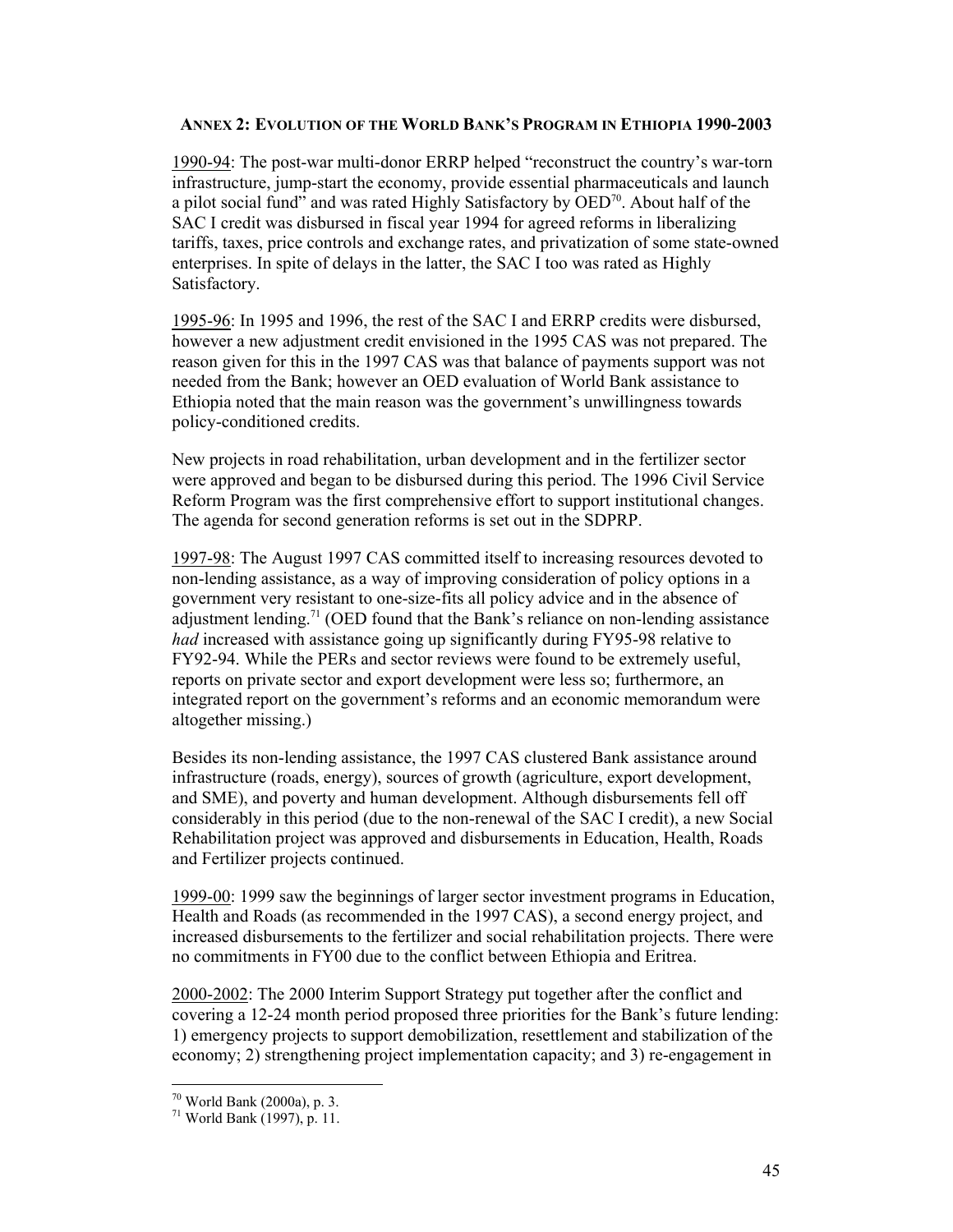key structural areas such as food security, agricultural inputs, HIV/AIDS and improving institutions, capacity and service delivery.

2003- A full CAS was presented to the Board in April 2003 prepared in support of the SDPRP which was endorsed by the Boards of IMF and the Bank in August 2002.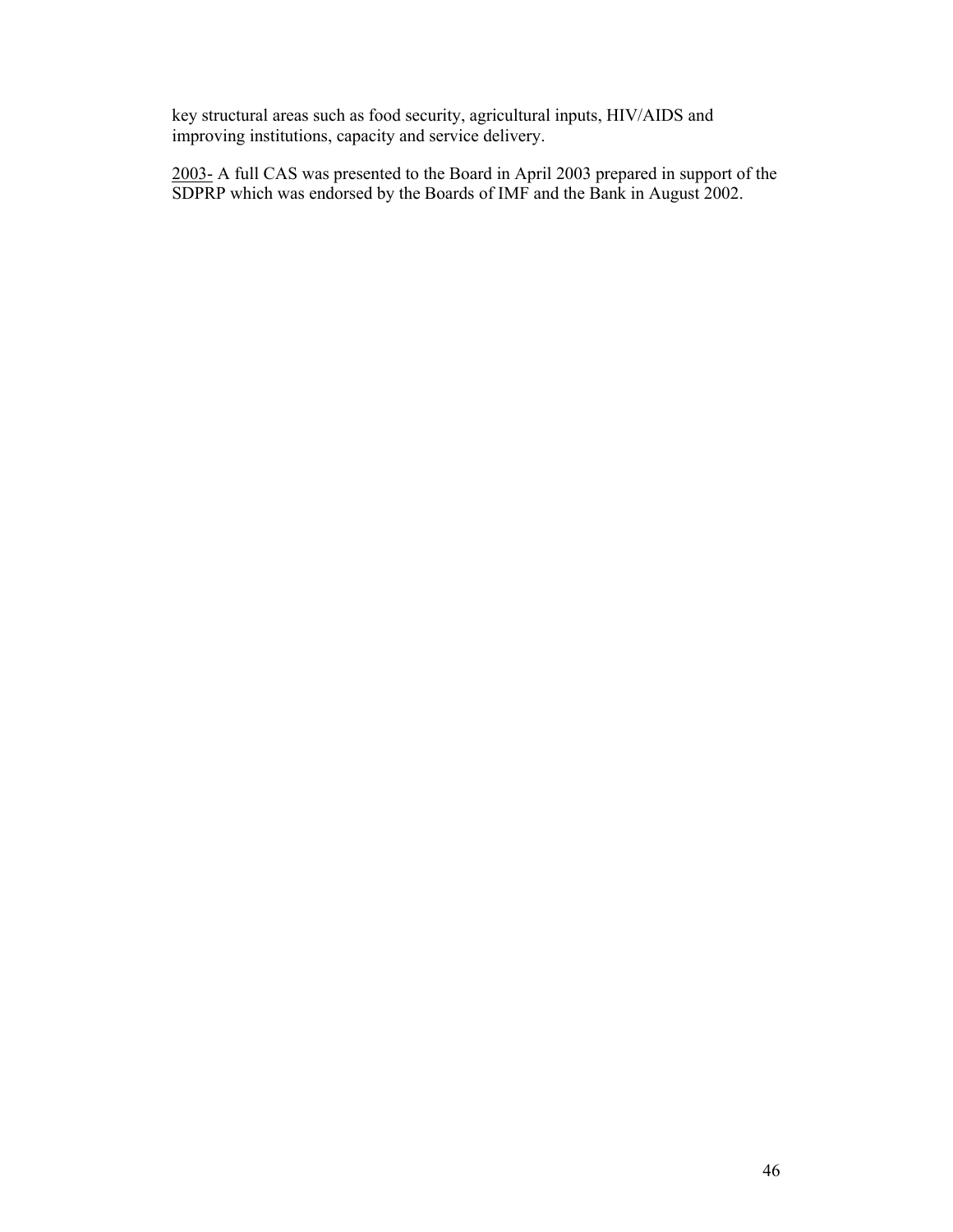#### **ANNEX 3: DONOR DISBURSEMENTS**

### **Donor Disbursements, by donor, 2001.**

| <b>Donor</b>           | <b>Donor Type</b> | <b>US\$ MM</b> | % of Total |
|------------------------|-------------------|----------------|------------|
| IDA                    | Multilateral      | 434.42         | 40.2%      |
| EC                     | Multilateral      | 100            | 9.3%       |
| <b>United States</b>   | Bilateral         | 94.42          | 8.7%       |
| Japan                  | Bilateral         | 52.39          | 4.9%       |
| Netherlands            | Bilateral         | 44.18          | 4.1%       |
| IMF                    | Multilateral      | 31.67          | 2.9%       |
| AfDF                   | Multilateral      | 29.01          | 2.7%       |
| United Kingdom         | Bilateral         | 27.61          | 2.6%       |
| Germany                | Bilateral         | 25.88          | 2.4%       |
| Ireland                | Bilateral         | 21.09          | 2.0%       |
| Sweden                 | Bilateral         | 20.62          | 1.9%       |
| <b>UNICEF</b>          | Multilateral      | 19.38          | 1.8%       |
| <b>UNHCR</b>           | Multilateral      | 18.38          | 1.7%       |
| <b>UNDP</b>            | Multilateral      | 17             | 1.6%       |
| Norway                 | Bilateral         | 16.25          | 1.5%       |
| Other Bilateral Donors | Bilateral         | 16.02          | 1.5%       |
| Italy                  | Bilateral         | 13.56          | 1.3%       |
| Belgium                | Bilateral         | 13.36          | 1.2%       |
| Canada                 | Bilateral         | 12.38          | 1.1%       |
| Other UN               | Multilateral      | 12.07          | 1.1%       |
| <b>Arab Countries</b>  | Bilateral         | 11.25          | 1.0%       |
| Arab Agencies          | Multilateral      | 8.58           | 0.8%       |
| Austria                | Bilateral         | 6.96           | 0.6%       |
| France                 | Bilateral         | 6.61           | 0.6%       |
| Finland                | Bilateral         | 5.05           | 0.5%       |
| Nordic Dev.Fund        | Multilateral      | 4.8            | 0.4%       |
| <b>IFAD</b>            | Multilateral      | 3.93           | 0.4%       |
| <b>UNFPA</b>           | Multilateral      | 3.33           | 0.3%       |
| Denmark                | Bilateral         | 2.75           | 0.3%       |
| <b>UNTA</b>            | Multilateral      | 2.27           | $0.2\%$    |
| Switzerland            | Bilateral         | 2.26           | 0.2%       |
| Australia              | Bilateral         | 1.56           | 0.1%       |
| Greece                 | Bilateral         | 0.55           | 0.1%       |
| Luxembourg             | Bilateral         | 0.53           | $0.0\%$    |
| Korea                  | Bilateral         | 0.5            | $0.0\%$    |
| New Zealand            | Bilateral         | 0.18           | $0.0\%$    |
| Poland                 | Bilateral         | 0.05           | $0.0\%$    |
| Czech Republic         | <b>Bilateral</b>  | 0.03           | $0.0\%$    |
| Turkey                 | Bilateral         | 0.01           | $0.0\%$    |
| TOTAL (rounded)        |                   | 1080.00        | 100%       |

### **Donor Disbursements, 1999-2001, (millions of US\$).**

| Source       | 1990 | $\mathbf{Q}$ | 1992 | 1993 | 1994 | 1995 | 996 | 1997 | 998 | 1999 | 2000 | 2001 |
|--------------|------|--------------|------|------|------|------|-----|------|-----|------|------|------|
| Bilateral    | 617  | 481          | 458  | 419  | 567  | 526  | 449 | 381  | 378 | 340  | 395  | 395  |
| Multilateral | 438  | 630          | 720  | 671  | 504  | 357  | 369 | 198  | 282 | 303  | 298  | 685  |
| <b>TOTAL</b> | 1055 |              | 178  | .090 | 07   | 883  | 818 | 579  | 660 | 643  | 693  | 1080 |

*Source: OECD International Development Statistics Online*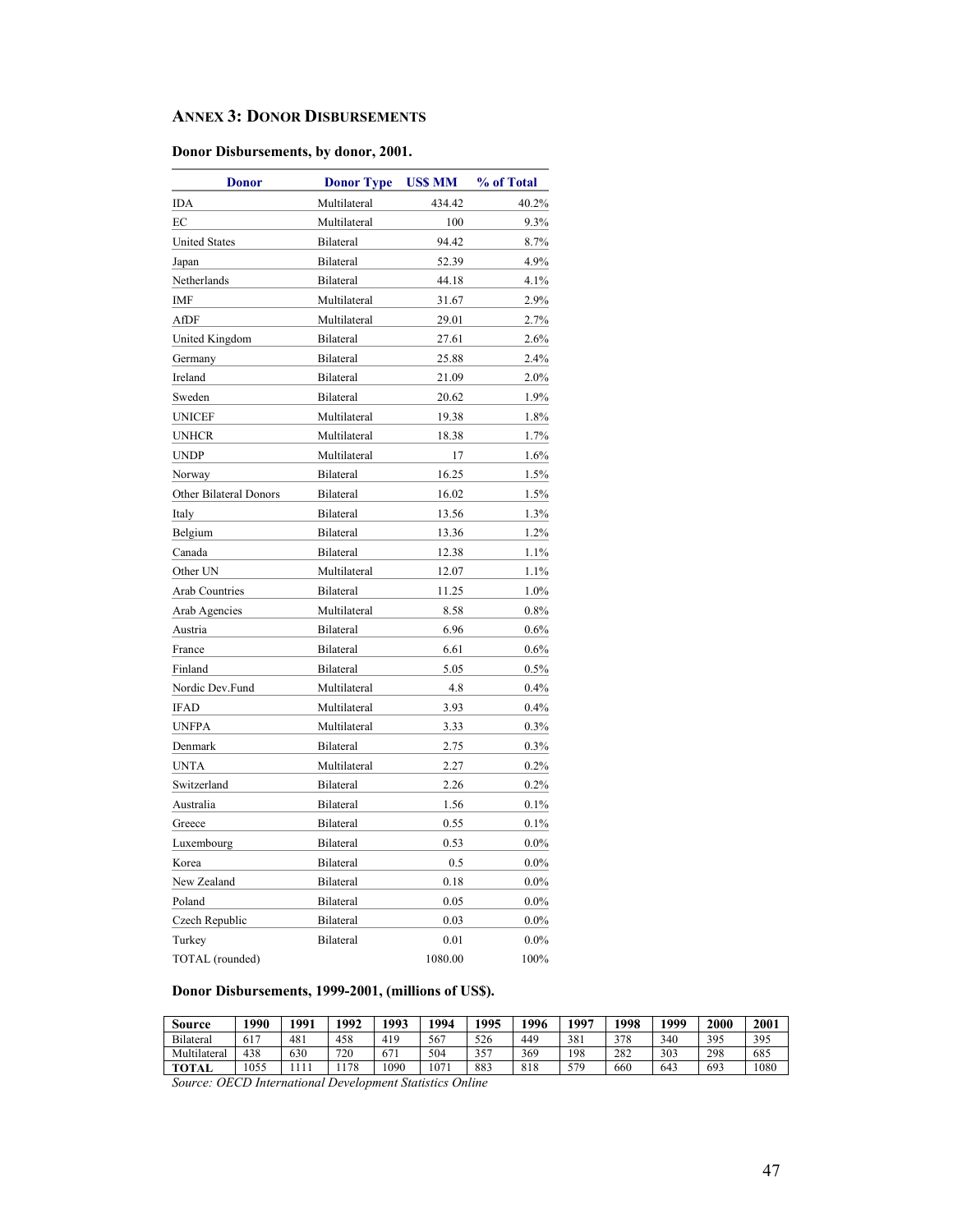#### **ANNEX 4: SURVEY RESULTS**

1. As part of the OED and IEO evaluations of the PRSP Process and the PRGF, a survey of PRSP stakeholders was administered in each of the ten countries where a case study was undertaken. The objective of the survey was to obtain perceptions of the PRSP process and the role of the World Bank and IMF in supporting the initiative.

2. A standard survey of 39 questions was administered in each country. The full questionnaire can be found on both of the evaluation websites www.worldbank.org/oed/prsp and http://www.imf.org/external/np/ieo/2002/prsp/index.htm. The survey consists of four main components: information on respondents; the PRSP process (covering ownership, results orientation, comprehensiveness, partnership-orientation and long term perspective); World Bank performance; and the role of the IMF. In most cases, respondents were asked to indicate the extent of their agreement with statements on a five point scale<sup>72</sup>. The survey was translated, into local languages, where necessary, and pre-tested. A local consultant with survey experience was engaged in each country to assist with administration of the survey. Survey results were coded by the local consultant and sent back to Washington and an outside contractor, Fusion Analytics, was hired to analyze the data.

3. The survey was targeted at key groups within the three main categories of PRSP stakeholders: Government, Civil Society, and International Partners.<sup>73</sup> Within each group, the survey sought to obtain an *institutional view* and was targeted at the most knowledgeable individuals. Respondents were asked to define the nature of their involvement in the PRSP process, and their level of familiarity with the PRSP document, the Bank, and the IMF. Given the targeted nature of the survey, respondents who were "Not Aware" of the PRSP Process were excluded from the results. The specific samples were selected using three main inputs: information gained through the country case study mission; participants listed in the PRSP document; and input from the local consultant. In some cases, samples were circulated to obtain broader input on their composition. The study teams also identified a set of highly relevant respondents in each country for whom a survey response was required. These included core ministries and agencies (Finance, Economy, Central Bank…), key PRSP-related ministries (Health, Education, Agriculture…), and major donors. Survey questionnaires were tracked in order to ensure responses were obtained from key groups, however, individual respondents could choose to remain anonymous.

4. The following section presents findings from the survey applied in **Ethiopia**. Section A provides an overview of the survey respondents, including the nature of involvement and familiarity with the process. Section B provides an aggregated snapshot of stakeholder perceptions of the PRSP Process across

<sup>&</sup>lt;sup>72</sup> The five point scales used in most questions offered a range from 1: Completely Disagree to 5: Completely Agree. Respondents could also mark 0 for Don't Know or Unsure.

 $^{73}$  Fourteen stakeholder groups were identified: Government - central government, line ministries and sector agencies, local government, Parliament – Civil Society – local NGOs, business sector, labor unions, academia, media, religious organization, political party, other – International Partner – donor, international NGO. Results at the stakeholder group level will be presented in the aggregate analysis across all countries.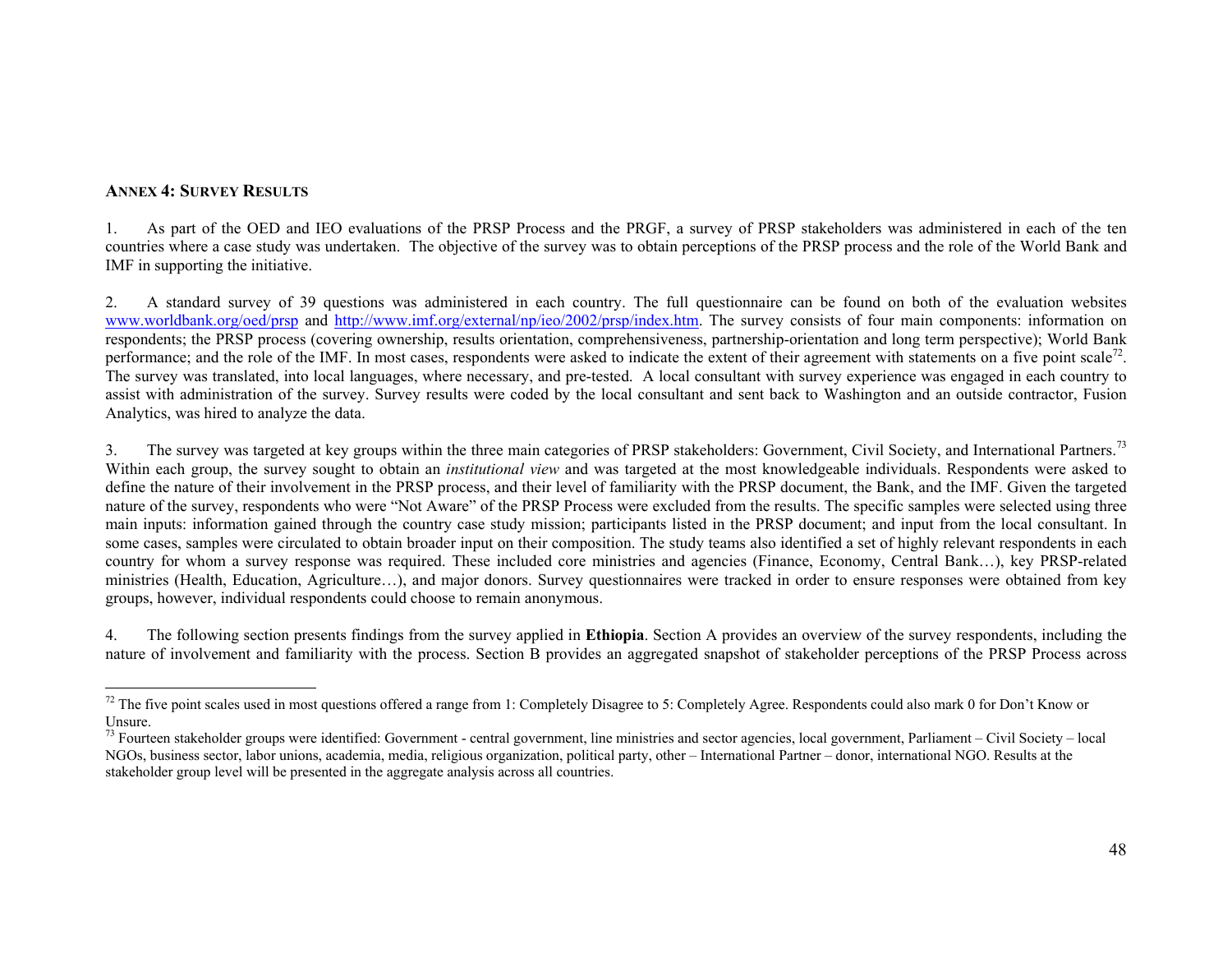each of five main sub-categories. Section C provides the mean results for all questions concerning the role and effectiveness of Bank and Fund support. Section D presents results for questions with the most positive and negative responses and questions where there was the greatest consensus or disagreement on issues.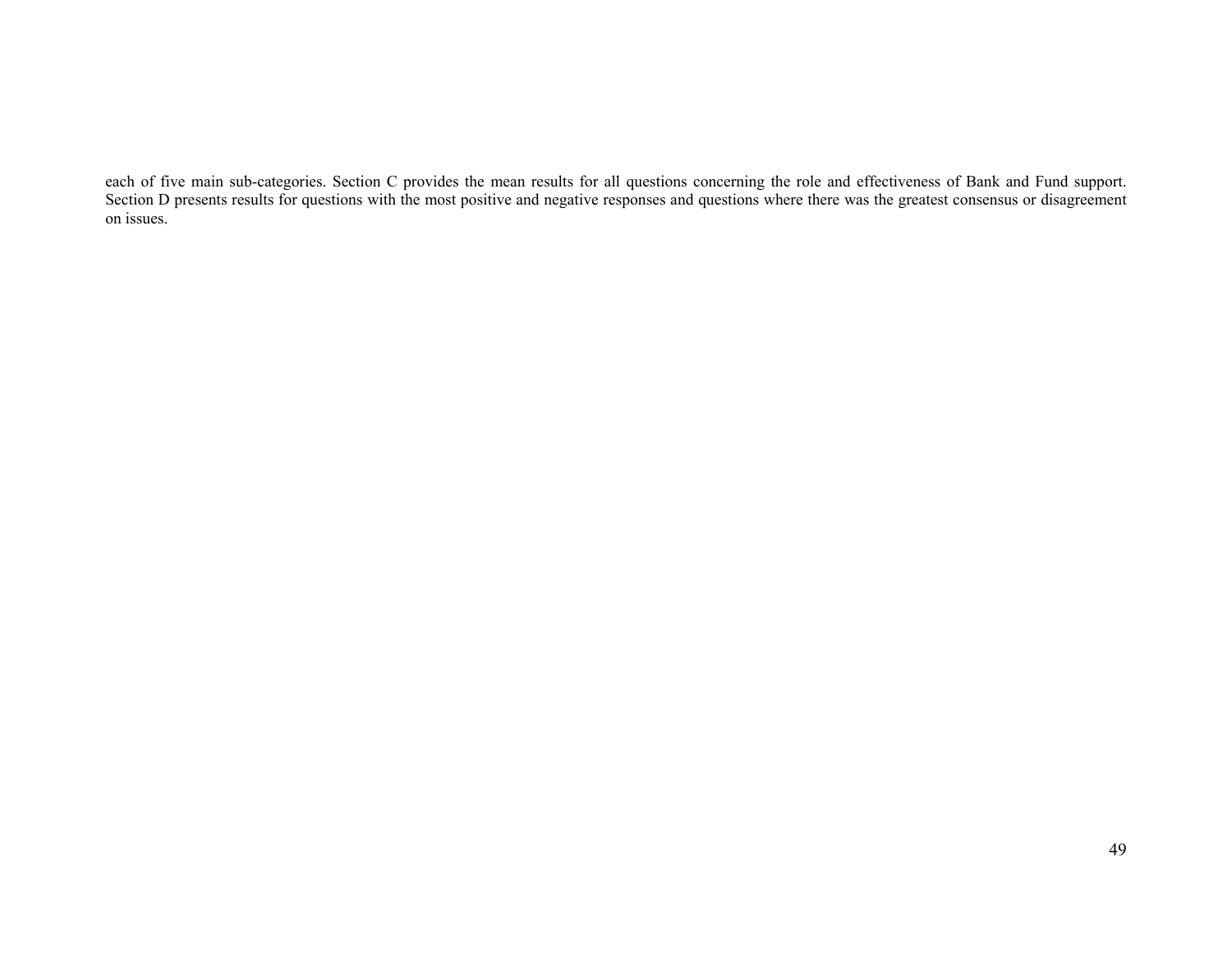### **A. Respondent Information**

### **1.Composition of respondents (n = 83) 2. Nature of involvement (%)**



### **2. Level of Familiarity**

| <b>PRSP</b> document | 65%    |
|----------------------|--------|
| Bank                 | 54%    |
| <b>IMF</b>           | $31\%$ |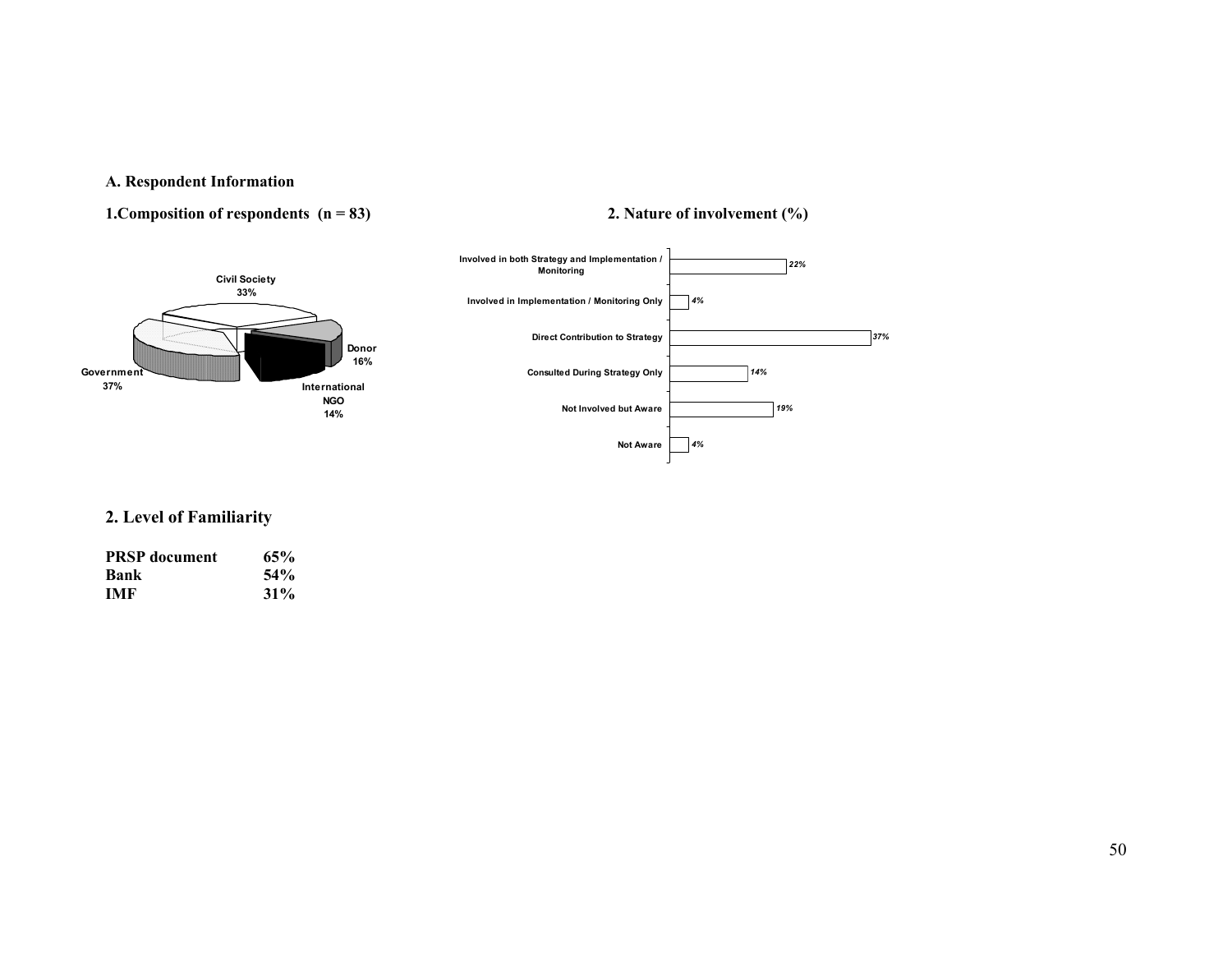### **B. The PRSP Process**



Based on a five point scale, where 1: Completely Disagree to 5: Completely Agree. Respondents could also mark 0 for Don't Know or Unsure.

### **C. Bank and IMF**



Based on a five point scale, where 1: Completely Disagree to 5: Completely Agree. Respondents could also mark 0 for Don't Know or Unsure.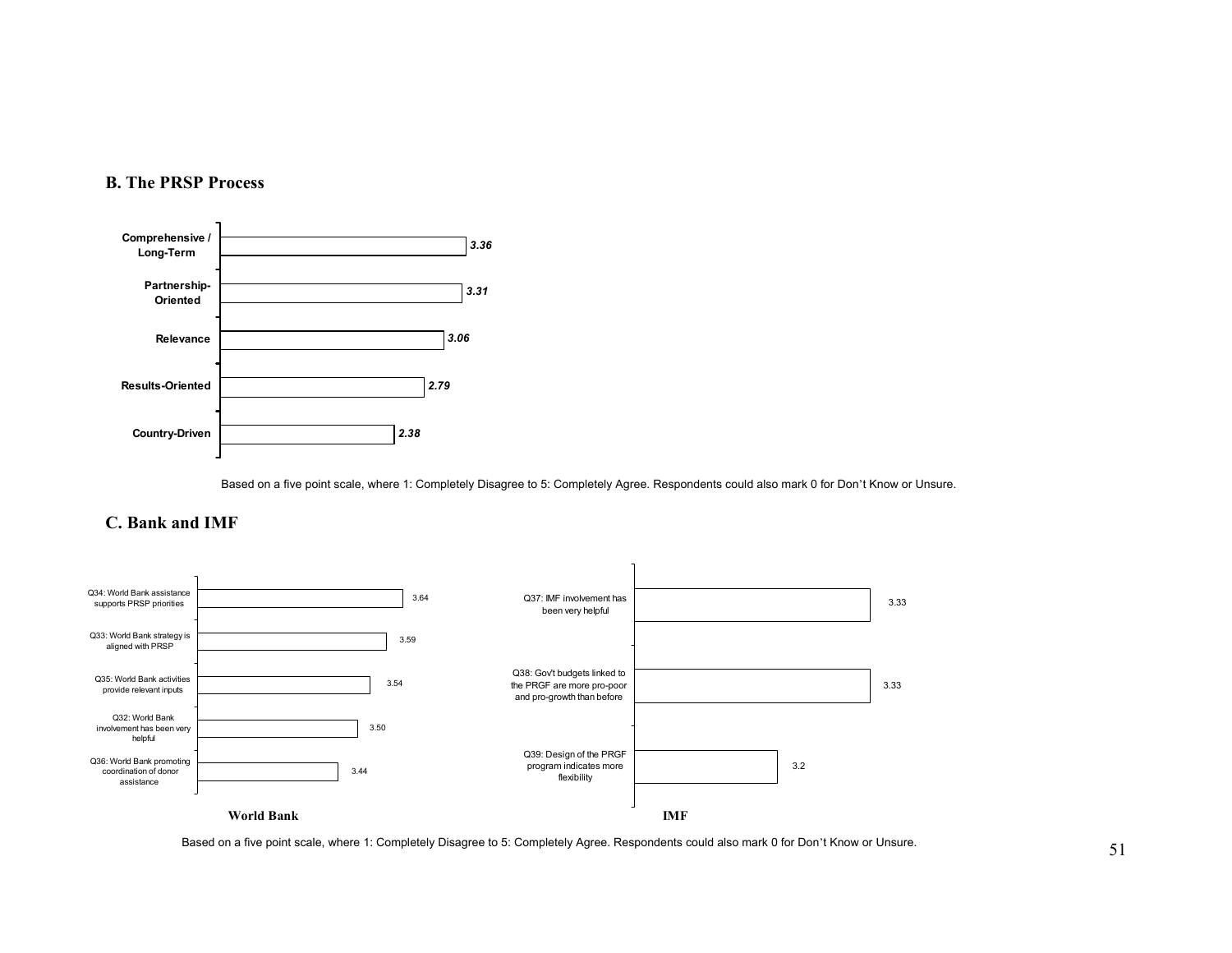### **D. Composite Results Table**

| <b>Question - Ethiopia</b>                                               | % Agree | % Disagree | <b>Mean for</b><br><b>Highest St.</b> | <b>Mean for</b>       | % Unknown |
|--------------------------------------------------------------------------|---------|------------|---------------------------------------|-----------------------|-----------|
|                                                                          |         |            | Dev.                                  | <b>Lowest St. Dev</b> |           |
| <b>Most positive responses</b>                                           |         |            |                                       |                       |           |
| Q8 - Relevance: PRSP is a good model                                     | 59.0%   |            |                                       |                       |           |
| Q25 - Partnership-oriented: Donors supported formulation                 | 54.2%   |            |                                       |                       |           |
| Q9 - Relevance: PRSP adds value                                          | 53.0%   |            |                                       |                       |           |
| Q10 - Relevance: PRSP improves on past modalities                        | 53.0%   |            |                                       |                       |           |
| Q26 - Partnership-oriented: Donors aligning assistance                   | 51.8%   |            |                                       |                       |           |
| <b>Most negative responses</b>                                           |         |            |                                       |                       |           |
| Q18 - Results-oriented: Structure to monitor results                     |         | 49.4%      |                                       |                       |           |
| Q21 - Comprehensive: Alternatives fully explored                         |         | 41.0%      |                                       |                       |           |
| Q15 - Country-driven: Gov't continues to engage stakeholders             |         | 38.6%      |                                       |                       |           |
| Q22 - Comprehensive: Macroeconomic framework participatory               |         | 36.1%      |                                       |                       |           |
| Q19 - Results-oriented: Results feed back                                |         | 34.9%      |                                       |                       |           |
| <b>Most polarized responses</b>                                          |         |            |                                       |                       |           |
| Q29 - Partnership-oriented: Coordination b/t World Bank and IMF improved |         |            | 3.26                                  |                       |           |
| Q30 - Partnership-oriented: Quality of Bank/Fund collaboration           |         |            | 3.38                                  |                       |           |
| Q27 - Partnership-oriented: Donor coordination improved                  |         |            | 3.60                                  |                       |           |
| Q19 - Results-oriented: Results feed back                                |         |            | 2.57                                  |                       |           |
| Q11 - Relevance: PRSP benefits outweigh costs                            |         |            | 3.18                                  |                       |           |
| Areas of greatest consensus                                              |         |            |                                       |                       |           |
| Q8 - Relevance: PRSP is a good model                                     |         |            |                                       | 3.67                  |           |
| Q9 - Relevance: PRSP adds value                                          |         |            |                                       | 3.51                  |           |
| Q21 - Comprehensive: Alternatives fully explored                         |         |            |                                       | 2.63                  |           |
| Q24 - Comprehensive: Adequate road map for long-term goals               |         |            |                                       | 3.21                  |           |
| Q17 - Results-oriented: Realistic targets and plans                      |         |            |                                       | 3.03                  |           |
| Most unfamiliar areas                                                    |         |            |                                       |                       |           |
| Q29 - Partnership-oriented: Coordination b/t World Bank and IMF improved |         |            |                                       |                       | 59.0%     |
| Q30 - Partnership-oriented: Quality of Bank/Fund collaboration           |         |            |                                       |                       | 39.8%     |
| Q19 - Results-oriented: Results feed back                                |         |            |                                       |                       | 36.1%     |
| Q27 - Partnership-oriented: Donor coordination improved                  |         |            |                                       |                       | 27.7%     |
| Q11 - Relevance: PRSP benefits outweigh costs                            |         |            |                                       |                       | 25.3%     |

Note: polarized and consensus question <u>means</u> are sorted by standard deviation. The standard deviation measures the dispersion of responses to a question. If the standard deviation is high then there is a low level of agreement among the sample (polarization). If the standard deviation is low then there is a high level of agreement among the sample (consensus).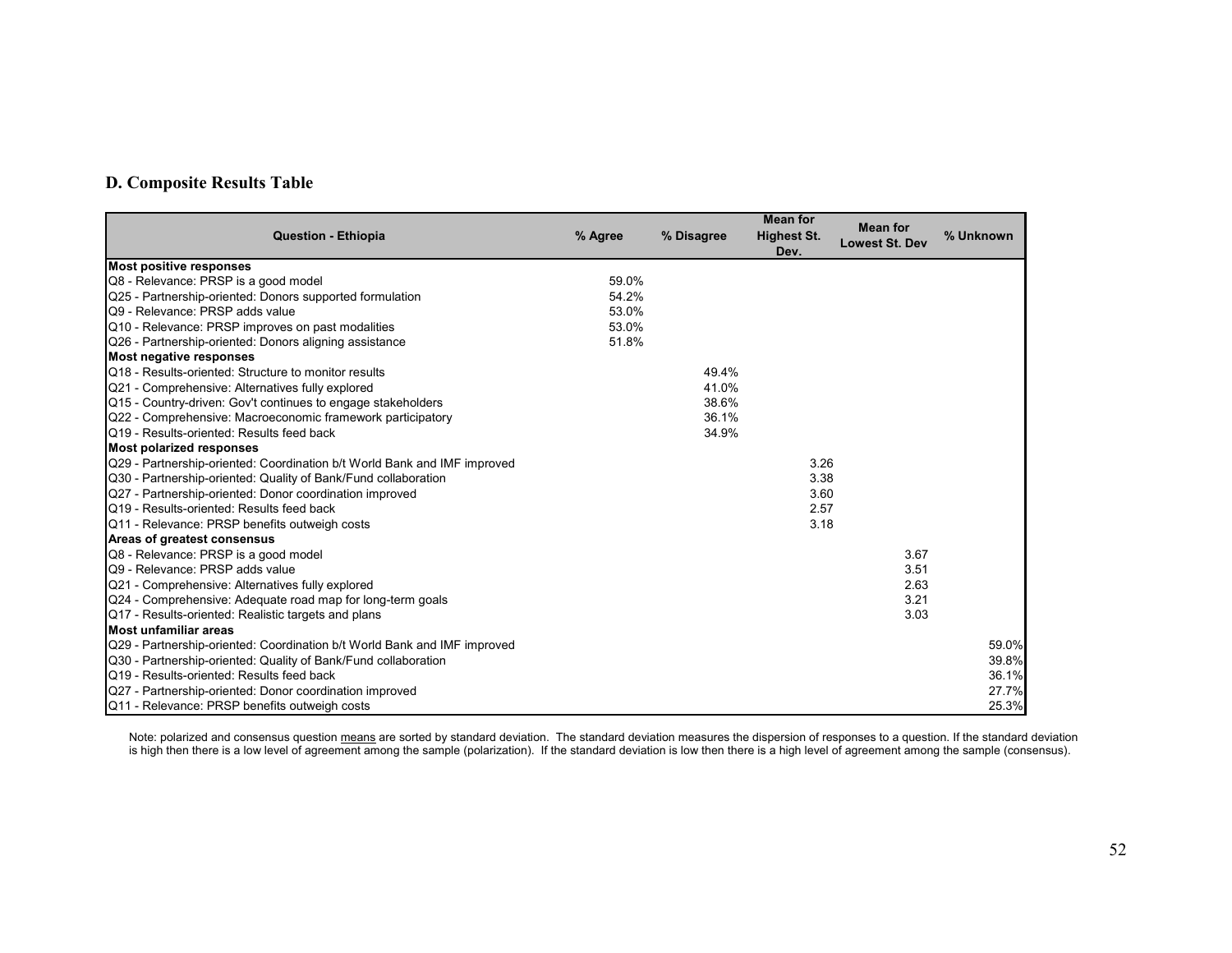#### **ANNEX 5: INTERVIEWEES**

#### **Government**

### **Central**

Mekonnen Manyazewal, State Minister, Ministry of Finance and Economic Development (MOFED) Netsannet Asfaw, State Minister, Ministry of Information Neway Gebreab, Advisor to the Prime Minister Hailemichael Kinfu, Head, Bilateral Cooperation Department, MOFED Abebaw Feleke, Head, Multilateral Cooperation Department, MOFED Fesseha Aberra, Multilateral Cooperation Department, MOFED Melaku Kifle, Budget Department, MOFED Ermias Tenkir, Welfare Monitoring Unit, MOFED Frehiwot Yirsaw, Welfare Monitoring Unit, MOFED Animaw Ebeye, Welfare Monitoring Unit, MOFED Sisay Worku, former Head, PRSP Secretariat Setotaw Yimam, Head, Policy and Planning Department, Ministry of Education Dr. Girma Azene, Head, Department of Planning and Programming, Ministry of Health Seleshi Ashenafi, Policy and Planning Department, Ministry of Agriculture Legesse Tashu, Head, Policy and Planning Department, Ministry of Trade and Industry Samia Zetaria, Deputy General Manager, Central Statistical Authority Gizaw Molla, Director General, Ethiopian Export Promotion Agency

#### **Regional**

Roman Tesfaye, Head, Policy Study and Analysis Department, Bureau of Finance and Economic Development, SNNPR Melese Argaw, Head, Bureau of Agriculture, SNNPR Alfaye Aborete, Bureau of Agriculture, SNNPR Shiferaw Teklemariam, Bureau of Health, SNNPR Mulugeta Dinka, General Manager, Oromia Rural Roads Authority

### **Woreda**

Berhanu Gonocho, Rural Development, Wonago Berhanu Degela, Wonago Tesfaye Atara, Information, Wonago Tadesse Wedo, Capacity Building, Wonago Ameha Seifu, Wonago Kibebew Tilahun, Agriculture, Shebedino Assefa Asmare, Agriculture, Shebedino Gudeta Resketo, Rural Development, Shebedino Yilma Abebe, Agriculture, Shebedino Fekadu Tekeda, Agriculture, Shebedino Asamerew Adato, Education, Shebedino

#### **Non- Governmental Organizations**

Gezahegn Kebede, Country Program Manager, OXFAM (GB)